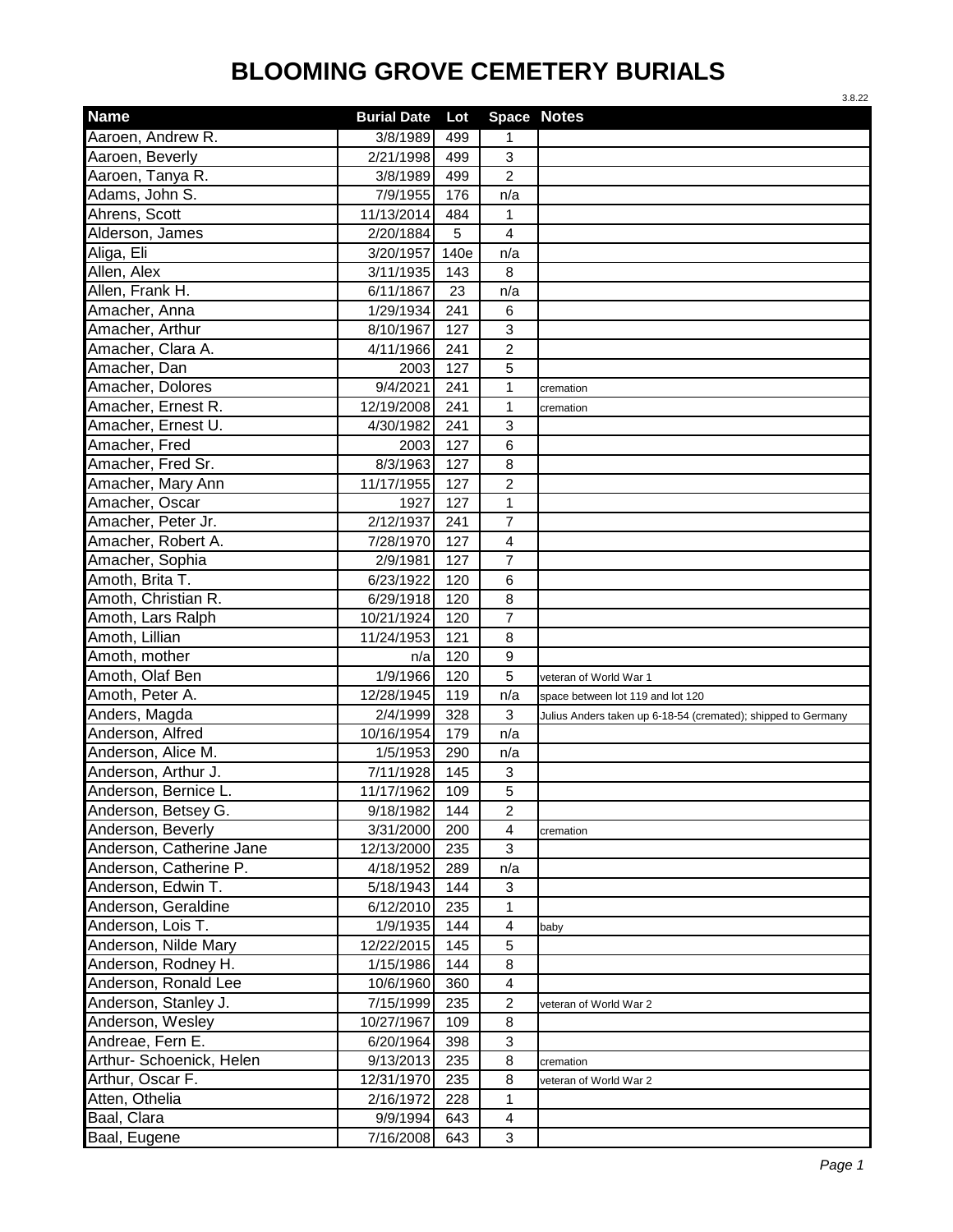|                               |                    |                |                         | 3.8.22                       |
|-------------------------------|--------------------|----------------|-------------------------|------------------------------|
| <b>Name</b>                   | <b>Burial Date</b> | Lot            | Space Notes             |                              |
| Baal, Keith                   | 8/13/2021          | 643            | 1                       | cremation                    |
| Baeseman, Curtis              | 1/13/1990          | 424            | 1                       |                              |
| Bailey, E. George             | 12/31/1997         | 219            | $\overline{c}$          |                              |
| Bailey, Edward C.             | 1940               | 149            | 2                       |                              |
| Bailey, Evelyn Lucille        | 11/11/1972         | 219            | $\mathbf{1}$            |                              |
| Bailey, Martin E.             | 6/8/1967           | 149            | 8                       |                              |
| Bailey, Mary S.               | 4/18/1950          | 149            | $\overline{7}$          |                              |
| Bailey, Melvin A.             | 11/27/1930         | 149            | 1                       |                              |
| Bailey, Ole E.                | 8/27/1953          | 71             | n/a                     |                              |
| Baker, Edna E.                | 10/12/1983         | 411            | 4                       |                              |
| Baker, Gertrude A.            | 10/2/1983          | 145            | 4                       |                              |
| Baker, Ronald G.              | 7/2/1962           | 145            | $\overline{\mathbf{c}}$ | (s)                          |
| Baker, Walter L.              | 3/6/1986           | 145            | 1                       |                              |
| Bakken, Carl C.               | 3/4/1942           | 110            | n/a                     |                              |
| Bakken, Charles               | 10/8/1916          | 122            | n/a                     |                              |
| Bakken, Charlotte             | 3/1/1990           | 534            | 1                       |                              |
| Bakken, Edna M.               | 11/5/1954          | 326            | n/a                     |                              |
| Bakken, Erna                  | 8/4/1975           | 122            | n/a                     |                              |
| Bakken, Henry M.              | 10/10/1967         | 378            | 1 or 2                  |                              |
| Bakken, LeRoy                 | 3/1/1990           | 534            | $\overline{c}$          | veteran                      |
| Bakken, Marie                 | 8/14/1981          | 378            | 1 or 2                  |                              |
| Bakken, Melvin A.             | 12/5/1972          | 122            | 6                       |                              |
| Bakken, Robert M.             | 1/3/1967           | 122            | 8                       |                              |
| Bakken, Sandford              | 11/2/1955          | 326            | n/a                     |                              |
| Bakken, Susan                 | n/a                | 122            | n/a                     |                              |
| Bakken, Syverne               | 5/29/1929          | 110            | n/a                     |                              |
| Bakken, Wilbur                | 1918               | 122            | n/a                     | veteran of World War 1       |
| Balzly, Edward H.             | 2/11/1967          | 214            | 4                       | veteran of World War 1       |
| Balzly, Sylvia O.             | 7/26/1985          | 214            | 3                       |                              |
| Barlow, baby                  | n/a                | 113            | n/a                     | baby of George Jr. and Ellen |
| <b>Barlow, Ellen Tompkins</b> | 7/15/1925          | 82             | n/a                     |                              |
| Barlow, George W. Sr.         | 12/21/1940         | 244            | 6                       |                              |
| Barlow, Mary L.               | 4/29/1950          | 244            | 5                       |                              |
| Barlow, Robert                | n/a                | 426            | n/a                     |                              |
| Barlow, Robert A.             | 12/27/2008         | 373            | 4                       | veteran                      |
| Barsantee, William W.         | 7/13/1936          | 33             | n/a                     |                              |
| Bartels, Genevieve F.         | 8/23/1950          | 57             | n/a                     |                              |
| Bechtel, Albert               | 2/9/1929           | 101            | n/a                     | (f)                          |
| Bechtel, Daniel               | 8/13/1907          | 86             | n/a                     |                              |
| Bechtel, Juliette T.          | 10/8/1985          | 370            | 1                       |                              |
| Bechtel, Louise               | 4/18/1960          | 101            | n/a                     | (m)                          |
| Bechtel, Walter P.            | 5/22/1965          | 370            | $\overline{2}$          |                              |
| Bechtel, Wilmer J.            | 1/2/1915           | 101            | n/a                     | (s)                          |
| Beckman, Amanda L.            | 5/9/1972           | 248            | $\overline{7}$          |                              |
| Beckman, Leo                  | 1/10/2004          | 248            | 4                       | veteran of World War 2       |
| Beckman, Rudolph E.           | 3/3/1969           | 248            | 8                       | veteran                      |
| Beckwith, Denise M.           | 1976               | 395            | n/a                     | baby                         |
| Beckwith, Donald Robert       | 1/16/1957          | 395            | $\overline{c}$          |                              |
| Beckwith, Juanita C.          | 12/14/1996         | 395            | 1                       |                              |
| Beers, Kenneth                | 2/26/1994          | 7              | 4                       |                              |
| Beers, Mabel                  | 11/24/1998         | $\overline{7}$ | 3                       |                              |
| Belletti, Edith               | 6/3/1977           | 382            | 3                       |                              |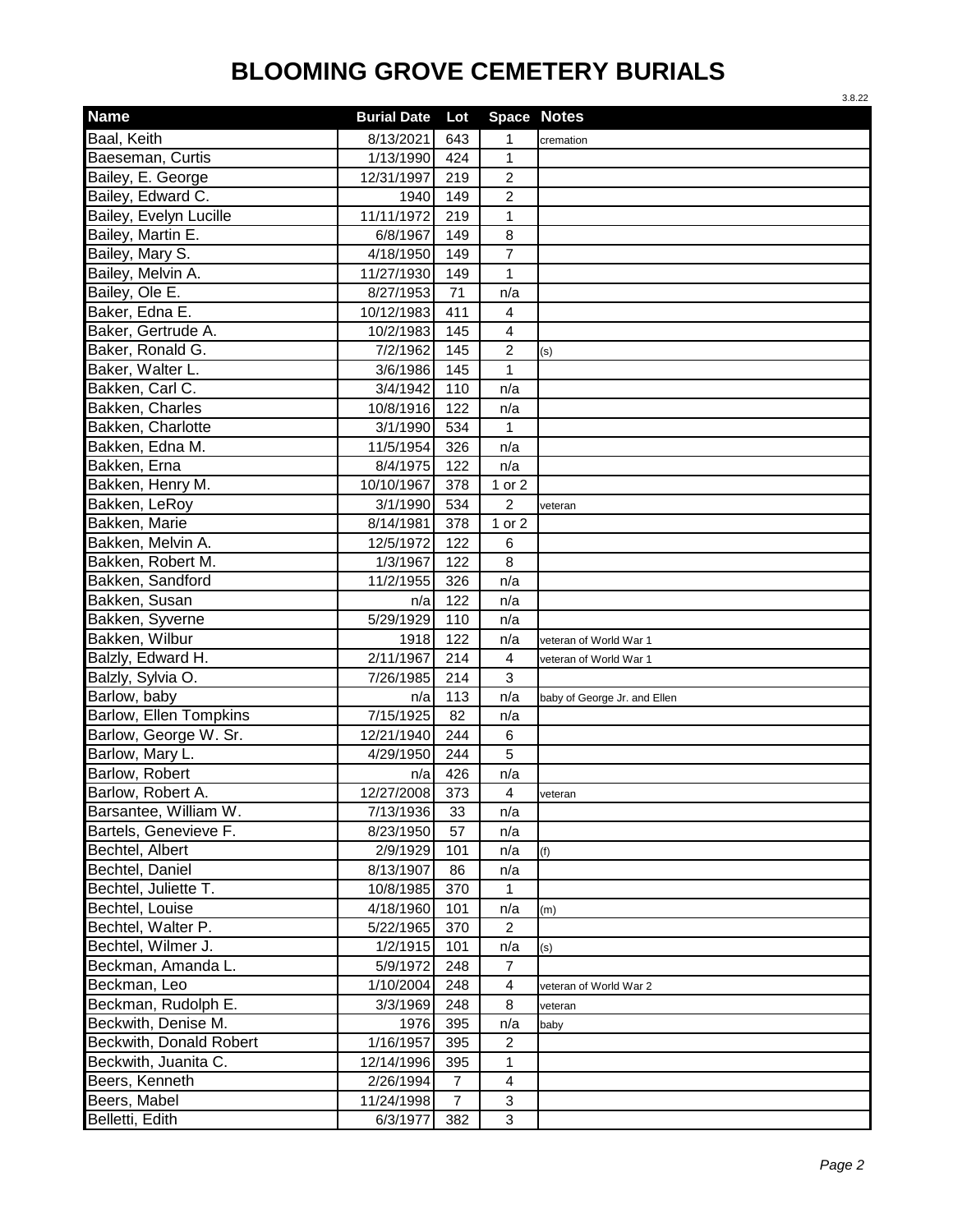|                        |                    |      |                         | 3.8.22                 |
|------------------------|--------------------|------|-------------------------|------------------------|
| <b>Name</b>            | <b>Burial Date</b> | Lot  |                         | <b>Space Notes</b>     |
| Belletti, Robert       | 6/1/1976           | 382  | 4                       |                        |
| Belzing, Michael       | 3/19/1952          | 5    | n/a                     | baby                   |
| Bennett, Bessie        | 12/16/1967         | 143e | n/a                     |                        |
| Bennett, Robert F.     | 7/21/1971          | 249  | 6                       |                        |
| Bennett, Ruby (Hale)   | 4/26/2019          | 474  | 1                       |                        |
| Beveridge, Amanda      | 6/19/2000          | 603  | 3                       |                        |
| Blake, Roxanne         | 1/15/2021          | 448  | $\overline{\mathbf{4}}$ |                        |
| Blanchard, Edwin J.    | 6/13/1960          | 329  | n/a                     |                        |
| Blanchard, Elizabeth   | 7/18/1958          | 334  | $\overline{2}$          |                        |
| Blanchard, Mathilda    | 10/20/1969         | 329  | n/a                     |                        |
| Blase, Alma            | 2/7/1969           | 298  | n/a                     |                        |
| Blase, Franklin L.     | 1/5/1951           | 299  | n/a                     |                        |
| Blase, Helmer A.       | 9/2/1940           | 300  | n/a                     |                        |
| Blindheim, Dorothy     | n/a                | 119  | n/a                     |                        |
| Blindheim, Eric        | n/a                | 119  | n/a                     |                        |
| Bodoh, Robert          | 3/14/2001          | 400  | $\overline{c}$          | veteran                |
| Bolstad, Lena          | 11/28/1915         | n/a  | n/a                     |                        |
| Bong, Elizabeth        | 6/15/2005          | 630  | 1                       |                        |
| Bong, Joseph           | 2/15/2016          | 630  | $\overline{c}$          |                        |
| Borgrud, Arlene E.     | 8/1/2002           | 343  | 1                       |                        |
| Borgrud, boy           | 3/16/1950          | 343  | n/a                     | baby                   |
| Borgrud, Denver        | 3/12/1993          | 514  | $\overline{4}$          | veteran of World War 2 |
| Borgrud, Gerhard       | 7/8/1961           | 335  | $\overline{4}$          |                        |
| Borgrud, John A.       | 6/17/1974          | 386  | $\overline{4}$          | veteran of World War 2 |
| Borgrud, Lincoln M.    | 10/7/2000          | 343  | $\overline{c}$          | veteran                |
| Borgrud, Mabel Johnson | 8/13/1979          | 240  | 3                       |                        |
| Borgrud, Rosalie M.    | 10/30/1975         | 386  | 3                       |                        |
| Borgrud, Sandra K.     | 5/25/1938          | 343  | 1&2                     | baby                   |
| Borgrud, Vera          | 3/6/2000           | 335  | 3                       |                        |
| Borst, Cordelia        | 1/9/1879           | 34   | n/a                     |                        |
| Borst, Peter M.        | 5/19/1880          | 34   | 1                       |                        |
| Boss, Emma             | 6/23/1934          | 214  | n/a                     |                        |
| Boss, Fred             | 7/14/1936          | 214  | n/a                     |                        |
| Boutell, Hilda S.      | 11/7/1960          | 342  | n/a                     |                        |
| Boutell, Loyle H.      | 4/15/1942          | 342  | n/a                     | veteran                |
| Bowker, Fred           | 1/24/1957          | 202  | $\mathbf 1$             | veteran of World War 2 |
| Bowker, Herbert        | 8/4/1934           | 202  | $\overline{4}$          |                        |
| Bowker, John Herbert   | 9/28/1953          | 202  | $\overline{c}$          |                        |
| Bowker, Margaret E.    | 9/14/1946          | 202  | 3                       |                        |
| Brandt, Beth           | 6/24/1999          | 454  | $\mathbf{1}$            | veteran of World War 2 |
| Brandt, Edmund Louis   | 5/12/1955          | 333  | $\overline{4}$          | baby                   |
| Brandt, Uclair         | 7/8/1994           | 454  | $\overline{c}$          | veteran of World War 2 |
| Braun, Edmund          | 8/14/2001          | 603  | $\overline{c}$          |                        |
| Braun, Henry           | n/a                | 531  | 4b                      | cremation              |
| Braun, Jane            | 11/3/1992          | 603  | 1                       |                        |
| Braun, Joseph A.       | 6/26/2003          | 604  | $\overline{c}$          |                        |
| Braun, Joyce M.        | 9/6/1992           | 532  | 3                       |                        |
| Braun, Ruth            | 10/31/1998         | 531  | 4a                      | cremation              |
| Breitenbach, Mark      | 10/10/2020         | 459  | 4                       | cremation              |
| Brenen, Oscar          | 6/4/1953           | 264  | n/a                     |                        |
| Bringe, Annie          | 8/25/1947          | 224  | 3                       |                        |
| Bringe, George T.      | 1/2/1941           | 224  | $\overline{\mathbf{4}}$ |                        |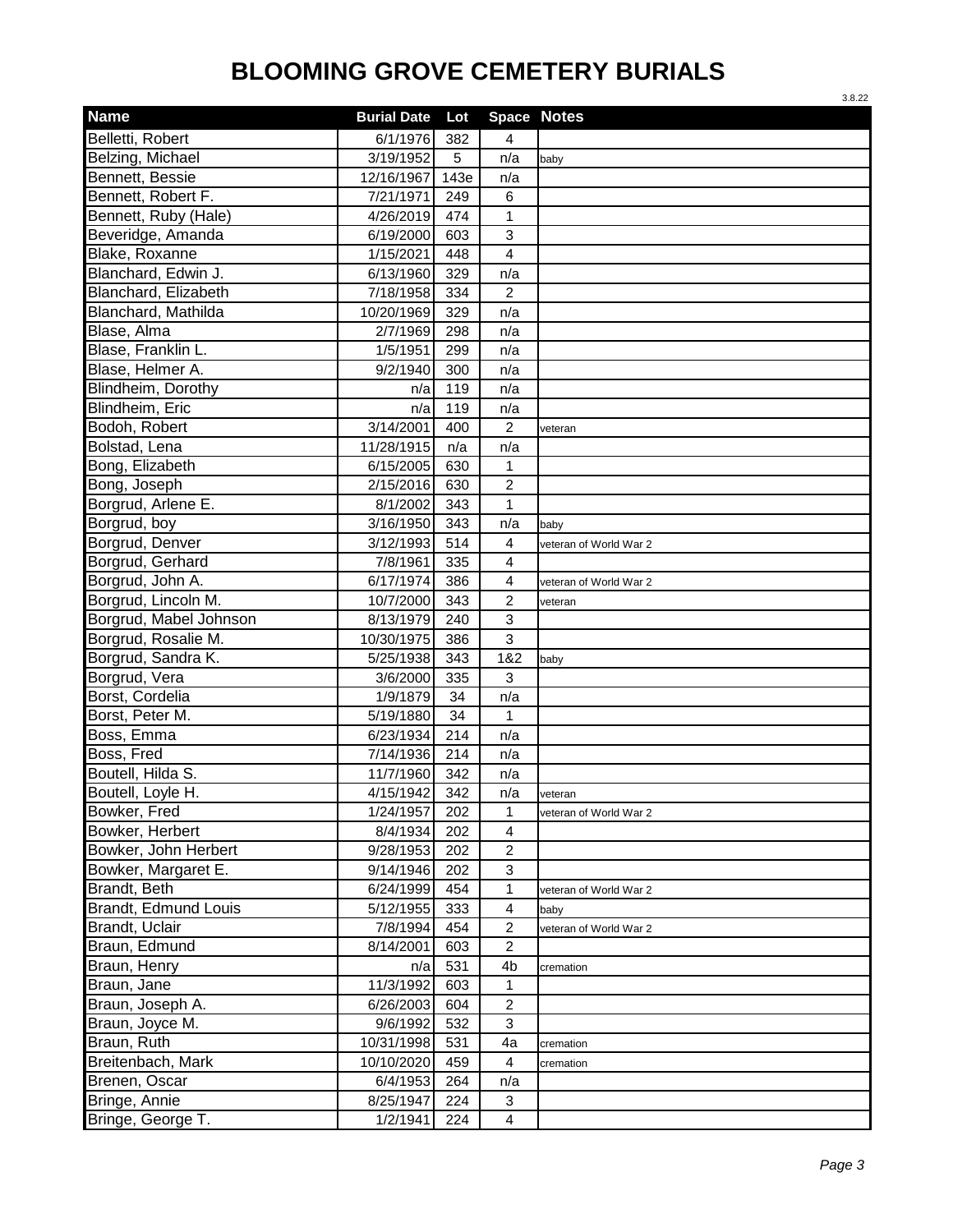|                             |                    |      |                         | 3.8.22                                       |
|-----------------------------|--------------------|------|-------------------------|----------------------------------------------|
| <b>Name</b>                 | <b>Burial Date</b> | Lot  | Space Notes             |                                              |
| Bristol, Heather T.         | 11/19/1985         | 419  | 1                       |                                              |
| Brockert, Madeline Nellie   | 12/11/2006         | 223  | $\overline{c}$          |                                              |
| Brockert, Willis C.         | 2/12/1986          | 223  | 3                       |                                              |
| Bronson, Dorothy            | 9/8/2012           | 402  | 3                       |                                              |
| Bronson, Everett            | 3/12/2007          | 402  | 4                       | veteran                                      |
| Brown, Floyd H.             | 6/11/1990          | 454  | 3                       | nickname: Sunny                              |
| Brown, Gerald               | 1/26/2018          | 445  | $\overline{c}$          |                                              |
| Brown, Gertrude             | 8/11/1964          | 247  | 1                       |                                              |
| Brown, Robert G.            | 10/6/1999          | 404  | 4                       | veteran                                      |
| Brown, Thomas               | 1/3/1990           | 449  | 4                       |                                              |
| Brown, Toni (Lynn)          | 8/5/1998           | 449  | 3                       |                                              |
| Brown, Velma L.             | 8/26/1977          | 454  | 4                       |                                              |
| Brunner, Barbara            | 6/24/2018          | 407  | $\overline{c}$          | cremation                                    |
| Buchanan, Caroline          | 9/27/1956          | 151  | n/a                     |                                              |
| Buchanan, Milton            | 5/5/1958           | 150e | n/a                     |                                              |
| Buchholz, Annamae           | 9/21/1971          | 430  | 1                       |                                              |
| Buchholz, Byron R.          | 5/6/2004           | 430  | $\overline{c}$          | veteran of World War 1                       |
| Buck, Myron J.              | 9/15/1941          | 199  | n/a                     | or lot 258?                                  |
| Bultman, Dale               | 7/3/1997           | 239  | 8                       | veteran of Korean War                        |
| Bultman, Jeannine           | 10/30/2007         | 228  | 8                       |                                              |
| Burgrud, Elizabeth          | 11/13/2017         | 514  | 3                       |                                              |
| Burke, Beatrice             | 11/9/2003          | 355  | 1/2                     | cremation: on top and between spaces 1 and 2 |
| Burke, Charles E.           | 10/1/1962          | 355  | $\overline{c}$          |                                              |
| Burke, Ella M.              | 12/21/1946         | 355  | $\mathbf{1}$            |                                              |
| Burkeland, Selina           | 3/3/1953           | 321  | n/a                     |                                              |
| Burmeister, Dorthy          | 8/22/1998          | 77   | 4                       |                                              |
| Burns, William E.           | 1/15/1960          | 387  | 3                       |                                              |
| Burrington, Samuel          | 9/3/1957           | 152  | n/a                     |                                              |
| Byrne, Patricia             | 11/15/2019         | 77   | 3                       |                                              |
| Byrne, William David        | 10/4/1997          | 77   | $\mathbf{1}$            | veteran                                      |
| Byrne, William David II     | 10/11/1983         | 77   | $\overline{c}$          |                                              |
| Bystol, John                | 11/15/1963         | 247  | 4                       |                                              |
| Cahoun, Mr.                 | n/a                | 16   | n/a                     |                                              |
| I<br>Calibrese, Vincent     | 9/30/2021          | 538  | 3                       | cremation                                    |
| Cameron, William            | 10/10/1950         | 163  | n/a                     |                                              |
| Campbell, Elizabeth         | 10/29/1943         | 130  | n/a                     |                                              |
| Campbell, Joseph            | 1915               | 130  | n/a                     |                                              |
| Capelotti, Laura            | 2/4/1971           | 362  | 4                       |                                              |
| Cardarella, George Dean Jr. | 7/29/1975          | 243  | $\overline{7}$          | veteran of Vietnam War                       |
| Cardarella, George Dean Sr. | 2/7/1972           | 249  | $\overline{\mathbf{4}}$ | veteran of World War 1                       |
| Cardarella, Kay Ann         | 12/31/1944         | 243  | 8                       |                                              |
| Cardarella, Lucille         | 1/16/2006          | 249  | 3                       |                                              |
| Carey, Emma                 | 4/6/1961           | 229  | 8                       |                                              |
| Carey, Robert L.            | 3/14/2009          | 314  | 1                       |                                              |
| Carmichael, Iva C.          | 4/29/1960          | 218  | 1                       |                                              |
| Carmichael, John Jr.        | 3/16/1998          | 218  | 4                       | veteran of World War 2                       |
| Carmichael, John Sr.        | 11/21/1961         | 218  | $\overline{\mathbf{c}}$ |                                              |
| Carmichael, Ruth            | 3/19/1987          | 218  | 3                       |                                              |
| Carney, Timothy             | 2/15/1957          | 11   | 5                       | baby                                         |
| Carpenter, Edgar R.         | 1/15/1954          | 328  | $\overline{c}$          |                                              |
| Carpenter, Nellie M.        | 4/10/1967          | 328  | 1                       |                                              |
| Carstenson, Emma            | 10/10/1956         | 323  | $\mathbf 1$             |                                              |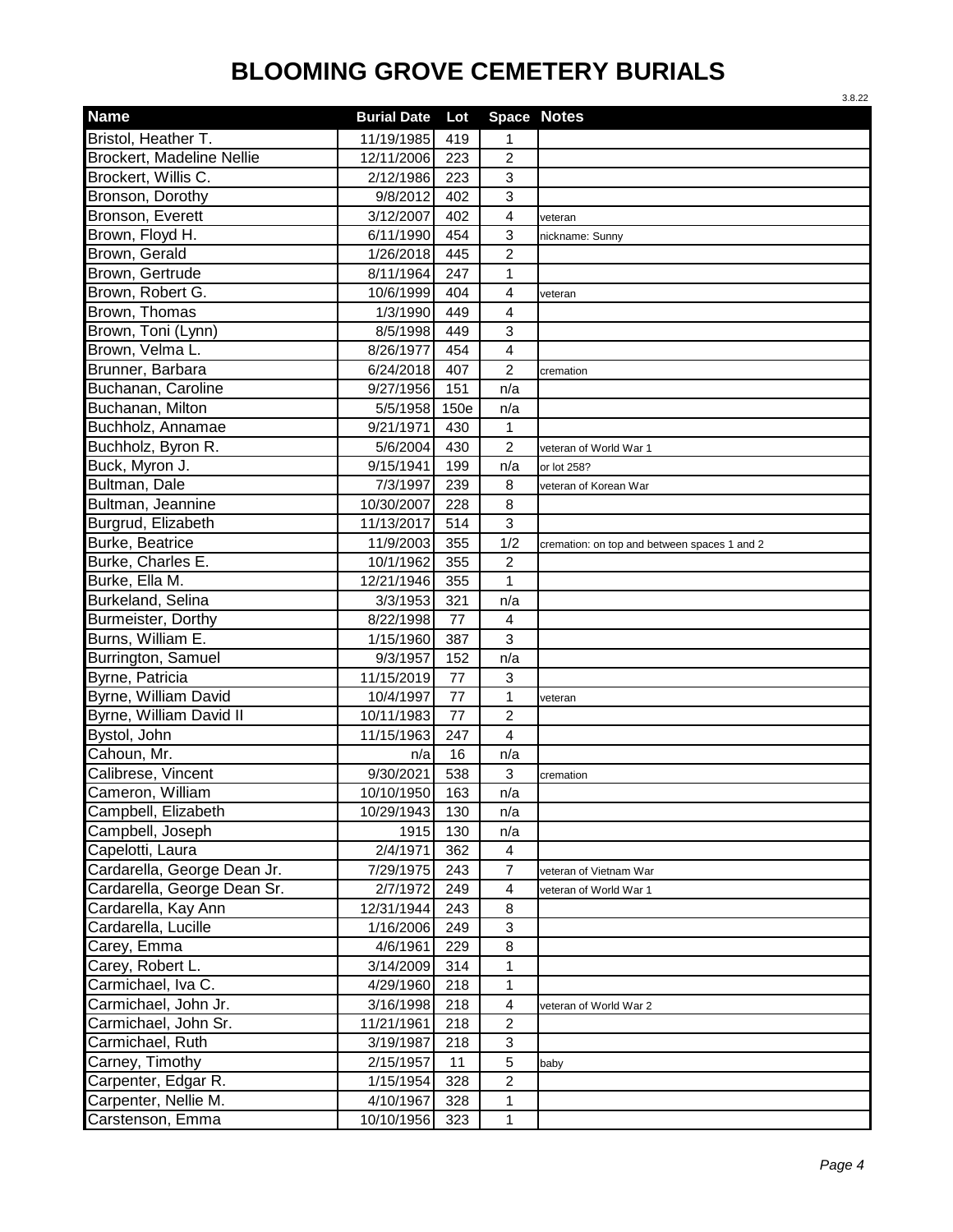|                               |                    |     |                | 3.8.22                 |
|-------------------------------|--------------------|-----|----------------|------------------------|
| <b>Name</b>                   | <b>Burial Date</b> | Lot | Space Notes    |                        |
| Carstenson, Irene             | 2/7/1994           | 234 | 1              |                        |
| Carstenson, Julius F.         | 4/4/1955           | 323 | $\overline{c}$ |                        |
| Carstenson, Louis J.          | 11/3/1976          | 234 | $\overline{2}$ |                        |
| Cary, Deborah                 | 10/22/2020         | 633 | 2              |                        |
| Casey, Leroy M.               | 7/15/1952          | 262 | n/a            |                        |
| Caswell, Eugene E.            | 8/14/1855          | 68  | n/a            |                        |
| Caswell, Nancy                | 3/21/1858          | 67  | n/a            |                        |
| Caswell, Otis Jr.             | 5/17/1850          | 67  | n/a            |                        |
| Caucutt, Floy E.              | 7/7/1976           | 450 | 3              |                        |
| Chapin, Anna M. Burdick       | 2/17/1911          | 65  | n/a            |                        |
| Chapin, Edwin H.              | 10/4/1891          | 65  | n/a            |                        |
| Chapin, Sadie                 | 3/9/1893           | 420 | 3              |                        |
| Chopke, Andrew                | 8/30/1955          | 399 | 3              |                        |
| Christensen, Carol            | 7/28/2011          | 60  | 4              |                        |
| Christensen, Caroline W.      | 1/27/1970          | 59  | 8              |                        |
| Christensen, Olympia          | 7/7/2017           | 510 | $\overline{c}$ | cremation              |
| Christensen, Theodore Hans    | 3/5/1984           | 59  | $\overline{7}$ | veteran of World War 1 |
| Christensen, William          | 4/17/1995          | 60  | 6              | veteran                |
| ı<br>Christianson, Harry John | 2/27/1927          | 70  | n/a            | baby                   |
| Christofferson, Andrew        | 11/2/1933          | 211 | 3              |                        |
| Christofferson, Clarence H.   | 4/29/1950          | 211 | $\mathbf{1}$   | veteran of World War 1 |
| Christofferson, Mattie H.     | 4/25/1962          | 211 | $\overline{c}$ |                        |
| Christofferson, Morris A.     | 8/14/1959          | 383 | $\overline{c}$ |                        |
| Christofferson, Morris Jr.    | 2/13/1964          | 383 | 3              |                        |
| Christofferson, Morris M.     | 12/14/1934         | 383 | $\overline{c}$ |                        |
| Christofferson, Thomas J.     | 7/7/1941           | 383 | $\overline{2}$ |                        |
| Christofferson, Vida M.       | 6/30/2009          | 383 | 1              |                        |
| Christopherson, Donald        | 7/7/2015           | 211 | n/a            | cremation              |
| Christopherson, Edwin         | 5/4/1964           | 387 | 2              |                        |
| Christopherson, Ole           | 5/28/1880          | n/a | n/a            |                        |
| Church, Thomas                | 9/2/2003           | 478 | $\overline{c}$ | veteran                |
| Cisneras, Sinesio             | 10/11/1990         | 440 | 1              |                        |
| Clark, Barbara                | 1/20/2021          | 539 | 3              |                        |
| I<br>Cleve, Edward            | 1948               | 70  | n/a            |                        |
| Cleve, Olga                   | 10/30/1956         | 70  | n/a            |                        |
| Cleve, Theodore               | 5/19/1951          | 70  | n/a            |                        |
| Clifcorn, Earl F.             | 2/17/1968          | 374 | 1 or 2         |                        |
| Clifcorn, Grace A.            | 10/3/1978          | 374 | 1 or 2         |                        |
| Clifcorn, Henry               | 1915               | 8   | 8              |                        |
| Clodfelter, Myrtle E.         | 8/6/1982           | 421 | $\mathbf{1}$   |                        |
| Clodfelter, Stanley M.        | 1978               | 421 | $\overline{c}$ |                        |
| Cloutier, Edna A.             | 5/6/1984           | 193 | n/a            |                        |
| Cloutier, John H.             | 8/17/1952          | 192 | n/a            |                        |
| Coakley, Patricia             | 10/24/2020         | 594 | $\overline{c}$ | cremation              |
| Cogswell, Alice               | 12/6/1997          | 441 | 1              |                        |
| Cojoren, unknown              | n/a                | 16  | n/a            |                        |
| Colby, William W.             | 8/13/1987          | 442 | 1              |                        |
| Coleman, Edith                | 5/18/1961          | 341 | 3              |                        |
| Coleman, Ruben                | 10/15/1950         | 341 | 4              |                        |
| Collier, Edith M.             | 11/17/1971         | 69  | $\overline{7}$ |                        |
| Collier, Eugene               | 12/30/1998         | 547 | $\overline{c}$ | veteran                |
| Collier, Virginia             | 5/27/1994          | 547 | $\mathbf 1$    |                        |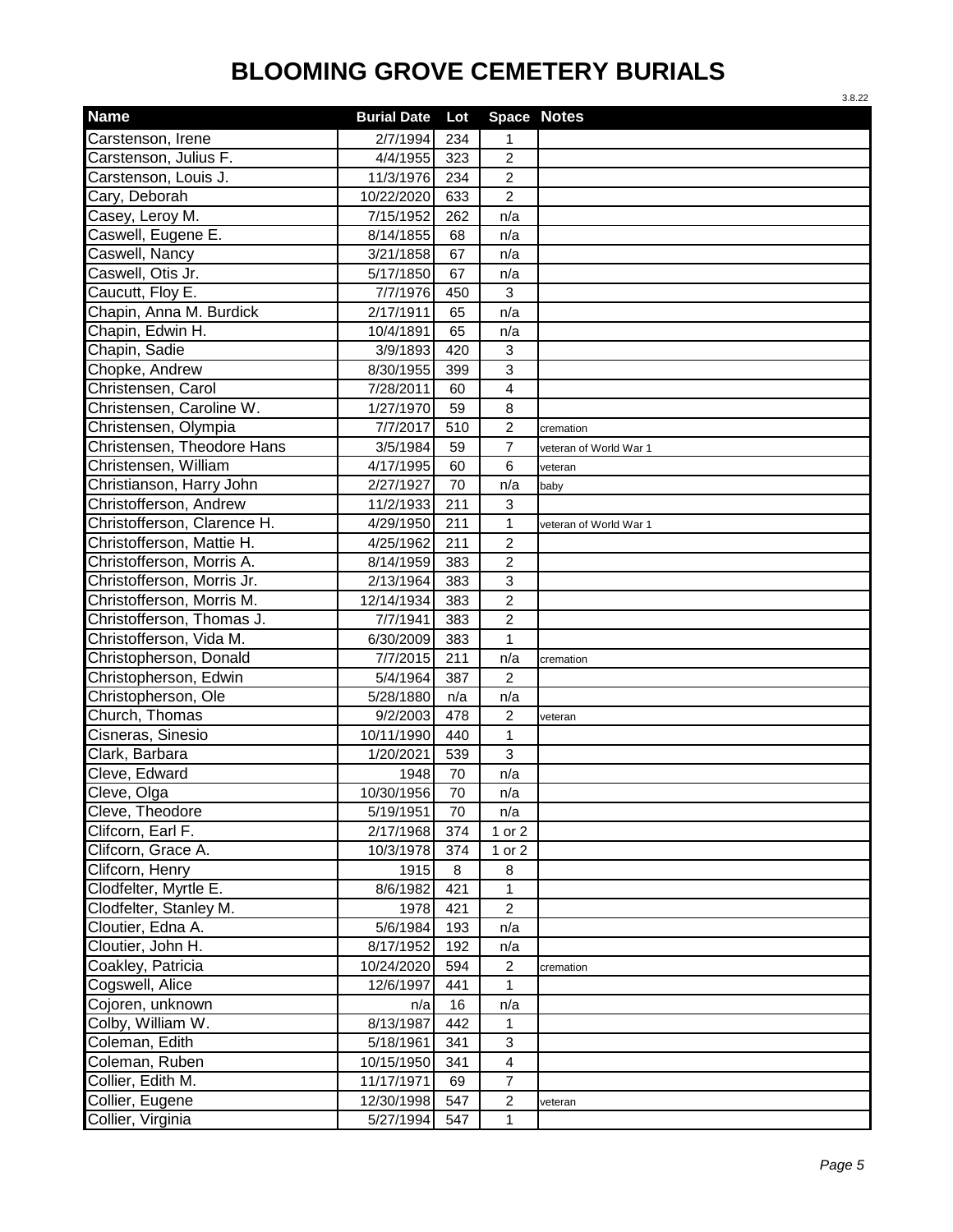|                         |                    |                 |                  | 3.8.22                                  |
|-------------------------|--------------------|-----------------|------------------|-----------------------------------------|
| <b>Name</b>             | <b>Burial Date</b> | Lot             |                  | <b>Space Notes</b>                      |
| Colvin, Kiante          | 11/12/2011         | 631             | 4                |                                         |
| Cone, Patrick           | 1/23/2006          | 489             | 1                |                                         |
| Cone, Richard           | 2009               | 489             | $\overline{2}$   |                                         |
| Cooley, Shaun James     | 2/14/1983          | 148             | 4b               | baby                                    |
| Coorough, Frank         | 10/22/1934         | 210             | n/a              |                                         |
| Coorough, Minnie        | 10/27/1955         | 210             | n/a              |                                         |
| Corcoran, Hazel         | n/a                | 366             | n/a              |                                         |
| Cornell, Ralph E. Sr.   | 11/23/1976         | 450             | 1                | veteran of World War 2                  |
| Courtright, Harriet May | 5/9/1909           | 103             | n/a              | Last name could be Pearl                |
| Coward, Edward          | 12/14/1953         | 186             | n/a              |                                         |
| Craft, Grace            | n/a                | 304             | n/a              |                                         |
| Craft, Zelotes          | n/a                | 305             | n/a              |                                         |
| Crary, Charles R.       | 4/29/1966          | 119             | 4                |                                         |
| Crary, Darrell          | 3/18/2005          | 513             | $\overline{c}$   |                                         |
| Crary, Gladys           | 8/10/1998          | 119             | $\mathbf{3}$     |                                         |
| Crary, Marvin           | 2/20/2002          | 513             | $\overline{4}$   | veteran                                 |
| Crawford, Cecelia       | 4/9/1943           | 217             | 1                |                                         |
| Crawford, Frank S.      | 3/7/1935           | 217             | $\overline{4}$   |                                         |
| Crawford, Harper S.     | 11/9/1963          | 217             | $\overline{c}$   |                                         |
| Crawford, Sadie J.      | 2/7/1952           | 217             | $\mathbf{3}$     |                                         |
| Creager, Clarence C.    | 12/30/1980         | 462             | $\overline{c}$   |                                         |
| Creager, Curtis         | 1/22/2021          | 493             | 4                |                                         |
| Creager, Jason          | 8/4/1994           | 493             | $\mathbf{3}$     |                                         |
| Creager, Lucille E.     | 5/29/1979          | 462             | $\mathbf{1}$     |                                         |
| Creasy, Marvin L.       | 1/25/1971          | 119             | $\overline{7}$   | veteran of World War 2                  |
| Crimmins, Roland        | 6/28/1982          | 464             | $\mathbf{1}$     |                                         |
| Cripps, Della           | 7/13/1975          | 233             | $\overline{7}$   |                                         |
| Cripps, Guy             | 11/15/1960         | 233             | 8                |                                         |
| Cronson, Seth           | 7/3/2009           | 494             | 1                |                                         |
| Cronson, Seth Samuel    | 6/29/2009          | 494             | 1                |                                         |
| Cross, Gertrude         | 9/8/2011           | 602             | 1                |                                         |
| Cullen, Keith           | n/a                | 330             | $\overline{4}$   | veteran                                 |
| Curtis, Robert          | 10/1/1980          | 413             | $\overline{4}$   |                                         |
| Cypher, Venard          | n/a                | 205             | $\overline{2}$   |                                         |
| Da Walt, Kathleen       | 2/15/1993          | 462             | 3                |                                         |
| Da Walt, Richard D.     | 7/21/1976          | 462             | $\overline{4}$   | veteran of World War 2                  |
| Dahl, Margaret          | n/a                | 492             | 1                |                                         |
| Dahl, Stanley           | n/a                | 492             | $\boldsymbol{2}$ | or in lot 463?                          |
| Dahlen, Dorthia F.      | 7/31/1950          | n/a             | n/a              |                                         |
| Dailey, Evelyn O.       | 7/27/1977          | 370             | 3                | or in lot 470?                          |
| Dailey, Leroy E.        | 5/8/1979           | 370             | $\overline{4}$   | or in lot 470?                          |
| Dalton, Ronald          | 10/18/2019         | 496             | $\overline{c}$   |                                         |
| Damon, Martin           | 3/3/2010           | 234             | 5                | veteran                                 |
| Damon, Vivian           | 3/18/2000          | 234             | 6                |                                         |
| Davis, Alice            | 7/1/1879           | 35              | n/a              |                                         |
| Davis, Edward           | 11/26/1954         | 178             | n/a              |                                         |
| Davis, George W.        | 9/23/1964          | 15              | 7                |                                         |
| Davis, Josephine        | 1920               | 10              | n/a              |                                         |
| Davis, Lydia B.         | 1862               | n/a             | n/a              | wife of William H. Davis                |
| Davis, Lydia B.         | 1864               | n/a             | n/a              | daughter of William H. & Lydia B. Davis |
| Davis, Sophie           | 2/16/1963          | 15              | 6                |                                         |
| Davis, William H.       | 3/19/1904          | 10 <sup>1</sup> | n/a              |                                         |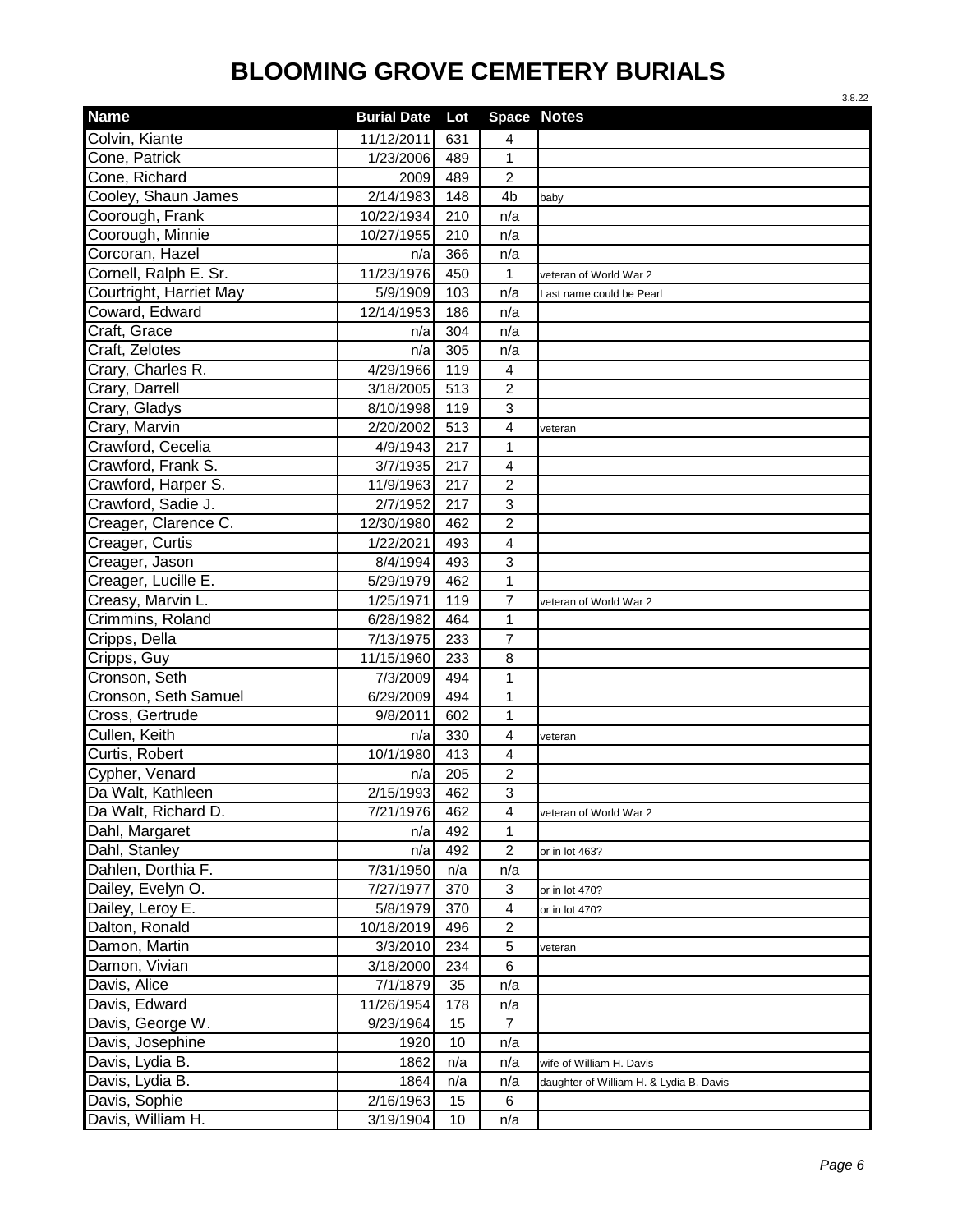|                                    |                    |     |                | 3.8.22                                     |
|------------------------------------|--------------------|-----|----------------|--------------------------------------------|
| <b>Name</b>                        | <b>Burial Date</b> | Lot |                | <b>Space Notes</b>                         |
| Deards, John                       | n/a                | 17  | n/a            |                                            |
| Deards, Sarah                      | 4/12/1908          | 18  | n/a            |                                            |
| Debevec, Michael D.                | 11/12/1949         | 35  | 3              |                                            |
| <b>DeGolier, Irving Stanley</b>    | 12/18/1951         | 143 | 2              |                                            |
| Del Carmen Sierra Rodriguez, Maria | 2/28/2011          | 137 | 4              |                                            |
| Dempsey, James A.                  | 11/29/1965         | 229 | $\mathbf{1}$   | veteran of World War 1                     |
| Dempsey, James S.                  | 8/31/1980          | 460 | 4              |                                            |
| Dempsey, JoAnn M.                  | 9/14/1983          | 460 | 3              |                                            |
| Dempsey, Sylvia G.                 | 5/8/1987           | 229 | $\overline{2}$ |                                            |
| Desmond, Kenneth W.                | 7/27/1974          | 394 | 4              |                                            |
| DeVoe, Dorothy                     | n/a                | 41  | n/a            |                                            |
| DeVoe, Henry                       | 06/24/1974         | 41  | n/a            |                                            |
| DeVoe, Maude                       | 10/19/1888         | 40  | n/a            |                                            |
| Dewey, Myrtle                      | 10/1/1957          | 158 | n/a            | exhumed and moved to Arkansas on 5/15/xx64 |
| Dickert, girl                      | 10/6/1956          | 398 | 4a             | baby                                       |
| Dietmeyer, Carol                   | 4/3/2020           | 332 | 1              | cremated                                   |
| Dixon, Rosella K.                  | 7/25/1979          | 247 | $\overline{7}$ |                                            |
| Doremus, Jack                      | 8/27/2021          | 487 | 1              | cremated                                   |
| Downing, Frank L.                  | 5/10/1971          | 235 | 6              |                                            |
| Draeger, boy                       | 5/3/1945           | 242 | n/a            | baby                                       |
| Draeger, Carl                      | 1/29/1981          | 242 | 2a             |                                            |
| Draeger, Gladys                    | 5/10/1999          | 242 | $\mathbf{1}$   |                                            |
| Draeger, Leroy                     | 12/26/1938         | 242 | n/a            | baby                                       |
| Draper, Elzie I.                   | 12/16/1936         | 229 | 4              |                                            |
| Draper, Rose Anna                  | 8/23/1969          | 229 | 3              |                                            |
| Draugsvold, Jeff                   | 6/20/2004          | 91  | 4              | veteran of Vietnam                         |
| Draugsvold, Jens B.                | 11/8/1977          | 91  | 4              | cremated                                   |
| Draugsvold, Ole                    | n/a                | 270 | n/a            |                                            |
| Droster, Gaynol                    | 8/20/2009          | 141 | 4              |                                            |
| Droster, Harry A.                  | 7/2/1986           | 141 | $\overline{c}$ |                                            |
| Droster, Ingeborg F.               | 2/28/1996          | 141 | 1              |                                            |
| Droster, LaVerne R.                | 3/26/2001          | 141 | 3              |                                            |
| Droster, Lydia                     | 12/19/1930         | 141 | 5              | baby                                       |
| Droster, Lydia                     | 6/25/1979          | 141 | 7              |                                            |
| Droster, Richard J.                | 6/15/1970          | 141 | 6              |                                            |
| Drummond, Edward                   | 5/3/1971           | 247 | 5              |                                            |
| Dummer, Anthony W.                 | 8/15/1987          | 447 | 3&4            | baby                                       |
| Dunlap, Sarah W.                   | 9/15/1953          | 14  | n/a            |                                            |
| Easland, Donald                    | 10/11/2009         | 339 | $\overline{2}$ |                                            |
| Easland, Reuben                    | n/a                | 339 | 21/2           |                                            |
| Eccles, Walter                     | 8/24/2015          | 475 | 4              |                                            |
| Eccles, William B.                 | 4/4/1995           | 475 | 3              | veteran of World War 2                     |
| Eckes, Herman Edward               | 2/20/1974          | 386 | $\overline{c}$ |                                            |
| Eckes, Katherine                   | n/a                | 386 | $\mathbf{1}$   |                                            |
| Edge, Carla Ann                    | 5/25/1955          | 339 | 4              | baby                                       |
| Edge, Carlos A.                    | 4/21/1948          | 340 | 4              |                                            |
| Edge, George C.                    | 9/2/1981           | 415 | 4              | veteran of World War 2                     |
| Edge, George P.                    | 7/15/1952          | 338 | $\overline{c}$ |                                            |
| Edge, Ina E.                       | 6/11/1986          | 415 | 3              |                                            |
| Edge, Marion Hoff                  | 1/31/1988          | n/a | n/a            |                                            |
| Edge, Theresa A.                   | 2/20/1978          | 338 | 1              |                                            |
| Edgerton, Charles E.               | 7/3/1945           | 16  | n/a            |                                            |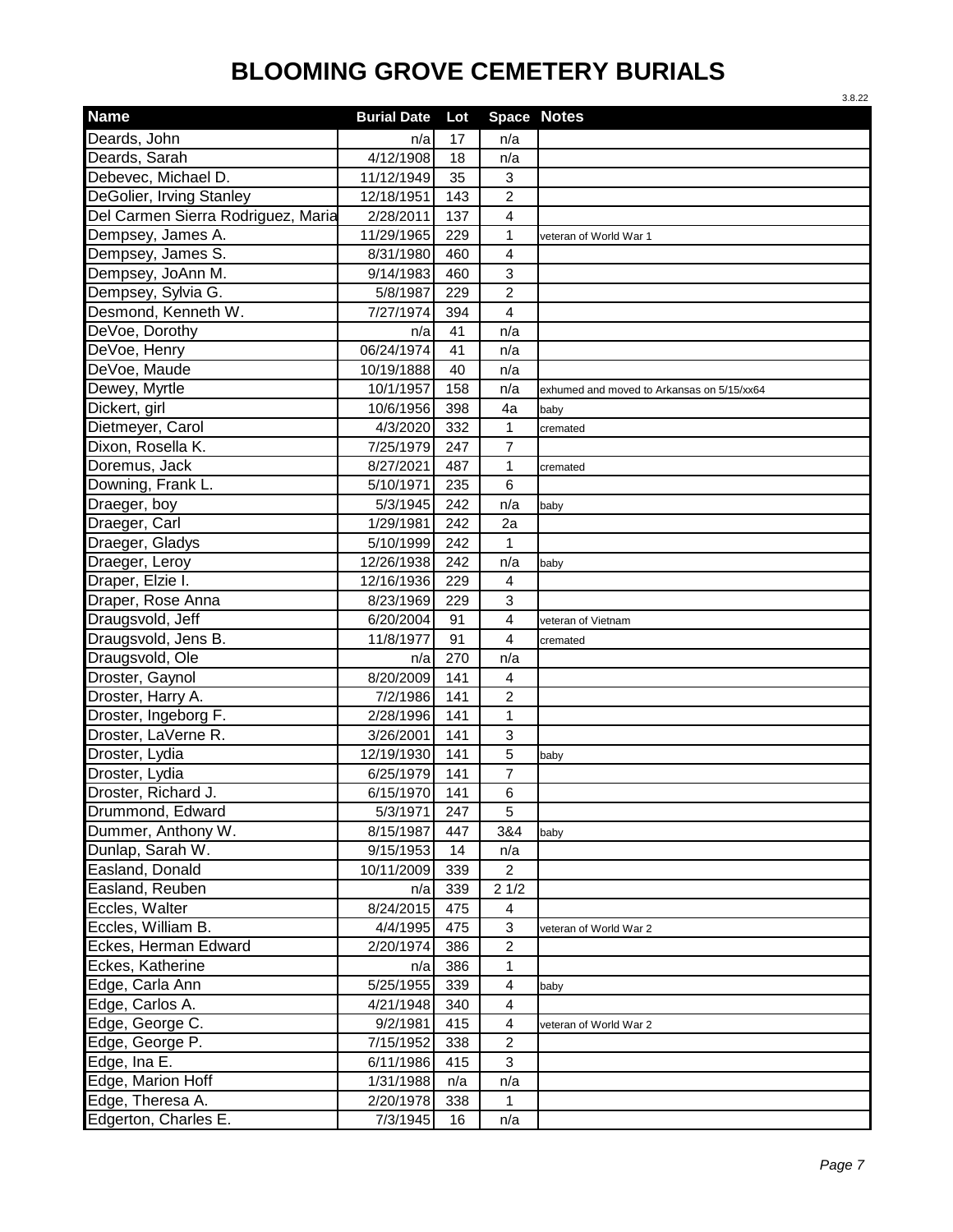|                               |                    |     |                         | 3.8.22                                  |
|-------------------------------|--------------------|-----|-------------------------|-----------------------------------------|
| <b>Name</b>                   | <b>Burial Date</b> | Lot |                         | Space Notes                             |
| Edgerton, Maude H.            | 2/25/1922          | 16  | n/a                     |                                         |
| Edge-Winkler, Theresa M.      | 10/4/1990          | 340 | 3                       |                                         |
| Edmunds, Carl                 | 5/20/1974          | 136 | 3                       |                                         |
| Edmunds, Christine            | 2/2/1989           | 146 | $\overline{\mathbf{c}}$ |                                         |
| Edmunds, Isaac                | 7/15/1974          | 146 | $\mathbf{1}$            |                                         |
| Edmunds, Knute                | 1929               | 136 | 1                       |                                         |
| Edmunds, Margaret H.          | 3/26/1932          | 136 | $\overline{c}$          |                                         |
| Edmunds, Mary Margaret Hanson | 2/20/1926          | 136 | 4                       |                                         |
| Edwards, Duane E.             | 11/21/1986         | 425 | $\overline{2}$          | veteran                                 |
| Edwards, Leona M.             | 8/3/1965           | 425 | 3                       |                                         |
| Edwards, Lois H.              | 6/30/1995          | 425 | $\mathbf{1}$            |                                         |
| Edwards, Virgil H.            | 6/4/1974           | 425 | 4                       | veteran                                 |
| Egan, Timothy                 | 12/1/2017          | 542 | $\mathbf 1$             | veteran                                 |
| Egner, Kenneth                | 2/21/2001          | 201 | 4                       | veteran of World War 2                  |
| Egner, Margaret               | 10/5/2000          | 201 | 3                       |                                         |
| Eley, Anita                   | 7/2/2010           | 412 | 1                       | cremated                                |
| Eley, Louis S.                | 5/14/1979          | 412 | n/a                     |                                         |
| Ellingson, Oren O.            | 6/14/1982          | 375 | $\overline{c}$          |                                         |
| Ellingson, Vera               | 7/2/2005           | 375 | 1                       |                                         |
| Ellis, Brent                  | 6/6/2020           | 406 | $\mathbf{1}$            | cremated                                |
| Ellis, Charles R.             | 9/24/1983          | 406 | 1                       | veteran                                 |
| Elmer, Leland                 | 7/15/1955          | 173 | n/a                     |                                         |
| Endregart, Christine B.       | 11/22/1938         | 275 | n/a                     |                                         |
| Endregart, John               | n/a                | 317 | n/a                     |                                         |
| Epperson, Hattie              | 11/5/1961          | 42  | 1                       |                                         |
| Erickson, E. Luella           | 12/14/1941         | 112 | n/a                     |                                         |
| Erickson, James               | 12/1/1982          | 112 | n/a                     | veteran of World War 2                  |
| Ernst, Lucille                | 2/3/2018           | 457 | 1                       |                                         |
| Ernst, William                | 7/3/2020           | 457 | $\overline{c}$          |                                         |
| Espeseth, Esther Hughes       | 10/21/1968         | 331 | 1                       |                                         |
| Everson, Arthur S.            | 4/4/1962           | 215 | 6&7                     |                                         |
| Everson, Nellie J.            | 12/18/1959         | 215 | 7&8                     |                                         |
| Everts, Clark E.              | 2/15/1956          | 396 | 3                       |                                         |
| Everts, Norma J.              | 2/10/1981          | 396 | $\overline{\mathbf{4}}$ |                                         |
| Fager, Linda Knechtges        | 12/26/2008         | 417 | 1                       |                                         |
| Falkenstein, Chloe            | 8/16/2008          | 598 | $\mathbf{1}$            | baby                                    |
| Federer, Louise               | 9/21/1958          | 330 | 3                       |                                         |
| Femrite, Edith Hamilton       | 2/2/1936           | 106 | $\,$ 3 $\,$             |                                         |
| Femrite, Frieda Kolb          | 1/14/1973          | 106 | $\mathbf 1$             |                                         |
| Femrite, Helmer O.            | 12/27/1960         | 106 | $\overline{c}$          |                                         |
| Femrite, Jens O.              | 2/3/1935           | 107 | 3                       |                                         |
| Femrite, Joe (John K.)        | 5/4/1911           | 105 | 5                       | last name also spelled "Fimriete"       |
| Femrite, Susan Y.             | 1/12/1944          | 107 | 4                       |                                         |
| Femrite, Sylvanus             | 7/23/1910          | 106 | n/a                     | baby                                    |
| Field, Ada Calena Isabele     | 3/9/1989           | 384 | 4                       |                                         |
| Field, Anton                  | 8/31/1963          | 112 | 6                       | last name also spelled "Fjeld"          |
| Field, baby                   | n/a                | 114 | 5                       | baby                                    |
| Field, baby girl              | 10/15/1936         | 384 | n/a                     | baby; on same stone with Ada and Harold |
| Field, Clarence               | 2/20/1986          | 236 | 4                       | veteran                                 |
| Field, Esther Ruth            | 9/23/1947          | 236 | 3                       |                                         |
| Field, Harold A.              | 5/4/1987           | 384 | 3                       | veteran                                 |
| Field, Marshall               | 10/19/1927         | 112 | 8                       | baby                                    |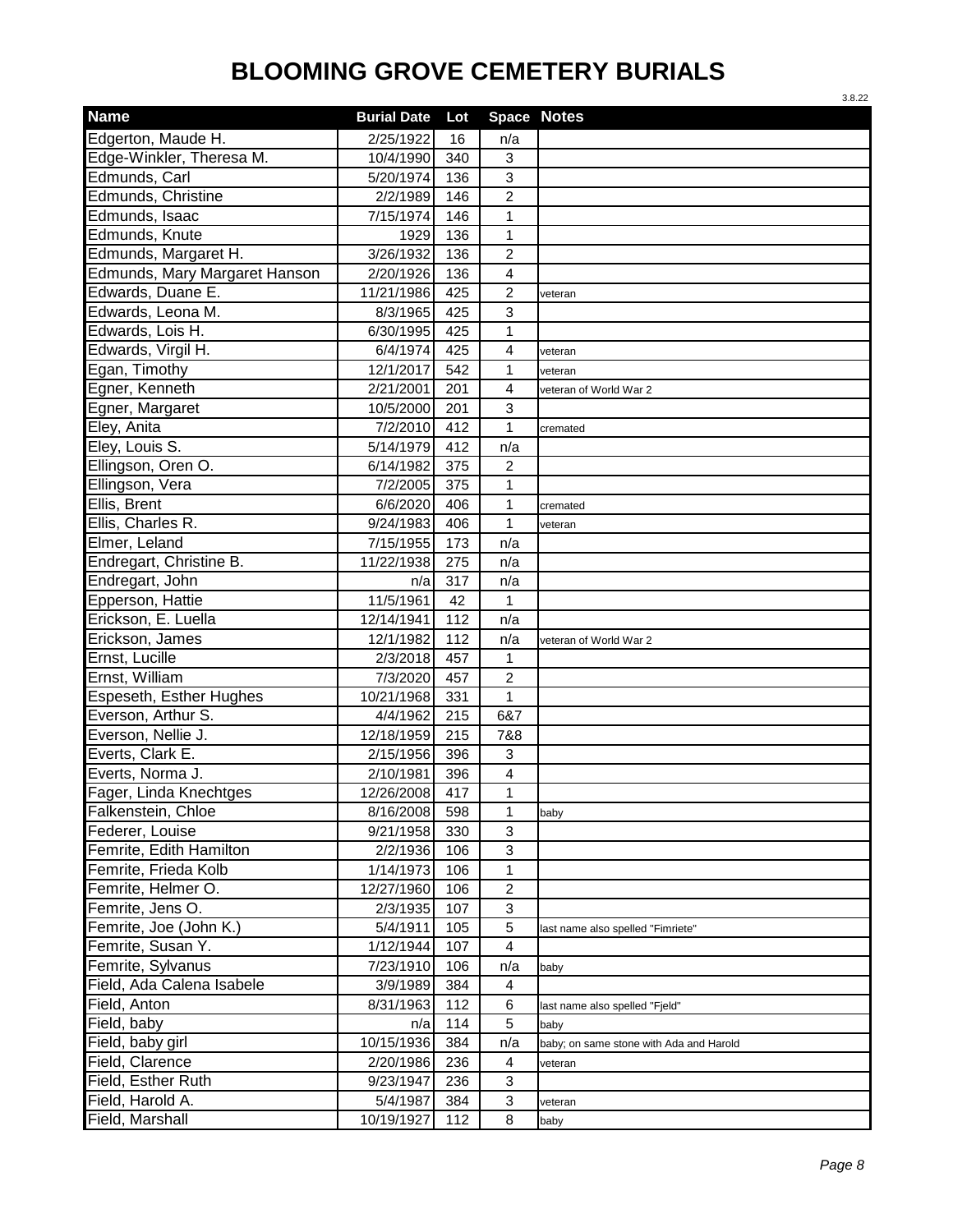|                           |                    |                  |                    | 3.8.22                         |
|---------------------------|--------------------|------------------|--------------------|--------------------------------|
| <b>Name</b>               | <b>Burial Date</b> | Lot              | <b>Space Notes</b> |                                |
| Field, Marshall           | 8/26/1930          | 112              | 2                  |                                |
| Field, Mary               | 7/20/1956          | 112              | $\overline{7}$     | last name also spelled "Fjeld" |
| Field, Mildred            | 8/10/1998          | 114              | $\overline{7}$     |                                |
| Field, Pauline W.         | 4/6/1916           | 114              | $\mathbf{1}$       | baby buried at her feet        |
| Field, Philip             | 11/1/2006          | 114              | 8                  |                                |
| Field, Sever              | 11/13/1945         | 114              | $\overline{c}$     | last name also spelled "Fjeld" |
| Fisher, Christian         | 8/13/1914          | 129              | $\mathbf{3}$       |                                |
| Fisher, George            | 2/19/1976          | 128              | 5                  |                                |
| Fisher, Henry C.          | 7/22/1980          | 128              | 3                  |                                |
| Fisher, Josephine         | 2/19/1958          | 128              | 4                  |                                |
| Fisher, Julius            | 2/18/1908          | 129              | $\mathbf 1$        |                                |
| Fisher, Lizzie            | 8/12/1939          | 129              | 4                  |                                |
| Fisher, Louise J.         | 6/24/1999          | 128              | $\overline{c}$     |                                |
| Fisher, Walter C.         | 11/27/1996         | 128              | 1                  |                                |
| Fitch, Lawrence           | n/a                | 387              | n/a                |                                |
| Fjeld, Andrew N.          | 10/21/1909         | n/a              | n/a                | may be in lot 252              |
| Field, Anna               | 5/30/1893          | n/a              | n/a                |                                |
| Fjeld, Anne Soffia        | 5/4/1884           | n/a              | n/a                |                                |
| Fjeld, Hansn              | 4/1/1892           | n/a              | n/a                |                                |
| Fjeld, Kari               | 5/4/1916           | n/a              | n/a                |                                |
| Field, Martia?            | 12/26/xx           | n/a              | n/a                |                                |
| Flemming, Alice (Hansen)  | 9/5/2017           | 42               | 5                  | cremation                      |
| Flint, Bert Jr.           | 2011               | 126              | $\overline{7}$     | veteran; cremation             |
| Flint, Bert L.            | 1/17/1958          | 126              | 8                  |                                |
| Flint, Clara              | 12/27/1966         | 126              | $\overline{7}$     |                                |
| Flint, Harold J.          | 12/12/1973         | 344              | $\overline{c}$     | veteran                        |
| Flint, Marion B.          | 5/14/2002          | 344              | 1                  |                                |
| Flint, Walter R.          | 1926               | 126              | n/a                |                                |
| Flisram, Arthur G.        | 1/14/1985          | 325              | 2                  |                                |
| Flisram, Evelyn W.        | 2/23/1998          | 325              | 1                  |                                |
| Fogle, Floyd              | 3/29/2006          | 423              | 4                  | veteran                        |
| Ford, Chester             | n/a                | 296              | n/a                |                                |
| Foulk, Betty Rose Bile    | 2/21/1989          | 363              | 1                  |                                |
| Foulk, Ethel R.           | 9/13/1985          | 363              | 3                  |                                |
| Foulk, Leo V.             | 9/11/1970          | 363              | 4                  |                                |
| Fritter, Phyllis          | 4/3/2020           | 436              | 1                  |                                |
| Fritter, Thomas           | 11/2/1988          | 436              | $\overline{c}$     | veteran of World War 2         |
| Fritz, Donald E.          | 12/29/1983         | 439              | 4                  | veteran of World War 2         |
| Fritz, Donna J.           | 10/25/1984         | 439              | $\mathbf{3}$       |                                |
| Frost, Richard D.         | 9/20/1907          | 9                | n/a                |                                |
| Frost, Sarah D.           | 6/7/1865           | $\boldsymbol{9}$ | n/a                |                                |
| Frost, Sarah M. Van Ander | 11/6/1898          | $\boldsymbol{9}$ | n/a                |                                |
| Fuhs, Daniel              | n/a                | 187              | n/a                |                                |
| Fuxa, Carrie Flora        | 1/9/1959           | 16               | n/a                |                                |
| Gallagher, Clarence       | 5/19/1976          | 78               | 6                  |                                |
| Gallagher, Edna M.        | 12/9/1946          | 63               | n/a                |                                |
| Gallagher, Grace          | 11/11/1885         | 63               | n/a                |                                |
| Gallagher, Helen M.       | 6/9/1981           | 78               | 7                  |                                |
| Gallagher, Joseph B.      | 7/15/1980          | 411              | 3                  | veteran of World War 1         |
| Gallagher, Lulu Belle     | 11/24/1970         | 23               | 8                  |                                |
| Gallagher, Mary A.        | 1/5/1886           | 63               | n/a                |                                |
| Gallagher, Richard        | 5/13/1904          | 63               | n/a                |                                |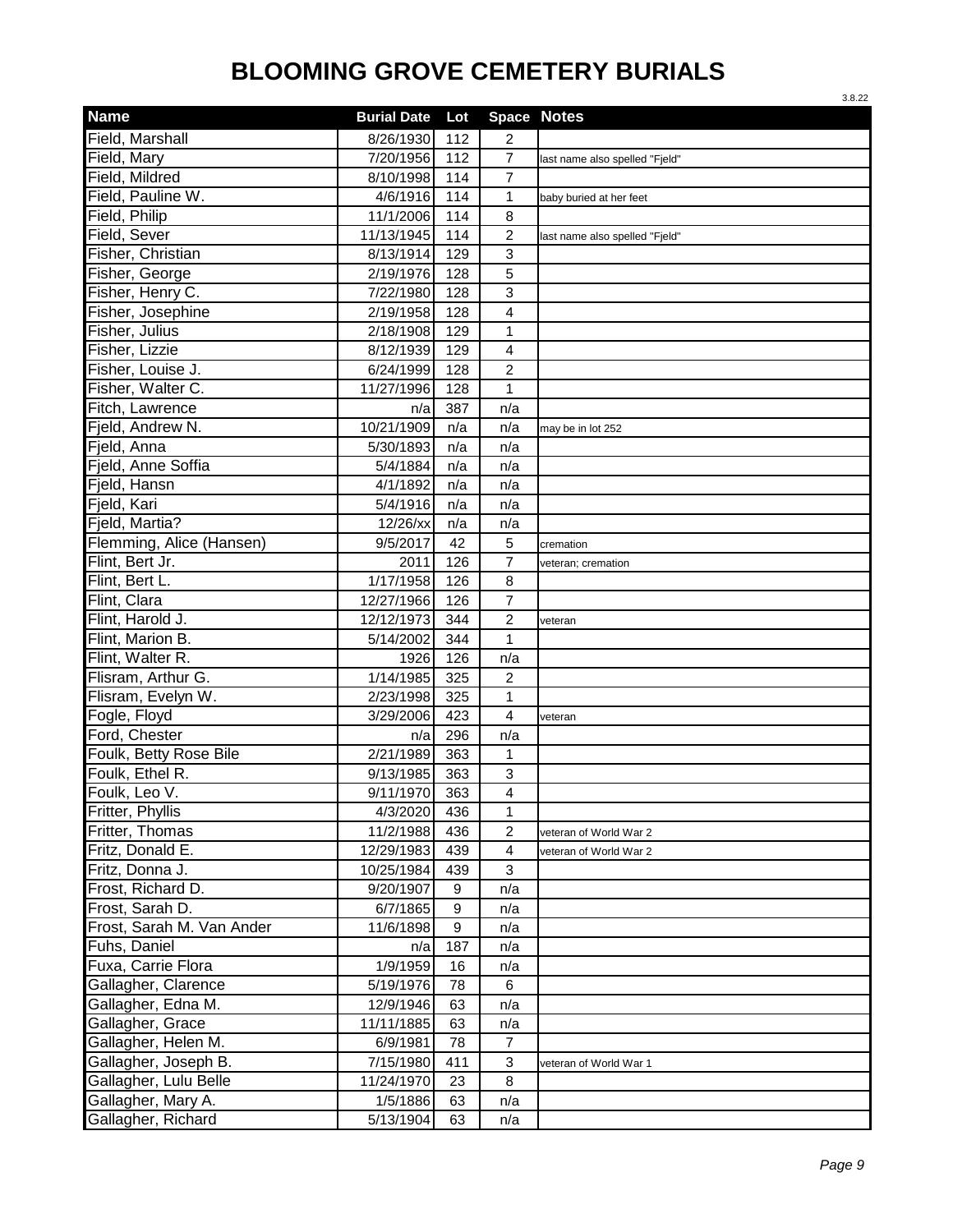|                          |                    |     |                         | 3.8.22                                |
|--------------------------|--------------------|-----|-------------------------|---------------------------------------|
| <b>Name</b>              | <b>Burial Date</b> | Lot |                         | <b>Space Notes</b>                    |
| Gallagher, Richard D.    | 4/14/1935          | 63  | n/a                     |                                       |
| Gallagher, Susan         | 2/18/1957          | 63  | n/a                     |                                       |
| Garnsey, Grace L.        | 7/11/1960          | 322 | n/a                     |                                       |
| Garrido, Marty Lee       | 4/2/1968           | 201 | $\overline{c}$          | baby                                  |
| Gartmann, Harold M.      | 7/9/1979           | 443 | $\overline{4}$          | veteran of Korean War and Vietnam War |
| Gasman, Carl             | n/a                | 274 | n/a                     |                                       |
| Gehri, Fritz             | 10/29/1974         | 228 | 4                       |                                       |
| Gehri, Maud Casey        | 3/24/1936          | 228 | 3                       |                                       |
| Geiger, Adam             | 12/7/1933          | 142 | 4                       |                                       |
| Geiger, Allay            | 10/22/1977         | 142 | $\overline{7}$          |                                       |
| Geiger, Augusta Hippe    | 5/31/1983          | 43  | $\overline{7}$          |                                       |
| Geiger, Henry            | 7/19/1958          | 43  | 6                       |                                       |
| Geiger, Leo              | 1941               | 142 | $\overline{2}$          |                                       |
| Geiger, Louise           | 5/5/1960           | 142 | 8                       |                                       |
| Geiger, Mary             | 3/1/1932           | 142 | $\mathbf{3}$            |                                       |
| Georgeson, Arthur E.     | 6/30/1948          | 27  | $\overline{c}$          |                                       |
| Georgeson, baby          | 12/16/1988         | 149 | 6a                      | baby                                  |
| Georgeson, Denton        | 5/7/1986           | 372 | $\overline{\mathbf{4}}$ |                                       |
| Georgeson, Keith         | 7/31/2017          | 372 | $\mathbf{3}$            | cremation                             |
| Georgeson, Larry         | 7/11/2018          | 372 | 4                       | cremation                             |
| Georgeson, Lucy E.       | 4/15/1961          | 27  | $\mathbf{1}$            |                                       |
| Georgeson, Phyllis Pearl | 4/8/2005           | 372 | 3                       |                                       |
| Gerfen, Anton            | 5/17/1960          | 388 | $\overline{4}$          |                                       |
| Gerfen, Erna D.          | 4/13/1951          | 165 | n/a                     |                                       |
| Germann, Eduard          | 5/22/1996          | 492 | $\overline{4}$          | veteran                               |
| Germann, Patricia        | 8/19/1995          | 492 | 3                       |                                       |
| Gibson, Bernice          | 9/7/1983           | 407 | 3                       |                                       |
| Gibson, John B.          | 10/13/1977         | 407 | 4                       |                                       |
| Gilbert, Minerva C.      | 9/15/1961          | 147 | $\overline{c}$          | (m)                                   |
| Gilloth, Hazel V.        | 12/5/1970          | 247 | 6                       |                                       |
| Glenn, Joanna            | 3/7/2011           | 91  | 6                       | cremation                             |
| Glenn, Joanna            | 3/7/2011           | 91  | 3                       | cremation                             |
| Glover, John             | 3/29/1984          | 465 | 3                       |                                       |
| Goecks, Edith            | 9/12/2008          | 397 | $\overline{4}$          |                                       |
| Goecks, LeRae Ann        | 11/28/1955         | 397 | 3                       |                                       |
| Goecks, Victor           | 6/5/2005           | 397 | 3                       |                                       |
| Goertemiller, Clara      | 1940               | 116 | 6                       |                                       |
| Goertemiller, Herbert J. | 3/4/1956           | 116 | 8                       |                                       |
| Goertemiller, William    | 1910               | 116 | 5                       |                                       |
| Goff, Martha Ruth        | 3/28/1942          | 347 | $\mathbf{3}$            |                                       |
| Goff, Nathaniel G. Sr.   | 8/16/1954          | 347 | $\boldsymbol{2}$        | veteran of World War 1                |
| Goff, Pearl L.           | 2/3/1993           | 347 | 1                       |                                       |
| Gray, Benjamin           | 9/23/1991          | 463 | 4                       |                                       |
| Green, Arthur J.         | 1/12/1983          | 405 | 4                       | veteran of World War 1                |
| Green, David L.          | 3/3/1981           | 405 | $\overline{c}$          |                                       |
| Grey, Zoe                | 1/27/2007          | 138 | 4                       |                                       |
| Griffin, Martin          | 1/6/2009           | 628 | $\mathbf{1}$            | veteran                               |
| Grimes, Agnes            | 6/29/1992          | 336 | 3                       |                                       |
| Grimes, James J.         | 3/11/1980          | 336 | $\overline{4}$          | veteran of World War 2                |
| Grimes, Jerry Dennis     | 6/30/1948          | n/a | n/a                     | baby                                  |
| Grunewald, Jeremy        | 9/29/1994          | 443 | 1&2                     |                                       |
| Guitzkow, Arthur         | 7/3/1961           | 87  | n/a                     |                                       |
|                          |                    |     |                         |                                       |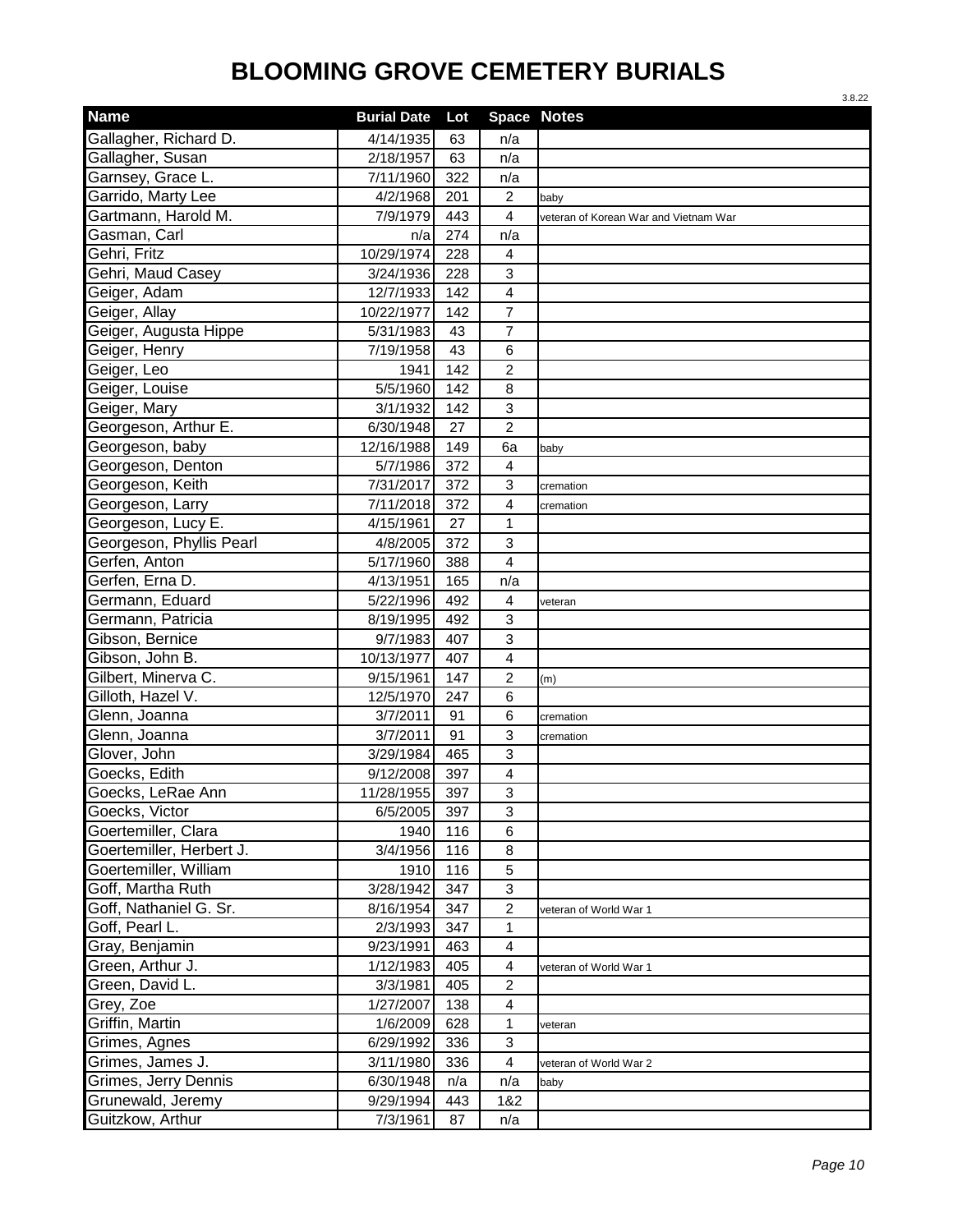|                          |                    |      |                         | 3.8.22                                  |
|--------------------------|--------------------|------|-------------------------|-----------------------------------------|
| <b>Name</b>              | <b>Burial Date</b> | Lot  |                         | <b>Space Notes</b>                      |
| Guitzkow, Louise N.      | 7/1/1952           | 87   | n/a                     |                                         |
| Guitzkow, Mary Louise    | 7/13/1907          | 87   | n/a                     | baby                                    |
| Gulseth, Marvin C.       | 6/12/1975          | 393  | 1                       |                                         |
| Gumz, Awald              | n/a                | 291  | n/a                     |                                         |
| Gumz, Margaret H.        | 4/27/1951          | 291  | n/a                     |                                         |
| Gustafson, Wayne         | n/a                | 286  | n/a                     |                                         |
| Haagenson, Olaf          | 4/13/1955          | 150  | 6                       |                                         |
| Haessig, Robert C.       | 9/6/2005           | 433  | 3                       | veteran                                 |
| Haessig, Wilfred J.      | 2/6/1970           | 433  | $\overline{\mathbf{4}}$ |                                         |
| Hagel, Joseph J.         | 4/27/1983          | 143  | 6                       | veteran of World War 2                  |
| Hagel, Ruth              | 3/10/1999          | 143  | $\overline{7}$          |                                         |
| Hale, Danny Lee          | 5/7/1955           | 322  | 8                       |                                         |
| Hale, Ervin              | 5/31/1991          | 474  | $\overline{2}$          |                                         |
| Hale, Nancy Mae          | 1/13/1968          | 322  | $\overline{7}$          |                                         |
| Hale, Ruby               | 4/26/2019          | 474  | 1                       | see "Bennett, Ruby"                     |
| Haley, Hazel A.          | 7/27/1983          | 409  | $\mathbf{1}$            |                                         |
| Haley, Thomas P.         | 8/3/1991           | 409  | $\overline{2}$          |                                         |
| Hamilton, Sophia         | 5/11/1946          | 309  | n/a                     |                                         |
| Hamlin, May              | 5/4/1956           | 138e | n/a                     |                                         |
| Hammes, John             | 11/19/1943         | 306  | n/a                     |                                         |
| Hammes, Josephine        | 9/13/1947          | 307  | n/a                     |                                         |
| Hammes, Mildred L.       | 7/18/1998          | 277  | n/a                     |                                         |
| Hammes, Richard E.       | 12/19/1957         | n/a  | n/a                     |                                         |
| Hammes, Richard Robert   | 9/25/1981          | 225  | 6                       |                                         |
| Hammes, Robert           | n/a                | 276  | n/a                     |                                         |
| Hammes, Vernon F.        | 9/5/1985           | 194  | n/a                     |                                         |
| Hancock, Paul            | 10/11/1956         | 155  | n/a                     |                                         |
| Hannon, James            | 3/25/1986          | 442  | $\overline{c}$          |                                         |
| Hansen, Bertha L.        | 12/18/1985         | 458  | 3                       |                                         |
| Hansen, Carl             | n/a                | 32   | n/a                     | on same stone as Lewis and Louise       |
| Hansen, Clarence R.      | 3/5/1980           | 458  | $\overline{4}$          | veteran of World War 1                  |
| Hansen, Lewis            | n/a                | 32   | n/a                     | on same stone as Carl and Louise        |
| Hansen, Louise M.        | 8/7/1910           | 32   | n/a                     | infant; on same stone as Carl and Lewis |
| Hansen, Louise Wildhagen | 5/1/1984           | 32   | n/a                     |                                         |
| Hansen, Peter            | 9/26/1930          | 42   | $\overline{c}$          |                                         |
| Hansen, Robert W. Jr.    | 3/5/1999           | 42   | 5                       | veteran of Vietnam War; cremation       |
| Hansen, Robert W. Sr.    | 9/26/1972          | 42   | 6                       | veteran of World War 2                  |
| Hanson, Charles          | n/a                | 188  | n/a                     |                                         |
| Hanson, Fred G.          | 6/16/1978          | 203  | $\overline{2}$          |                                         |
| Hanson, George           | 10/18/1953         | 229  | 5                       |                                         |
| Hanson, Hannah           | 6/2/1947           | 139  | n/a                     |                                         |
| Hanson, Hans             | 6/23/1956          | 139e | n/a                     |                                         |
| Hanson, Hans C.          | 12/31/1952         | 139  | n/a                     |                                         |
| Hanson, Hans Peter       | 5/25/1939          | 203  | 5                       |                                         |
| Hanson, Hazel A.         | 7/27/1989          | 203  | 3                       |                                         |
| Hanson, Ingebelle Pearl  | 6/14/1933          | 203  | 4                       | 18-month old child                      |
| Hanson, Ingeborg         | 9/25/1958          | 203  | 6                       |                                         |
| Hanson, Leroy            | 11/14/1995         | 230  | 6a                      |                                         |
| Hanson, Lova A.          | 7/13/2005          | 470  | 1                       |                                         |
| Hanson, Mable B. Sveen   | 6/16/1929          | 139  | n/a                     |                                         |
| Hanson, Morris A.        | 12/11/1993         | 470  | $\overline{2}$          |                                         |
| Hanson, Tammi            | 4/2/2002           | 230  | 6b                      |                                         |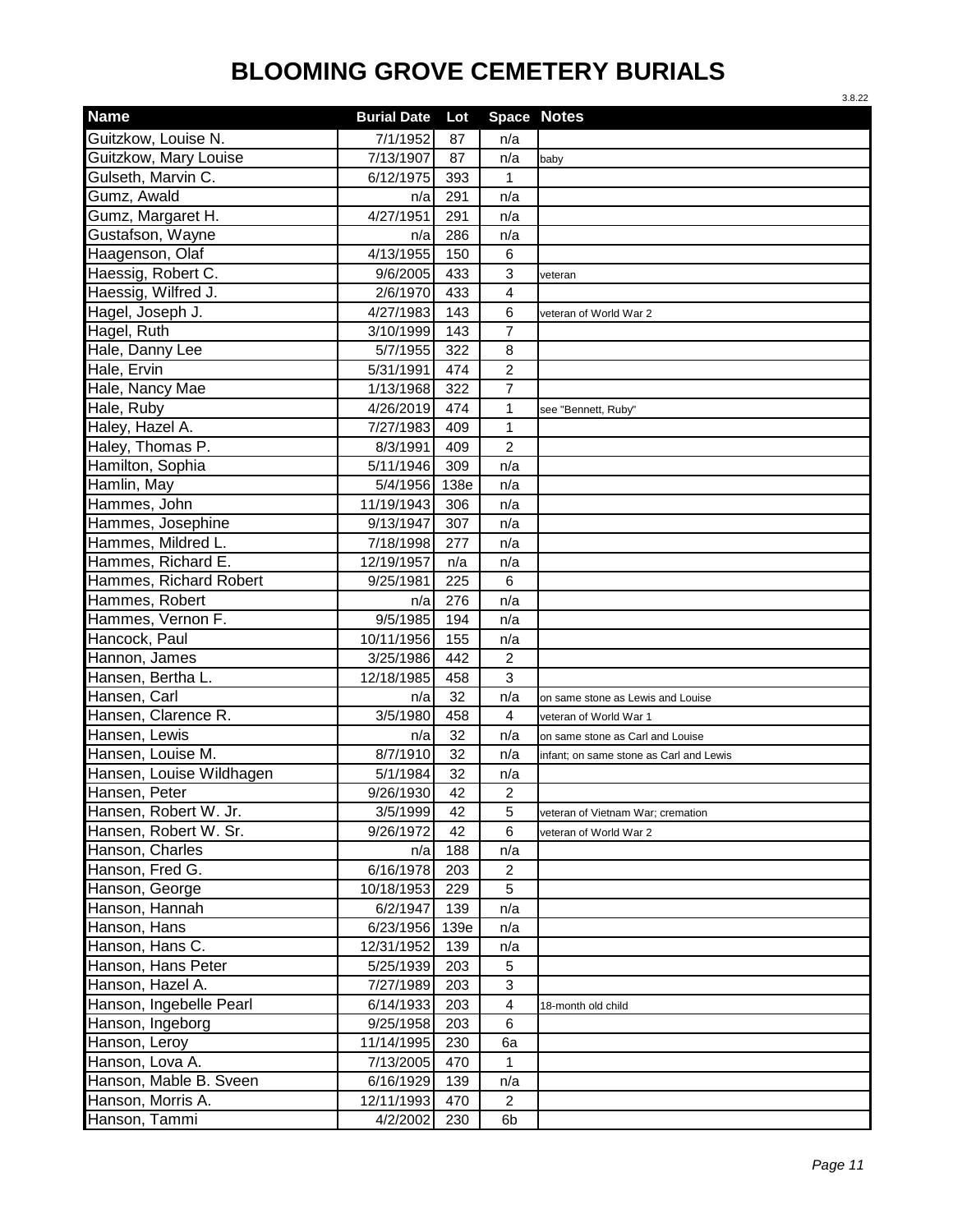|                            |                    |      |                | 3.8.22                         |
|----------------------------|--------------------|------|----------------|--------------------------------|
| <b>Name</b>                | <b>Burial Date</b> | Lot  |                | <b>Space Notes</b>             |
| Hanson, Walter J.          | 6/16/1929          | n/a  | n/a            | baby                           |
| Harmon, Mike               | n/a                | 28   | n/a            |                                |
| Harriman, Herbert A.       | n/a                | 8    | 6              |                                |
| Harriman, Laura J.         | n/a                | 8    | 5              |                                |
| Harriman, Laura J.B.       | 2/16/1855          | 8    | $\mathbf{1}$   |                                |
| Harriman, Lucinda          | n/a                | 8    | 3              |                                |
| Harriman, Morrell H.       | 3/30/1887          | 8    | $\overline{2}$ |                                |
| Harrington, Abraham        | 2/20/1932          | 150  | n/a            |                                |
| Harrington, Amil H.        | 1954               | 150  | 8              |                                |
| Harrington, baby           | n/a                | 150  | n/a            | baby (don't know where buried) |
| Harrington, George         | 5/26/1932          | 150  | $\overline{2}$ |                                |
| Harrington, Ida (Tompkins) | 6/1/1947           | 103  | n/a            |                                |
| Harrington, Olive          | 8/28/1957          | 150  | $\mathbf{3}$   |                                |
| Harris, George             | n/a                | 3    | n/a            |                                |
| Harrison, Emma A.          | 10/30/1972         | 362  | 2              |                                |
| Harrison, Gail J.          | 3/29/2008          | 456  | 4              |                                |
| Harrison, Lolita           | 2/1/2000           | 456  | 3              |                                |
| Harrison, William M. Jr.   | 7/28/1980          | 456  | 2              |                                |
| Harrison, William M. Sr.   | 1/23/1985          | 456  | $\mathbf{1}$   |                                |
| Hartenstein, John W.       | 3/26/1957          | 148e | n/a            |                                |
| Hauge, Shane               | 1/8/1985           | 138  | 4b             | baby                           |
| Hauser, Albert W.          | 7/12/1978          | 460  | $\overline{c}$ | veteran                        |
| Hauser, Gwendolyn          | 9/17/1991          | 460  | $\mathbf{1}$   | veteran                        |
| Haynes, Arline             | 5/22/2007          | 203  | $\mathbf{1}$   |                                |
| Heath, Gilford E.          | 5/1/1979           | 394  | $\overline{2}$ | veteran                        |
| Heath, Mildred D.          | 4/15/1991          | 394  | $\mathbf{1}$   |                                |
| Hegg, Carl Ben             | 5/11/1940          | 352  | n/a            |                                |
| Hegg, Marian Pearl         | 4/8/1955           | 352  | n/a            | possibly in space #2           |
| Heiman, Robert             | 2/22/1982          | 408  | 4              |                                |
| Helstad, Donald O.         | 8/23/1982          | 473  | n/a            |                                |
| Herheim, Ole               | 1959               | 282  | n/a            |                                |
| Herritz, baby              | 5/15/1956          | 333  | 3              | baby                           |
| Hesse, Eleanor             | 6/19/1983          | 465  | 4              |                                |
| Hinkle, Frank J. Jr.       | 2/10/1973          | 365  | $\overline{2}$ |                                |
| Hinkle, Vera J.            | 11/29/1982         | 365  | 1              |                                |
| Hinrichs, David A.         | 5/4/1954           | 225  | 3              |                                |
| Hinrichs, Mary             | 4/27/1940          | 225  | $\overline{c}$ |                                |
| Hippe, Eddie C.            | 1919               | 44   | 8              |                                |
| Hippe, George H.           | 2/25/1966          | 41   | 6              |                                |
| Hippe, Henry E.            | 6/24/1974          | 41   | $\overline{7}$ |                                |
| Hippe, Herman H.           | 3/10/1941          | 44   | 6              |                                |
| Hippe, Ida                 | 10/15/1971         | 41   | 5              |                                |
| Hippe, Lena                | 12/8/1934          | 44   | 5              |                                |
| Hippe, William H.          | 12/19/1934         | 43   | 8              |                                |
| Hively, Daniel             | n/a                | 267  | n/a            |                                |
| Hoff, Marion               | 2/1/1988           | 340  | $\overline{2}$ |                                |
| Hoff, Ruben                | 1/26/2015          | 340  | 1              |                                |
| Hoffman, Harold A.         | 1958               | 191  | n/a            |                                |
| Hohlstein, Carl            | 1/3/2005           | 541  | $\overline{2}$ | veteran                        |
| Hohlstein, Patricia        | 9/29/2018          | 541  | $\mathbf{1}$   |                                |
| Hojem, Glenn               | 12/18/2020         | 477  | 3              |                                |
| Hommersand, Marit          | 9/8/1938           | 313  | n/a            |                                |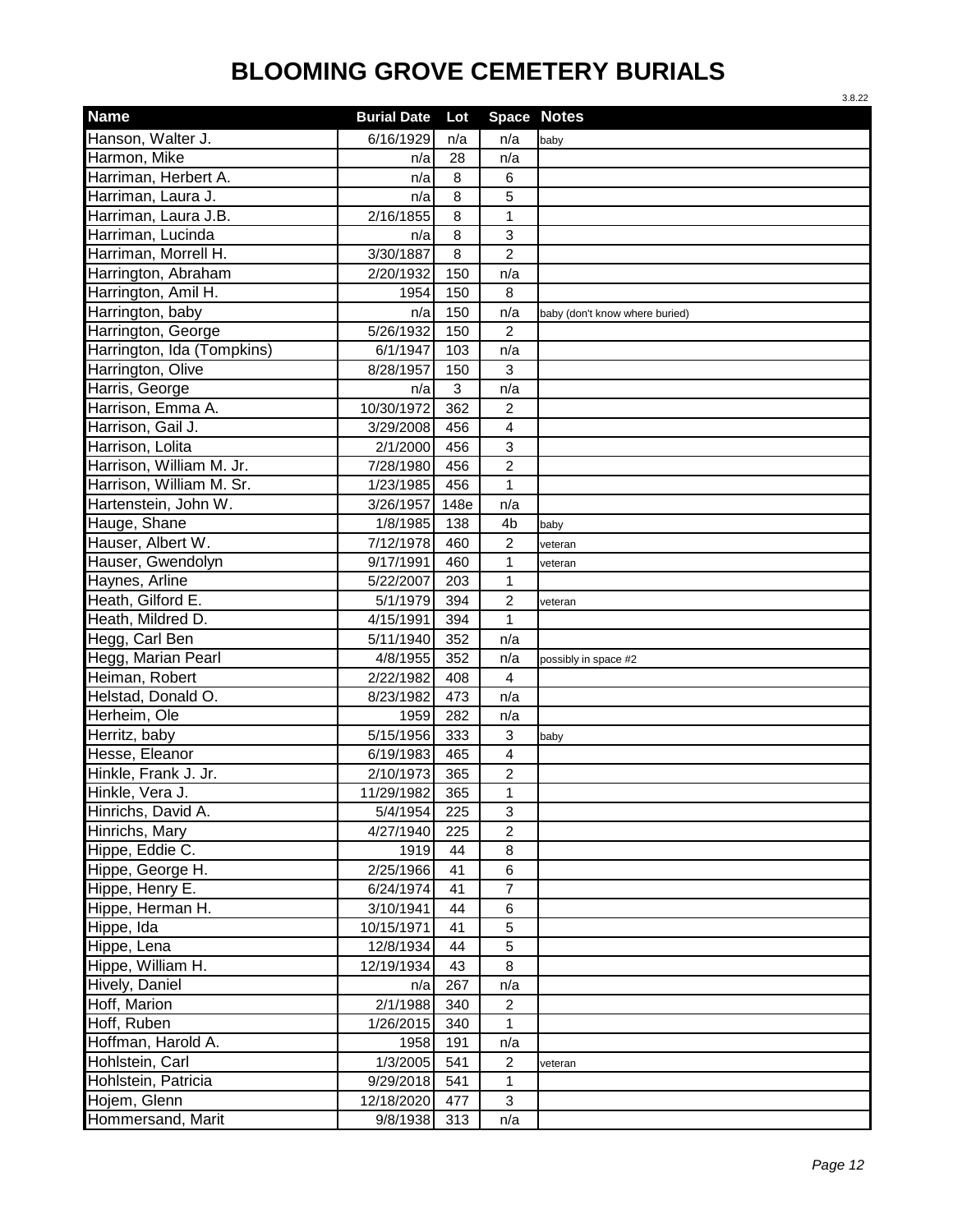|                          |                    |     |                         | 3.8.22                                                     |
|--------------------------|--------------------|-----|-------------------------|------------------------------------------------------------|
| <b>Name</b>              | <b>Burial Date</b> | Lot |                         | <b>Space Notes</b>                                         |
| Hoppmann, Barbara Ann    | 2/11/1941          | 200 | 7                       |                                                            |
| Hoppmann, Doris          | 2/4/1998           | 200 | 6                       |                                                            |
| Hoppmann, Duane          | 6/21/1934          | 200 | 8                       |                                                            |
| Hoppmann, Judith Pauline | n/a                | 200 | 3                       | cremation; ashes not here, but family wanted monument here |
| Hoppmann, Reginald C.    | 1/28/1985          | 200 | 5                       |                                                            |
| Hornbeck, Beverly        | 6/22/2011          | 406 | $\mathbf{3}$            |                                                            |
| Hornbeck, Glen "Nobby"   | 7/7/1981           | 406 | $\overline{4}$          |                                                            |
| Horstmeyer, Clara E.     | 4/20/1965          | 150 | $\overline{4}$          |                                                            |
| Horton, Charles O.       | 4/7/1977           | 398 | $\overline{2}$          |                                                            |
| Horton, Don              | 11/3/1997          | 398 | 4 <sub>b</sub>          | veteran of World War 2 and Vietnam War                     |
| Horton, Lona             | 7/31/1961          | 398 | $\mathbf{1}$            |                                                            |
| Hotchkiss, Sharon        | 8/12/2005          | 631 | 1                       |                                                            |
| Hoyt, C.H.               | 1926               | 57  | n/a                     |                                                            |
| Hoyt, Charles Henry      | 9/14/1929          | 58  | n/a                     |                                                            |
| Hoyt, H.W.               | 1/8/1893           | 57  | n/a                     |                                                            |
| Hoyt, Marion Nichols     | 10/8/1926          | 57  | n/a                     |                                                            |
| Hoyt, Susan V.           | 6/4/1901           | 58  | n/a                     |                                                            |
| Hughes, baby             | 12/7/1977          | 215 | 3b                      | baby                                                       |
| Hughes, David R.         | 12/12/1958         | 215 | 3a                      |                                                            |
| Hughes, Evan M.          | 1/7/1953           | 331 | $\overline{c}$          | (B)                                                        |
| Hughes, Hazel M.         | 4/30/1987          | 215 | $\overline{c}$          |                                                            |
| Hughes, Marcella E.      | 8/20/1998          | 390 | $\mathbf{3}$            |                                                            |
| Hughes, Robert E.        | 10/31/1973         | 390 | $\overline{4}$          | veteran of World War 2                                     |
| Hummel, Frances          | 7/27/1999          | 388 | 3b                      | cremation                                                  |
| Hustad, Judith           | 5/21/1902          | 551 | $\overline{4}$          |                                                            |
| Hustad, Lillian C.       | 2/8/1989           | 427 | 3                       |                                                            |
| Hustad, Milton B.        | 10/12/1964         | 427 | 4                       | veteran                                                    |
| Hustad, Robert           | 11/30/1980         | n/a | n/a                     |                                                            |
| Husum, Donna B.          | 6/18/1975          | 98  | 5                       |                                                            |
| Husum, Theodore J.       | 4/26/1963          | 98  | 8                       |                                                            |
| Hutchins, Adelaide M.    | 2/8/1994           | 357 | $\mathbf{3}$            |                                                            |
| Hutchins, Charles A.     | 4/18/1963          | 357 | $\overline{4}$          |                                                            |
| Hutchison, Alice         | n/a                | 6   | n/a                     | on same stone as Joseph & Josephine                        |
| Hutchison, Ines          | n/a                | 6   | n/a                     |                                                            |
| Hutchison, Joseph        | n/a                | 6   | n/a                     |                                                            |
| Hutchison, Josephine     | n/a                | 6   | n/a                     |                                                            |
| Huxtable, Audrey         | 6/16/1991          | 378 | 3                       |                                                            |
| Huxtable, Spencer D.     | 10/11/1954         | 378 | $\overline{4}$          |                                                            |
| Huynh Ho, Bay Van        | 6/29/1988          | 500 | $\overline{c}$          |                                                            |
| Inda, Darrell F.         | 11/30/2018         | 567 | $\overline{2}$          |                                                            |
| Ingram, Frank B.         | 12/28/1992         | 44  | $\boldsymbol{2}$        | veteran                                                    |
| Ingram, Mirel James      | 7/30/1987          | 44  | 1                       |                                                            |
| Ingram, Olive Lorna      | 3/25/1955          | 324 | 3                       |                                                            |
| Ingram, William P.       | 11/4/1955          | 324 | $\overline{4}$          |                                                            |
| Irish, Rodney            | 11/16/1997         | 499 | $\overline{4}$          |                                                            |
| Jackson, Dennis James    | 6/23/1962          | 369 | 4                       |                                                            |
| Jackson, George O. Jr.   | 7/26/1979          | 463 | $\overline{c}$          |                                                            |
| Jackson, Steven R.       | 10/13/1983         | 410 | $\overline{c}$          |                                                            |
| Jacobson, David A.       | 6/9/1956           | 231 | $\overline{\mathbf{4}}$ |                                                            |
| Jacobson, Gladys A.      | 10/29/1990         | 231 | 3                       |                                                            |
| Jacobson, Olin K.        | 4/1/1985           | 231 | $\overline{a}$          |                                                            |
| Jacobson, Ronald         | 5/14/1997          | 548 | $\overline{4}$          |                                                            |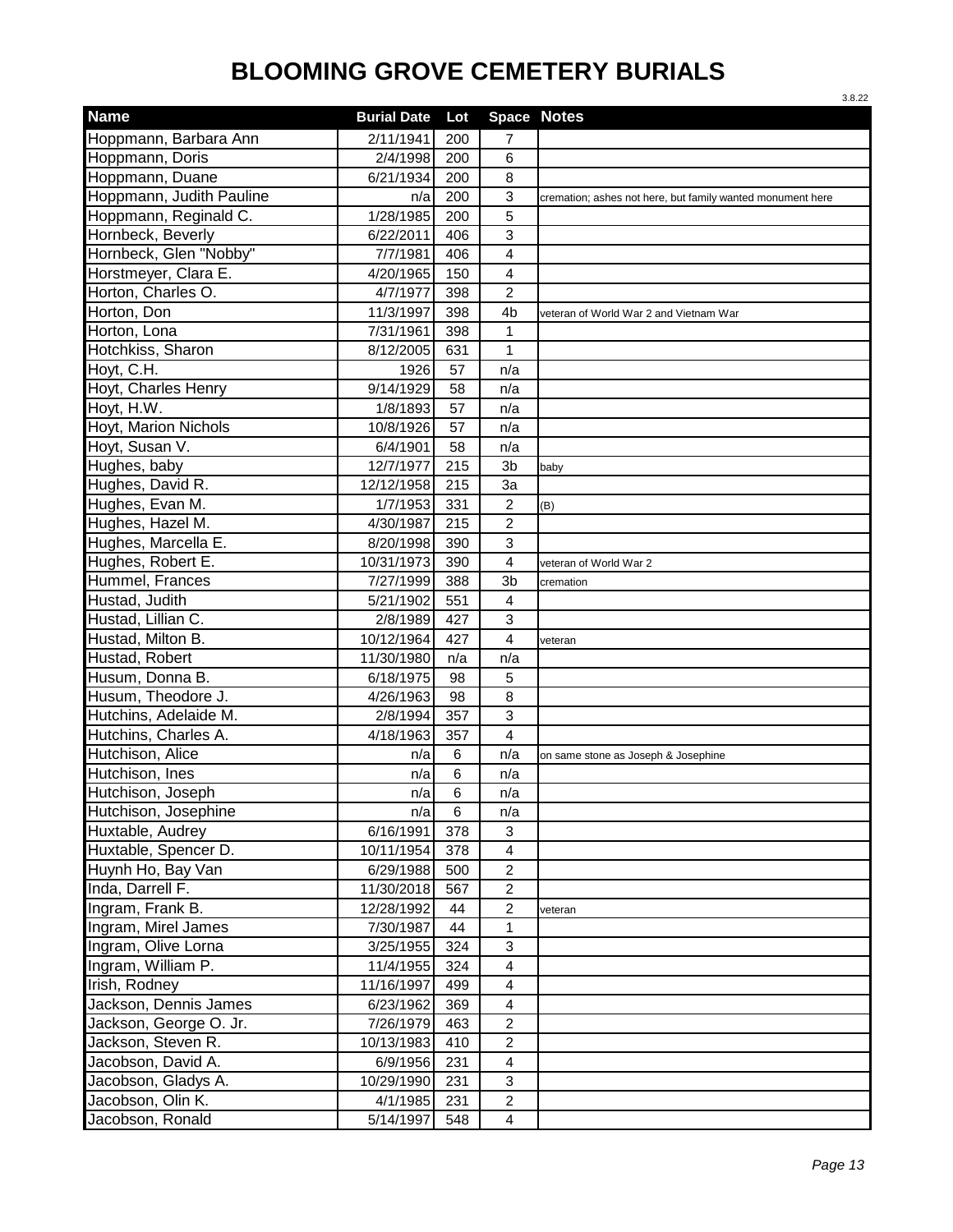| <b>Name</b><br><b>Space Notes</b><br><b>Burial Date</b><br>Lot<br>Jager, Edmund<br>12/12/2013<br>625<br>1<br>Jenks, Bernard<br>5/9/2006<br>494<br>3<br>Jenks, Harriet<br>10/19/2008<br>414<br>$\overline{c}$<br>Jenks, Keith Allen<br>414<br>$\overline{c}$<br>4/21/1983<br>veteran<br>Jenks-Cypher, Mary Jane<br>$\mathbf{1}$<br>205<br>n/a<br>Jensen, JoAnn R.<br>9/27/1999<br>474<br>4b<br>cremation<br>Johnson, Anna D.<br>134<br>6/15/1936<br>n/a<br>Johnson, Axel B.<br>154<br>12/27/1957<br>n/a<br>1<br>Johnson, baby<br>10/4/1975<br>446<br>baby<br>$\mathbf 1$<br>Johnson, Barry V.<br>7/14/1983<br>414<br>veteran<br>Johnson, Britha<br>4/19/1898<br>n/a<br>n/a<br>on same stone as Ingebrigt<br>Johnson, Christi<br>1/18/1874<br>n/a<br>n/a<br>Johnson, Christina<br>3/17/1874<br>n/a<br>n/a<br>Johnson, Debra<br>9/20/2012<br>509<br>4<br>Johnson, Dermont<br>3<br>2/4/1985<br>448<br>Johnson, Donna May<br>2/8/1998<br>6<br>69<br>Johnson, Florence M.<br>$\mathbf 1$<br>10/20/1984<br>428<br>$\overline{c}$<br>Johnson, Forrest O.<br>7/25/1973<br>148<br>Johnson, Forrest O. Jr.<br>2/5/1929<br>148<br>4a<br>child<br>Johnson, Frances H.<br>$\mathbf{1}$<br>7/14/2017<br>446<br>cremation<br>Johnson, Frank<br>6<br>10/1/2012<br>148<br>cremation<br>Johnson, Hannah C.<br>6/23/1958<br>118<br>n/a<br>Johnson, Ida L.<br>12/30/1963<br>134<br>n/a<br>Johnson, infant<br>10/7/1980<br>n/a<br>n/a<br>Johnson, Ingebrigt<br>5/20/1876<br>n/a<br>n/a<br>on same stone as Britha<br>Johnson, Ingvald B.<br>$\overline{7}$<br>118<br>4/2/1969<br>$\overline{7}$<br>Johnson, James<br>148<br>9/14/2009<br>veteran<br>Johnson, Jeanette P.<br>$\mathbf{1}$<br>8/13/1975<br>364<br>$\boldsymbol{2}$<br>Johnson, Jesse L.<br>6/5/1978<br>428<br>veteran of World War 1<br>Johnson, John J.<br>8<br>06/16/1986<br>148<br>veteran<br>Johnson, John M.<br>134<br>9/21/1950<br>n/a<br>Johnson, Joseph C.<br>2/2/1937<br>240<br>$\overline{4}$<br>Johnson, Julia Amoth<br>6/3/1942<br>119<br>n/a<br>Johnson, Leonard Henry<br>$\overline{\mathbf{4}}$<br>358<br>9/4/1953<br>veteran of World War 2 and Korean War<br>Johnson, Margaret M.<br>4/8/1968<br>148<br>3<br>(w)<br>Johnson, Marie<br>4/26/1933<br>134<br>n/a<br>10/3/2008<br>Johnson, Marjorie<br>223<br>$\overline{\mathbf{4}}$<br>Johnson, Michael<br>12/12/2008<br>148<br>8<br>cremation<br>Johnson, Michael Steven<br>5<br>69<br>n/a<br>Johnson, Mildred M.<br>5/4/1984<br>$\mathbf{1}$<br>466<br>Johnson, Ole<br>297<br>n/a<br>n/a<br>10/9/1959<br>Johnson, Ole H.<br>364<br>$\overline{c}$<br>Johnson, Olena<br>1926<br>83<br>n/a<br>Johnson, Patrick<br>11/13/2021<br>148<br>3<br>cremation<br>Johnson, Peter<br>1906<br>83<br>n/a<br>Johnson, Richard O.<br>6/15/1979<br>364<br>4<br>veteran of Korean War<br>Johnson, Rodney<br>9/16/2014<br>237<br>$\overline{7}$<br>veteran<br>Johnson, Rodney II<br>10/4/1975<br>$\overline{2}$<br>446<br>Johnson, Rosiland<br>344<br>n/a<br>n/a<br>Johnson, Rosina<br>12/3/1993<br>$\mathbf{1}$<br>215<br>Johnson, Russel N.<br>$\overline{c}$<br>4/2/1976<br>466<br>veteran of World War 2<br>Johnson, Russell R.<br>9/14/2018<br>466<br>3 |  |  | 3.8.22 |
|----------------------------------------------------------------------------------------------------------------------------------------------------------------------------------------------------------------------------------------------------------------------------------------------------------------------------------------------------------------------------------------------------------------------------------------------------------------------------------------------------------------------------------------------------------------------------------------------------------------------------------------------------------------------------------------------------------------------------------------------------------------------------------------------------------------------------------------------------------------------------------------------------------------------------------------------------------------------------------------------------------------------------------------------------------------------------------------------------------------------------------------------------------------------------------------------------------------------------------------------------------------------------------------------------------------------------------------------------------------------------------------------------------------------------------------------------------------------------------------------------------------------------------------------------------------------------------------------------------------------------------------------------------------------------------------------------------------------------------------------------------------------------------------------------------------------------------------------------------------------------------------------------------------------------------------------------------------------------------------------------------------------------------------------------------------------------------------------------------------------------------------------------------------------------------------------------------------------------------------------------------------------------------------------------------------------------------------------------------------------------------------------------------------------------------------------------------------------------------------------------------------------------------------------------------------------------------------------------------------------------------------------------------------------------------------------------------------------------------------------------------------------------------------------------------------------------------------------------------------------------------------------------------------------------------------------------------------------------------------------------------------------------------------------------------------------------------------------------------------------------------------------------|--|--|--------|
|                                                                                                                                                                                                                                                                                                                                                                                                                                                                                                                                                                                                                                                                                                                                                                                                                                                                                                                                                                                                                                                                                                                                                                                                                                                                                                                                                                                                                                                                                                                                                                                                                                                                                                                                                                                                                                                                                                                                                                                                                                                                                                                                                                                                                                                                                                                                                                                                                                                                                                                                                                                                                                                                                                                                                                                                                                                                                                                                                                                                                                                                                                                                                    |  |  |        |
|                                                                                                                                                                                                                                                                                                                                                                                                                                                                                                                                                                                                                                                                                                                                                                                                                                                                                                                                                                                                                                                                                                                                                                                                                                                                                                                                                                                                                                                                                                                                                                                                                                                                                                                                                                                                                                                                                                                                                                                                                                                                                                                                                                                                                                                                                                                                                                                                                                                                                                                                                                                                                                                                                                                                                                                                                                                                                                                                                                                                                                                                                                                                                    |  |  |        |
|                                                                                                                                                                                                                                                                                                                                                                                                                                                                                                                                                                                                                                                                                                                                                                                                                                                                                                                                                                                                                                                                                                                                                                                                                                                                                                                                                                                                                                                                                                                                                                                                                                                                                                                                                                                                                                                                                                                                                                                                                                                                                                                                                                                                                                                                                                                                                                                                                                                                                                                                                                                                                                                                                                                                                                                                                                                                                                                                                                                                                                                                                                                                                    |  |  |        |
|                                                                                                                                                                                                                                                                                                                                                                                                                                                                                                                                                                                                                                                                                                                                                                                                                                                                                                                                                                                                                                                                                                                                                                                                                                                                                                                                                                                                                                                                                                                                                                                                                                                                                                                                                                                                                                                                                                                                                                                                                                                                                                                                                                                                                                                                                                                                                                                                                                                                                                                                                                                                                                                                                                                                                                                                                                                                                                                                                                                                                                                                                                                                                    |  |  |        |
|                                                                                                                                                                                                                                                                                                                                                                                                                                                                                                                                                                                                                                                                                                                                                                                                                                                                                                                                                                                                                                                                                                                                                                                                                                                                                                                                                                                                                                                                                                                                                                                                                                                                                                                                                                                                                                                                                                                                                                                                                                                                                                                                                                                                                                                                                                                                                                                                                                                                                                                                                                                                                                                                                                                                                                                                                                                                                                                                                                                                                                                                                                                                                    |  |  |        |
|                                                                                                                                                                                                                                                                                                                                                                                                                                                                                                                                                                                                                                                                                                                                                                                                                                                                                                                                                                                                                                                                                                                                                                                                                                                                                                                                                                                                                                                                                                                                                                                                                                                                                                                                                                                                                                                                                                                                                                                                                                                                                                                                                                                                                                                                                                                                                                                                                                                                                                                                                                                                                                                                                                                                                                                                                                                                                                                                                                                                                                                                                                                                                    |  |  |        |
|                                                                                                                                                                                                                                                                                                                                                                                                                                                                                                                                                                                                                                                                                                                                                                                                                                                                                                                                                                                                                                                                                                                                                                                                                                                                                                                                                                                                                                                                                                                                                                                                                                                                                                                                                                                                                                                                                                                                                                                                                                                                                                                                                                                                                                                                                                                                                                                                                                                                                                                                                                                                                                                                                                                                                                                                                                                                                                                                                                                                                                                                                                                                                    |  |  |        |
|                                                                                                                                                                                                                                                                                                                                                                                                                                                                                                                                                                                                                                                                                                                                                                                                                                                                                                                                                                                                                                                                                                                                                                                                                                                                                                                                                                                                                                                                                                                                                                                                                                                                                                                                                                                                                                                                                                                                                                                                                                                                                                                                                                                                                                                                                                                                                                                                                                                                                                                                                                                                                                                                                                                                                                                                                                                                                                                                                                                                                                                                                                                                                    |  |  |        |
|                                                                                                                                                                                                                                                                                                                                                                                                                                                                                                                                                                                                                                                                                                                                                                                                                                                                                                                                                                                                                                                                                                                                                                                                                                                                                                                                                                                                                                                                                                                                                                                                                                                                                                                                                                                                                                                                                                                                                                                                                                                                                                                                                                                                                                                                                                                                                                                                                                                                                                                                                                                                                                                                                                                                                                                                                                                                                                                                                                                                                                                                                                                                                    |  |  |        |
|                                                                                                                                                                                                                                                                                                                                                                                                                                                                                                                                                                                                                                                                                                                                                                                                                                                                                                                                                                                                                                                                                                                                                                                                                                                                                                                                                                                                                                                                                                                                                                                                                                                                                                                                                                                                                                                                                                                                                                                                                                                                                                                                                                                                                                                                                                                                                                                                                                                                                                                                                                                                                                                                                                                                                                                                                                                                                                                                                                                                                                                                                                                                                    |  |  |        |
|                                                                                                                                                                                                                                                                                                                                                                                                                                                                                                                                                                                                                                                                                                                                                                                                                                                                                                                                                                                                                                                                                                                                                                                                                                                                                                                                                                                                                                                                                                                                                                                                                                                                                                                                                                                                                                                                                                                                                                                                                                                                                                                                                                                                                                                                                                                                                                                                                                                                                                                                                                                                                                                                                                                                                                                                                                                                                                                                                                                                                                                                                                                                                    |  |  |        |
|                                                                                                                                                                                                                                                                                                                                                                                                                                                                                                                                                                                                                                                                                                                                                                                                                                                                                                                                                                                                                                                                                                                                                                                                                                                                                                                                                                                                                                                                                                                                                                                                                                                                                                                                                                                                                                                                                                                                                                                                                                                                                                                                                                                                                                                                                                                                                                                                                                                                                                                                                                                                                                                                                                                                                                                                                                                                                                                                                                                                                                                                                                                                                    |  |  |        |
|                                                                                                                                                                                                                                                                                                                                                                                                                                                                                                                                                                                                                                                                                                                                                                                                                                                                                                                                                                                                                                                                                                                                                                                                                                                                                                                                                                                                                                                                                                                                                                                                                                                                                                                                                                                                                                                                                                                                                                                                                                                                                                                                                                                                                                                                                                                                                                                                                                                                                                                                                                                                                                                                                                                                                                                                                                                                                                                                                                                                                                                                                                                                                    |  |  |        |
|                                                                                                                                                                                                                                                                                                                                                                                                                                                                                                                                                                                                                                                                                                                                                                                                                                                                                                                                                                                                                                                                                                                                                                                                                                                                                                                                                                                                                                                                                                                                                                                                                                                                                                                                                                                                                                                                                                                                                                                                                                                                                                                                                                                                                                                                                                                                                                                                                                                                                                                                                                                                                                                                                                                                                                                                                                                                                                                                                                                                                                                                                                                                                    |  |  |        |
|                                                                                                                                                                                                                                                                                                                                                                                                                                                                                                                                                                                                                                                                                                                                                                                                                                                                                                                                                                                                                                                                                                                                                                                                                                                                                                                                                                                                                                                                                                                                                                                                                                                                                                                                                                                                                                                                                                                                                                                                                                                                                                                                                                                                                                                                                                                                                                                                                                                                                                                                                                                                                                                                                                                                                                                                                                                                                                                                                                                                                                                                                                                                                    |  |  |        |
|                                                                                                                                                                                                                                                                                                                                                                                                                                                                                                                                                                                                                                                                                                                                                                                                                                                                                                                                                                                                                                                                                                                                                                                                                                                                                                                                                                                                                                                                                                                                                                                                                                                                                                                                                                                                                                                                                                                                                                                                                                                                                                                                                                                                                                                                                                                                                                                                                                                                                                                                                                                                                                                                                                                                                                                                                                                                                                                                                                                                                                                                                                                                                    |  |  |        |
|                                                                                                                                                                                                                                                                                                                                                                                                                                                                                                                                                                                                                                                                                                                                                                                                                                                                                                                                                                                                                                                                                                                                                                                                                                                                                                                                                                                                                                                                                                                                                                                                                                                                                                                                                                                                                                                                                                                                                                                                                                                                                                                                                                                                                                                                                                                                                                                                                                                                                                                                                                                                                                                                                                                                                                                                                                                                                                                                                                                                                                                                                                                                                    |  |  |        |
|                                                                                                                                                                                                                                                                                                                                                                                                                                                                                                                                                                                                                                                                                                                                                                                                                                                                                                                                                                                                                                                                                                                                                                                                                                                                                                                                                                                                                                                                                                                                                                                                                                                                                                                                                                                                                                                                                                                                                                                                                                                                                                                                                                                                                                                                                                                                                                                                                                                                                                                                                                                                                                                                                                                                                                                                                                                                                                                                                                                                                                                                                                                                                    |  |  |        |
|                                                                                                                                                                                                                                                                                                                                                                                                                                                                                                                                                                                                                                                                                                                                                                                                                                                                                                                                                                                                                                                                                                                                                                                                                                                                                                                                                                                                                                                                                                                                                                                                                                                                                                                                                                                                                                                                                                                                                                                                                                                                                                                                                                                                                                                                                                                                                                                                                                                                                                                                                                                                                                                                                                                                                                                                                                                                                                                                                                                                                                                                                                                                                    |  |  |        |
|                                                                                                                                                                                                                                                                                                                                                                                                                                                                                                                                                                                                                                                                                                                                                                                                                                                                                                                                                                                                                                                                                                                                                                                                                                                                                                                                                                                                                                                                                                                                                                                                                                                                                                                                                                                                                                                                                                                                                                                                                                                                                                                                                                                                                                                                                                                                                                                                                                                                                                                                                                                                                                                                                                                                                                                                                                                                                                                                                                                                                                                                                                                                                    |  |  |        |
|                                                                                                                                                                                                                                                                                                                                                                                                                                                                                                                                                                                                                                                                                                                                                                                                                                                                                                                                                                                                                                                                                                                                                                                                                                                                                                                                                                                                                                                                                                                                                                                                                                                                                                                                                                                                                                                                                                                                                                                                                                                                                                                                                                                                                                                                                                                                                                                                                                                                                                                                                                                                                                                                                                                                                                                                                                                                                                                                                                                                                                                                                                                                                    |  |  |        |
|                                                                                                                                                                                                                                                                                                                                                                                                                                                                                                                                                                                                                                                                                                                                                                                                                                                                                                                                                                                                                                                                                                                                                                                                                                                                                                                                                                                                                                                                                                                                                                                                                                                                                                                                                                                                                                                                                                                                                                                                                                                                                                                                                                                                                                                                                                                                                                                                                                                                                                                                                                                                                                                                                                                                                                                                                                                                                                                                                                                                                                                                                                                                                    |  |  |        |
|                                                                                                                                                                                                                                                                                                                                                                                                                                                                                                                                                                                                                                                                                                                                                                                                                                                                                                                                                                                                                                                                                                                                                                                                                                                                                                                                                                                                                                                                                                                                                                                                                                                                                                                                                                                                                                                                                                                                                                                                                                                                                                                                                                                                                                                                                                                                                                                                                                                                                                                                                                                                                                                                                                                                                                                                                                                                                                                                                                                                                                                                                                                                                    |  |  |        |
|                                                                                                                                                                                                                                                                                                                                                                                                                                                                                                                                                                                                                                                                                                                                                                                                                                                                                                                                                                                                                                                                                                                                                                                                                                                                                                                                                                                                                                                                                                                                                                                                                                                                                                                                                                                                                                                                                                                                                                                                                                                                                                                                                                                                                                                                                                                                                                                                                                                                                                                                                                                                                                                                                                                                                                                                                                                                                                                                                                                                                                                                                                                                                    |  |  |        |
|                                                                                                                                                                                                                                                                                                                                                                                                                                                                                                                                                                                                                                                                                                                                                                                                                                                                                                                                                                                                                                                                                                                                                                                                                                                                                                                                                                                                                                                                                                                                                                                                                                                                                                                                                                                                                                                                                                                                                                                                                                                                                                                                                                                                                                                                                                                                                                                                                                                                                                                                                                                                                                                                                                                                                                                                                                                                                                                                                                                                                                                                                                                                                    |  |  |        |
|                                                                                                                                                                                                                                                                                                                                                                                                                                                                                                                                                                                                                                                                                                                                                                                                                                                                                                                                                                                                                                                                                                                                                                                                                                                                                                                                                                                                                                                                                                                                                                                                                                                                                                                                                                                                                                                                                                                                                                                                                                                                                                                                                                                                                                                                                                                                                                                                                                                                                                                                                                                                                                                                                                                                                                                                                                                                                                                                                                                                                                                                                                                                                    |  |  |        |
|                                                                                                                                                                                                                                                                                                                                                                                                                                                                                                                                                                                                                                                                                                                                                                                                                                                                                                                                                                                                                                                                                                                                                                                                                                                                                                                                                                                                                                                                                                                                                                                                                                                                                                                                                                                                                                                                                                                                                                                                                                                                                                                                                                                                                                                                                                                                                                                                                                                                                                                                                                                                                                                                                                                                                                                                                                                                                                                                                                                                                                                                                                                                                    |  |  |        |
|                                                                                                                                                                                                                                                                                                                                                                                                                                                                                                                                                                                                                                                                                                                                                                                                                                                                                                                                                                                                                                                                                                                                                                                                                                                                                                                                                                                                                                                                                                                                                                                                                                                                                                                                                                                                                                                                                                                                                                                                                                                                                                                                                                                                                                                                                                                                                                                                                                                                                                                                                                                                                                                                                                                                                                                                                                                                                                                                                                                                                                                                                                                                                    |  |  |        |
|                                                                                                                                                                                                                                                                                                                                                                                                                                                                                                                                                                                                                                                                                                                                                                                                                                                                                                                                                                                                                                                                                                                                                                                                                                                                                                                                                                                                                                                                                                                                                                                                                                                                                                                                                                                                                                                                                                                                                                                                                                                                                                                                                                                                                                                                                                                                                                                                                                                                                                                                                                                                                                                                                                                                                                                                                                                                                                                                                                                                                                                                                                                                                    |  |  |        |
|                                                                                                                                                                                                                                                                                                                                                                                                                                                                                                                                                                                                                                                                                                                                                                                                                                                                                                                                                                                                                                                                                                                                                                                                                                                                                                                                                                                                                                                                                                                                                                                                                                                                                                                                                                                                                                                                                                                                                                                                                                                                                                                                                                                                                                                                                                                                                                                                                                                                                                                                                                                                                                                                                                                                                                                                                                                                                                                                                                                                                                                                                                                                                    |  |  |        |
|                                                                                                                                                                                                                                                                                                                                                                                                                                                                                                                                                                                                                                                                                                                                                                                                                                                                                                                                                                                                                                                                                                                                                                                                                                                                                                                                                                                                                                                                                                                                                                                                                                                                                                                                                                                                                                                                                                                                                                                                                                                                                                                                                                                                                                                                                                                                                                                                                                                                                                                                                                                                                                                                                                                                                                                                                                                                                                                                                                                                                                                                                                                                                    |  |  |        |
|                                                                                                                                                                                                                                                                                                                                                                                                                                                                                                                                                                                                                                                                                                                                                                                                                                                                                                                                                                                                                                                                                                                                                                                                                                                                                                                                                                                                                                                                                                                                                                                                                                                                                                                                                                                                                                                                                                                                                                                                                                                                                                                                                                                                                                                                                                                                                                                                                                                                                                                                                                                                                                                                                                                                                                                                                                                                                                                                                                                                                                                                                                                                                    |  |  |        |
|                                                                                                                                                                                                                                                                                                                                                                                                                                                                                                                                                                                                                                                                                                                                                                                                                                                                                                                                                                                                                                                                                                                                                                                                                                                                                                                                                                                                                                                                                                                                                                                                                                                                                                                                                                                                                                                                                                                                                                                                                                                                                                                                                                                                                                                                                                                                                                                                                                                                                                                                                                                                                                                                                                                                                                                                                                                                                                                                                                                                                                                                                                                                                    |  |  |        |
|                                                                                                                                                                                                                                                                                                                                                                                                                                                                                                                                                                                                                                                                                                                                                                                                                                                                                                                                                                                                                                                                                                                                                                                                                                                                                                                                                                                                                                                                                                                                                                                                                                                                                                                                                                                                                                                                                                                                                                                                                                                                                                                                                                                                                                                                                                                                                                                                                                                                                                                                                                                                                                                                                                                                                                                                                                                                                                                                                                                                                                                                                                                                                    |  |  |        |
|                                                                                                                                                                                                                                                                                                                                                                                                                                                                                                                                                                                                                                                                                                                                                                                                                                                                                                                                                                                                                                                                                                                                                                                                                                                                                                                                                                                                                                                                                                                                                                                                                                                                                                                                                                                                                                                                                                                                                                                                                                                                                                                                                                                                                                                                                                                                                                                                                                                                                                                                                                                                                                                                                                                                                                                                                                                                                                                                                                                                                                                                                                                                                    |  |  |        |
|                                                                                                                                                                                                                                                                                                                                                                                                                                                                                                                                                                                                                                                                                                                                                                                                                                                                                                                                                                                                                                                                                                                                                                                                                                                                                                                                                                                                                                                                                                                                                                                                                                                                                                                                                                                                                                                                                                                                                                                                                                                                                                                                                                                                                                                                                                                                                                                                                                                                                                                                                                                                                                                                                                                                                                                                                                                                                                                                                                                                                                                                                                                                                    |  |  |        |
|                                                                                                                                                                                                                                                                                                                                                                                                                                                                                                                                                                                                                                                                                                                                                                                                                                                                                                                                                                                                                                                                                                                                                                                                                                                                                                                                                                                                                                                                                                                                                                                                                                                                                                                                                                                                                                                                                                                                                                                                                                                                                                                                                                                                                                                                                                                                                                                                                                                                                                                                                                                                                                                                                                                                                                                                                                                                                                                                                                                                                                                                                                                                                    |  |  |        |
|                                                                                                                                                                                                                                                                                                                                                                                                                                                                                                                                                                                                                                                                                                                                                                                                                                                                                                                                                                                                                                                                                                                                                                                                                                                                                                                                                                                                                                                                                                                                                                                                                                                                                                                                                                                                                                                                                                                                                                                                                                                                                                                                                                                                                                                                                                                                                                                                                                                                                                                                                                                                                                                                                                                                                                                                                                                                                                                                                                                                                                                                                                                                                    |  |  |        |
|                                                                                                                                                                                                                                                                                                                                                                                                                                                                                                                                                                                                                                                                                                                                                                                                                                                                                                                                                                                                                                                                                                                                                                                                                                                                                                                                                                                                                                                                                                                                                                                                                                                                                                                                                                                                                                                                                                                                                                                                                                                                                                                                                                                                                                                                                                                                                                                                                                                                                                                                                                                                                                                                                                                                                                                                                                                                                                                                                                                                                                                                                                                                                    |  |  |        |
|                                                                                                                                                                                                                                                                                                                                                                                                                                                                                                                                                                                                                                                                                                                                                                                                                                                                                                                                                                                                                                                                                                                                                                                                                                                                                                                                                                                                                                                                                                                                                                                                                                                                                                                                                                                                                                                                                                                                                                                                                                                                                                                                                                                                                                                                                                                                                                                                                                                                                                                                                                                                                                                                                                                                                                                                                                                                                                                                                                                                                                                                                                                                                    |  |  |        |
|                                                                                                                                                                                                                                                                                                                                                                                                                                                                                                                                                                                                                                                                                                                                                                                                                                                                                                                                                                                                                                                                                                                                                                                                                                                                                                                                                                                                                                                                                                                                                                                                                                                                                                                                                                                                                                                                                                                                                                                                                                                                                                                                                                                                                                                                                                                                                                                                                                                                                                                                                                                                                                                                                                                                                                                                                                                                                                                                                                                                                                                                                                                                                    |  |  |        |
|                                                                                                                                                                                                                                                                                                                                                                                                                                                                                                                                                                                                                                                                                                                                                                                                                                                                                                                                                                                                                                                                                                                                                                                                                                                                                                                                                                                                                                                                                                                                                                                                                                                                                                                                                                                                                                                                                                                                                                                                                                                                                                                                                                                                                                                                                                                                                                                                                                                                                                                                                                                                                                                                                                                                                                                                                                                                                                                                                                                                                                                                                                                                                    |  |  |        |
|                                                                                                                                                                                                                                                                                                                                                                                                                                                                                                                                                                                                                                                                                                                                                                                                                                                                                                                                                                                                                                                                                                                                                                                                                                                                                                                                                                                                                                                                                                                                                                                                                                                                                                                                                                                                                                                                                                                                                                                                                                                                                                                                                                                                                                                                                                                                                                                                                                                                                                                                                                                                                                                                                                                                                                                                                                                                                                                                                                                                                                                                                                                                                    |  |  |        |
|                                                                                                                                                                                                                                                                                                                                                                                                                                                                                                                                                                                                                                                                                                                                                                                                                                                                                                                                                                                                                                                                                                                                                                                                                                                                                                                                                                                                                                                                                                                                                                                                                                                                                                                                                                                                                                                                                                                                                                                                                                                                                                                                                                                                                                                                                                                                                                                                                                                                                                                                                                                                                                                                                                                                                                                                                                                                                                                                                                                                                                                                                                                                                    |  |  |        |
|                                                                                                                                                                                                                                                                                                                                                                                                                                                                                                                                                                                                                                                                                                                                                                                                                                                                                                                                                                                                                                                                                                                                                                                                                                                                                                                                                                                                                                                                                                                                                                                                                                                                                                                                                                                                                                                                                                                                                                                                                                                                                                                                                                                                                                                                                                                                                                                                                                                                                                                                                                                                                                                                                                                                                                                                                                                                                                                                                                                                                                                                                                                                                    |  |  |        |
|                                                                                                                                                                                                                                                                                                                                                                                                                                                                                                                                                                                                                                                                                                                                                                                                                                                                                                                                                                                                                                                                                                                                                                                                                                                                                                                                                                                                                                                                                                                                                                                                                                                                                                                                                                                                                                                                                                                                                                                                                                                                                                                                                                                                                                                                                                                                                                                                                                                                                                                                                                                                                                                                                                                                                                                                                                                                                                                                                                                                                                                                                                                                                    |  |  |        |
|                                                                                                                                                                                                                                                                                                                                                                                                                                                                                                                                                                                                                                                                                                                                                                                                                                                                                                                                                                                                                                                                                                                                                                                                                                                                                                                                                                                                                                                                                                                                                                                                                                                                                                                                                                                                                                                                                                                                                                                                                                                                                                                                                                                                                                                                                                                                                                                                                                                                                                                                                                                                                                                                                                                                                                                                                                                                                                                                                                                                                                                                                                                                                    |  |  |        |
|                                                                                                                                                                                                                                                                                                                                                                                                                                                                                                                                                                                                                                                                                                                                                                                                                                                                                                                                                                                                                                                                                                                                                                                                                                                                                                                                                                                                                                                                                                                                                                                                                                                                                                                                                                                                                                                                                                                                                                                                                                                                                                                                                                                                                                                                                                                                                                                                                                                                                                                                                                                                                                                                                                                                                                                                                                                                                                                                                                                                                                                                                                                                                    |  |  |        |
|                                                                                                                                                                                                                                                                                                                                                                                                                                                                                                                                                                                                                                                                                                                                                                                                                                                                                                                                                                                                                                                                                                                                                                                                                                                                                                                                                                                                                                                                                                                                                                                                                                                                                                                                                                                                                                                                                                                                                                                                                                                                                                                                                                                                                                                                                                                                                                                                                                                                                                                                                                                                                                                                                                                                                                                                                                                                                                                                                                                                                                                                                                                                                    |  |  |        |
|                                                                                                                                                                                                                                                                                                                                                                                                                                                                                                                                                                                                                                                                                                                                                                                                                                                                                                                                                                                                                                                                                                                                                                                                                                                                                                                                                                                                                                                                                                                                                                                                                                                                                                                                                                                                                                                                                                                                                                                                                                                                                                                                                                                                                                                                                                                                                                                                                                                                                                                                                                                                                                                                                                                                                                                                                                                                                                                                                                                                                                                                                                                                                    |  |  |        |
|                                                                                                                                                                                                                                                                                                                                                                                                                                                                                                                                                                                                                                                                                                                                                                                                                                                                                                                                                                                                                                                                                                                                                                                                                                                                                                                                                                                                                                                                                                                                                                                                                                                                                                                                                                                                                                                                                                                                                                                                                                                                                                                                                                                                                                                                                                                                                                                                                                                                                                                                                                                                                                                                                                                                                                                                                                                                                                                                                                                                                                                                                                                                                    |  |  |        |
|                                                                                                                                                                                                                                                                                                                                                                                                                                                                                                                                                                                                                                                                                                                                                                                                                                                                                                                                                                                                                                                                                                                                                                                                                                                                                                                                                                                                                                                                                                                                                                                                                                                                                                                                                                                                                                                                                                                                                                                                                                                                                                                                                                                                                                                                                                                                                                                                                                                                                                                                                                                                                                                                                                                                                                                                                                                                                                                                                                                                                                                                                                                                                    |  |  |        |
|                                                                                                                                                                                                                                                                                                                                                                                                                                                                                                                                                                                                                                                                                                                                                                                                                                                                                                                                                                                                                                                                                                                                                                                                                                                                                                                                                                                                                                                                                                                                                                                                                                                                                                                                                                                                                                                                                                                                                                                                                                                                                                                                                                                                                                                                                                                                                                                                                                                                                                                                                                                                                                                                                                                                                                                                                                                                                                                                                                                                                                                                                                                                                    |  |  |        |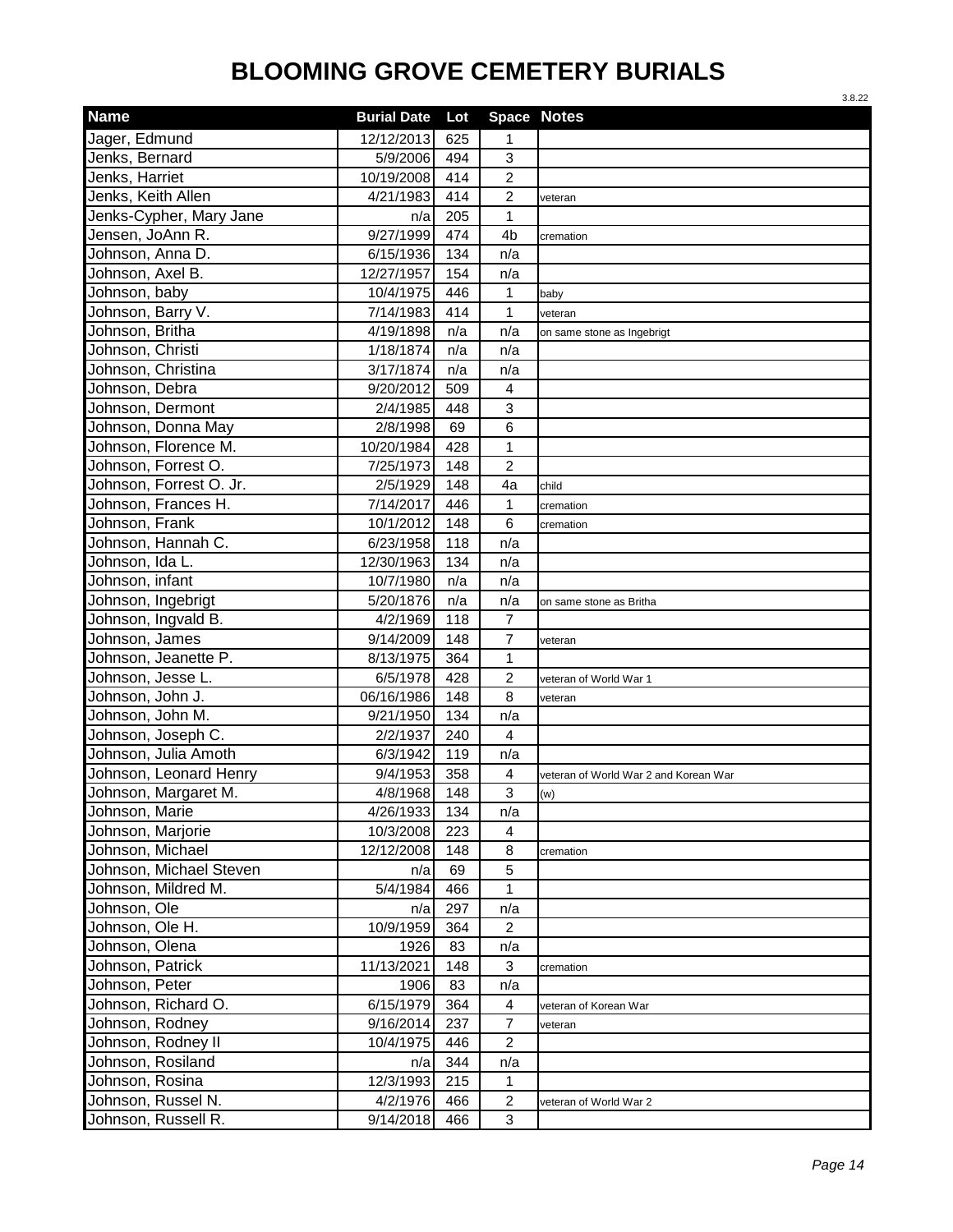|                         |                    |     |                         | 3.8.22                                                    |
|-------------------------|--------------------|-----|-------------------------|-----------------------------------------------------------|
| <b>Name</b>             | <b>Burial Date</b> | Lot |                         | <b>Space Notes</b>                                        |
| Johnson, Ruth E.        | 11/2/1969          | 373 | 1                       |                                                           |
| Johnson, Sequel         | 12/17/2001         | 400 | $\overline{4}$          | veteran of World War 2                                    |
| Johnson, Thomas K.      | 9/4/1959           | 373 | $\overline{2}$          |                                                           |
| Johnson, Wayne          | 7/28/2003          | 240 | $\overline{c}$          | veteran                                                   |
| Jones Jr., Clifton      | 4/1/2011           | 439 | $\overline{2}$          |                                                           |
| Jones, Byron            | 12/16/1954         | 177 | n/a                     |                                                           |
| Jones, Clifton Jr.      | 4/1/2011           | 439 | $\overline{c}$          |                                                           |
| Jones, Jessie Prideaux  | 11/9/1979          | 212 | $\mathbf{3}$            |                                                           |
| Jonsgard, Loretta Mae   | 5/14/1941          | 149 | $\mathfrak{S}$          |                                                           |
| Jonsgard, Rosemary Ann  | 3/14/1963          | 71  | n/a                     | baby                                                      |
| Kaiser, Laura H.        | 10/x/1869          | 64  | n/a                     |                                                           |
| Kaiser, Noah            | 1883               | 64  | n/a                     |                                                           |
| Kalbfleisch, August G.  | 2/3/1925           | 102 | n/a                     |                                                           |
| Kalbfleisch, Edna       | 6/28/1910          | 102 | n/a                     |                                                           |
| Kalbfleisch, Emma       | 11/8/1973          | 102 | n/a                     |                                                           |
| Kalbfleisch, George Sr. | 8/17/1913          | 90  | n/a                     |                                                           |
| Kalbfleisch, Maria E.   | 1/8/1904           | 90  | n/a                     |                                                           |
| Kanouse, Lenore A.      | 4/26/1940          | 221 | n/a                     |                                                           |
| Kanouse, Lillian        | 12/29/1943         | 221 | n/a                     |                                                           |
| Kanouse, Maurice        | 11/29/1944         | 221 | n/a                     |                                                           |
| Karls, Paul             | n/a                | 210 | 8                       |                                                           |
| Karnes, Bernadine E.    | 2/20/2000          | 467 | $\mathbf{3}$            |                                                           |
| Karnes, Peter           | 2/15/2020          | 467 | $\mathbf{1}$            |                                                           |
| Karnes, Rufus           | 2/18/2003          | 467 | $\overline{\mathbf{4}}$ | veteran of World War 2                                    |
| Kaschub, George         | 9/12/2006          | 401 | 1                       |                                                           |
| Kates, Mrs. John H.     | n/a                | 133 | n/a                     | ashes?                                                    |
| Keen, Charles           | 5/8/1969           | 424 | 4                       |                                                           |
| Keen, Minerva E.        | 4/14/1967          | 424 | 3                       |                                                           |
| Keller, Eunice G.       | 4/17/1985          | 385 | 1 or 2                  |                                                           |
| Keller, Francis         | 4/22/2011          | 449 | 1                       |                                                           |
| Keller, William         | 7/20/1992          | 449 | $\overline{c}$          | veteran of World War 2                                    |
| Keller, William C.      | 1/24/1962          | 385 | $\overline{2}$          | veteran                                                   |
| Kelly, Cynthia Lee      | 3/15/2019          | 632 | 1                       |                                                           |
| Kelly, Emmet W.         | 9/21/1955          | 399 | 4                       |                                                           |
| Kelly, John             | 5/19/2021          | 581 | 1                       |                                                           |
| Kelly, Raymond F.       | 7/31/1971          | 421 | $\overline{4}$          | veteran                                                   |
| Kielley, Elizabeth      | 9/26/1998          | 224 | 5                       |                                                           |
| Kindschi, Emma H.       | 5/2/1940           | 245 | n/a                     |                                                           |
| Kindschi, Gerald        | n/a                | 391 | n/a                     |                                                           |
| Kindschi, John A.       | 10/1/1937          | 245 | n/a                     |                                                           |
| King, George Jr.        | 7/11/1955          | 353 | 3                       | veteran of Korean War                                     |
| King, George Sr.        | 6/12/1967          | 353 | $\overline{c}$          | veteran                                                   |
| King, John Peter        | n/a                | 281 | n/a                     |                                                           |
| King, Mollie            | 6/30/1940          | 353 | 1                       |                                                           |
| King, Myrtle Lillian    | 10/17/1996         | 431 | 1                       |                                                           |
| King, Norbert V.        | 11/26/1975         | 431 | $\overline{c}$          |                                                           |
| King, William           | 2/21/1979          | 353 | 4                       | veteran of World War 2                                    |
| Kleiboer, Rodney V.     | 8/13/1981          | 452 | 1                       | veteran of Vietnam War - was supposed to be buried in 452 |
| Kleiboer, Ruth E.       | 4/2/2004           | 452 | 1                       | cremation                                                 |
| Kleiboer, Victor A.     | 5/4/1982           | 452 | 1                       | veteran                                                   |
| Klitzman, Donald        | 12/8/2012          | 371 | 1                       |                                                           |
| Klitzman, Doraine       | 4/25/1997          | 371 | $\overline{c}$          | cremation                                                 |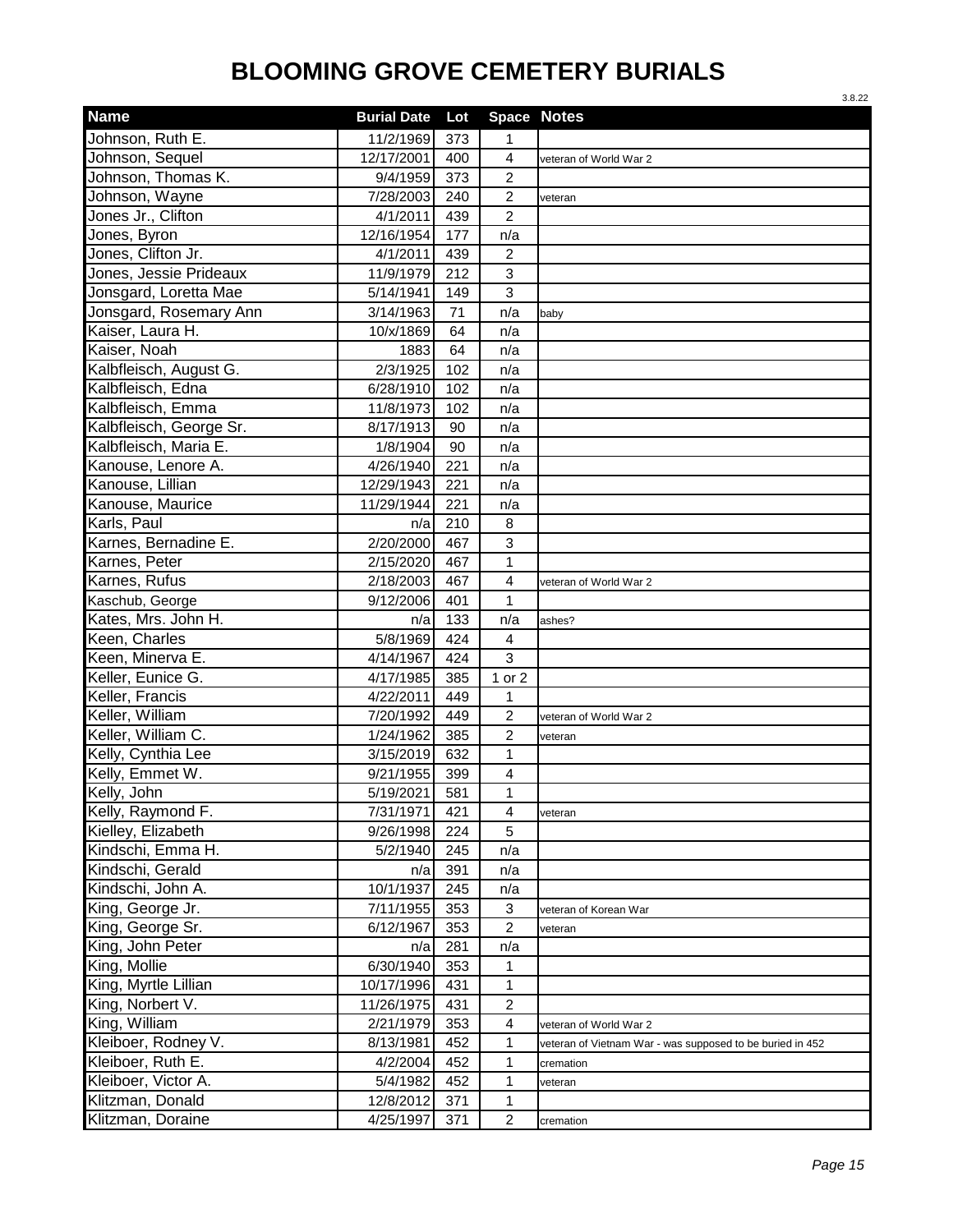|                           |                    |                |                         | 3.8.22                                 |
|---------------------------|--------------------|----------------|-------------------------|----------------------------------------|
| <b>Name</b>               | <b>Burial Date</b> | Lot            |                         | <b>Space Notes</b>                     |
| Klitzman, Elmer A.        | 5/7/1965           | 371            | 4                       |                                        |
| Klitzman, Marian          | 10/10/2006         | 371            | 3                       |                                        |
| Knable, Clifford          | 9/20/1989          | 491            | 4                       | veteran                                |
| Knable, Nettie            | 6/27/2000          | 491            | 3                       |                                        |
| Knable, Wilbur E. Jr.     | 5/12/1982          | 413            | $\mathbf{1}$            |                                        |
| Knable, Wilbur Elisha Sr. | 2/15/1955          | 172            | n/a                     |                                        |
| Knechtges, Helen          | 9/3/2014           | 418            | 3                       |                                        |
| Knechtges, Katherine J.   | 4/3/1976           | 417            | $\overline{2}$          |                                        |
| Knechtges, William J.     | n/a                | 417            | 3                       | cremation; urn buried in Helen's space |
| Knickmeier, August C.     | 10/12/1964         | 97             | $\overline{c}$          |                                        |
| Knickmeier, Emma          | 5/7/1947           | 97             | 4                       |                                        |
| Knickmeier, Frederick     | 5/19/1943          | 220            | n/a                     |                                        |
| Knickmeier, Harland A.    | 4/2/1921           | 97             | 6                       | vault - not certain who is here        |
| Knickmeier, Irene M.      | 5/20/1992          | 234            | 4                       |                                        |
| Knickmeier, Julian E.     | 9/9/1992           | 97             | 3                       |                                        |
| Knickmeier, Minnie        | 3/23/1935          | 220            | n/a                     |                                        |
| Knickmeier, Raymond       | 3/16/1991          | 97             | 1                       | veteran of World War 2                 |
| Knickmeier, Ruben         | 12/29/1922         | 97             | 5                       | vault - not certain who is here        |
| Knudsvig, Christina Peder | 12/23/1977         | 231            | $\overline{7}$          |                                        |
| Knutson, Carl J.          | 6/27/1959          | 396            | $\overline{c}$          |                                        |
| Knutson, Irvin J.         | 4/30/1968          | 247            | $\overline{c}$          | veteran of World War 1                 |
| Knutson, Judith L.        | 3/17/1964          | 247            | 3                       |                                        |
| Knutson, Ole              | 6/22/1942          | 161            | n/a                     |                                        |
| Kobbervig, Bessie L.      | 2/10/1988          | 244            | $\overline{7}$          |                                        |
| Kobbervig, Morton J.      | 1/3/1967           | 244            | 8                       |                                        |
| Kolsta, Ole E.            | 1/4/1882           | n/a            | n/a                     |                                        |
| Kramer, Annette           | 5/27/1994          | 533            | 1                       |                                        |
| Kroetz, Hazel             | 3/15/1947          | 206            | n/a                     |                                        |
| Kroetz, William           | 5/30/1932          | 206            | n/a                     |                                        |
| Kudrnach, Stephen         | n/a                | 266            | n/a                     |                                        |
| Kuester, Eileen June      | 10/15/1942         | 351            | 4                       |                                        |
| Kuester, Ervin W.         | 3/27/1970          | 351            | $\overline{c}$          |                                        |
| Kuester, Florence         | 3/3/2003           | 351            | 1                       |                                        |
| Kurth, Harry              | 8/18/1989          | 469            | $\overline{\mathbf{4}}$ | veteran                                |
| Kurth, Helen I.           | 1/16/2000          | 469            | 3                       |                                        |
| LaBelle, Edith            | 8/21/2007          | 444            | 4                       |                                        |
| Lake, Leon J.             | 2/20/1931          | 16             | n/a                     |                                        |
| Lake, Mabel H.            | 10/31/1973         | 345            | 4                       |                                        |
| Lake, Roland Rex          | 4/6/1947           | 345            | 3                       | veteran of World War 2                 |
| Lamas, Shirley            | 10/23/1989         | 549            | 1a                      |                                        |
| Lambert, Ruth Altizer     | 1/20/1988          | 404            | $\overline{c}$          |                                        |
| Lamp, Christ              | 2/7/1925           | 74             | n/a                     |                                        |
| Lamp, Christian           | 1881               | 73             | n/a                     |                                        |
| Lamp, Jurgen              | 1881               | 73             | n/a                     |                                        |
| Lamp, Mary                | 12/1/1927          | 74             | n/a                     |                                        |
| Lamp, Paul W.             | 4/2/1890           | 74             | n/a                     |                                        |
| Lamp, Roy                 | 8/13/1880          | 74             | n/a                     | veteran                                |
| Lamp, Stella              | 1880               | 73             | n/a                     |                                        |
| Landherr, Carl F.         | 11/18/1954         | 171            | n/a                     |                                        |
| Lanning, David John       | 9/4/1951           | 229            | 6                       |                                        |
| Larson, Albert W.         | 12/9/1953          | $\overline{7}$ | 8                       |                                        |
| Larson, Bertha E.         | 8/9/1947           | $\overline{7}$ | $\overline{7}$          |                                        |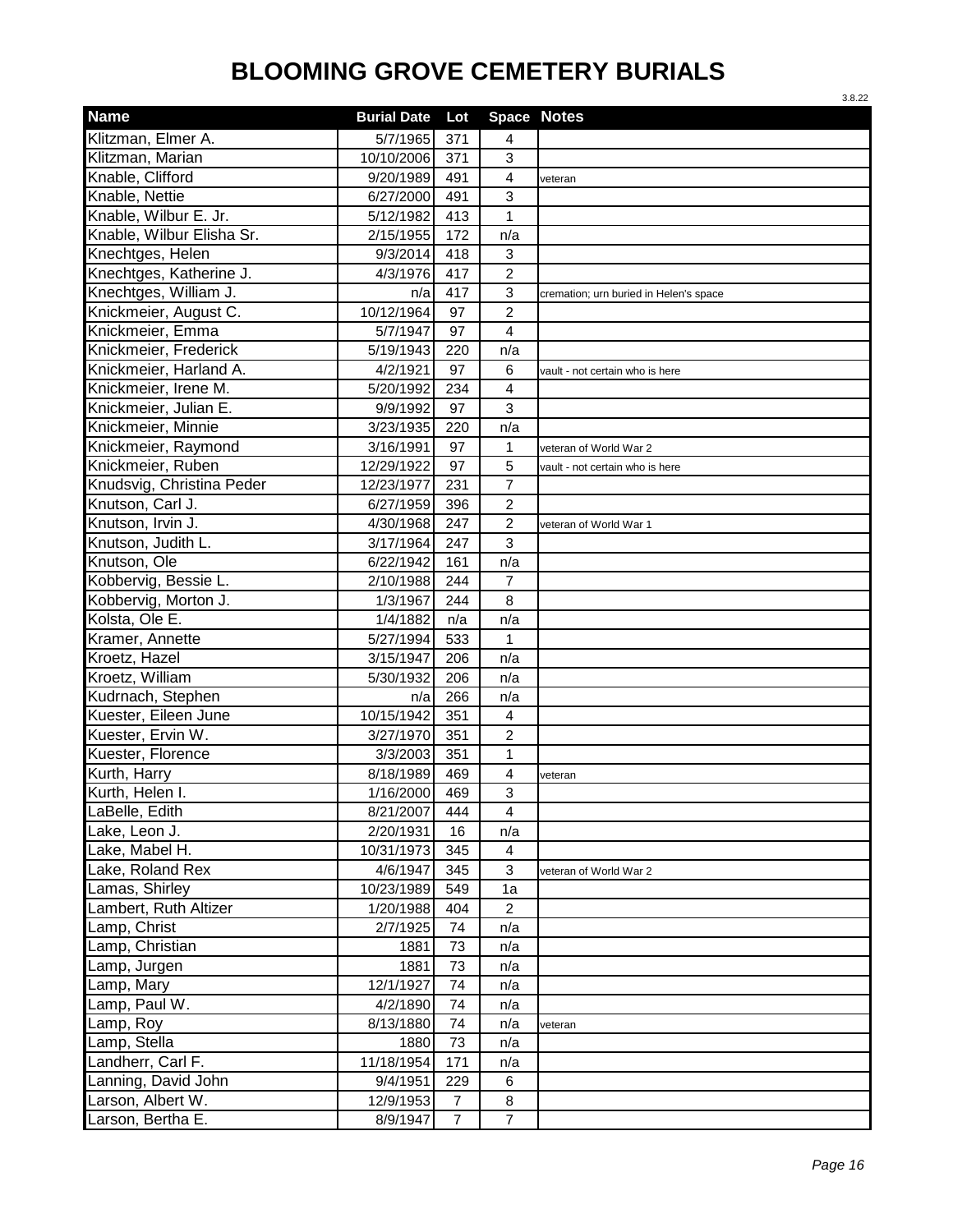|                         |                    |      |                         | 3.8.22                                         |
|-------------------------|--------------------|------|-------------------------|------------------------------------------------|
| <b>Name</b>             | <b>Burial Date</b> | Lot  |                         | <b>Space Notes</b>                             |
| Laundrie, James E. Jr.  | 7/12/1978          | 463  | 3                       |                                                |
| Laundrie, Robert Paul   | 7/9/1990           | 457  | 3                       |                                                |
| Lawler, Harry Joseph    | 3/3/1987           | 403  | $\overline{c}$          |                                                |
| Lawler, Pearl Elizabeth | 6/6/1984           | 403  | 1                       |                                                |
| Lawler, Ruth            | 8/25/1993          | 403  | 3                       |                                                |
| Lawler, Thomas          | 8/25/1997          | 403  | 4                       | veteran                                        |
| Lawrence, Ethel         | 9/25/1986          | 216  | 3                       |                                                |
| Lawrence, Frank B.      | 2/11/1944          | 354  | 1                       |                                                |
| Lawrence, Ralph H.      | 12/3/1985          | 216  | $\overline{4}$          | veteran of World War 1                         |
| Lawrence, Una           | 12/9/1982          | 464  | 4                       |                                                |
| Learned, George D.      | 1/29/1969          | 249  | 8                       |                                                |
| Learned, Hilda          | 5/30/2020          | 249  | 8                       | cremated, and placed on top of George's coffin |
| Learned, Judy Ann       | 5/21/1975          | 393  | 3                       | aka Hilda?                                     |
| Lee, Albert O.          | 5/7/1952           | 259  | n/a                     |                                                |
| Lee, Duane              | 11/?/1979          | 435  | $\overline{2}$          |                                                |
| Lee, Frieda M.          | 2/7/1994           | n/a  | n/a                     |                                                |
| Lee, John J.            | 11/21/1979         | n/a  | n/a                     |                                                |
| Lee, Kathleen           | 8/2/2014           | 435  | $\mathbf 1$             |                                                |
| Lee, Rodney A.          | 5/13/1956          | 435  | 3                       | veteran of World War 2                         |
| Lee, Rose J.            | 10/20/1979         | 435  | $\overline{4}$          |                                                |
| LeFevre, William        | n/a                | 320  | n/a                     |                                                |
| Lemke, Carl F.          | 8/10/1976          | 450  | $\overline{c}$          | veteran of Vietnam War                         |
| Lemke, Margaret M.      | 12/1/1975          | 450  | $\overline{4}$          |                                                |
| Lemke, Ralph L.         | 4/18/1975          | 427  | $\overline{2}$          | veteran of Vietnam War                         |
| Lemkee, Heidi E.        | 1/3/2002           | 418  | 1                       |                                                |
| Lemkee, Nathan J.       | 2/26/2010          | 418  | $\overline{2}$          |                                                |
| Lester, William Henry   | 7/3/1955           | 141  | 8                       |                                                |
| Levake, Elwood          | 9/4/2002           | 136  | $\overline{7}$          |                                                |
| Levake, Judy            | 11/22/2008         | 136  | 6                       |                                                |
| Levake, Lenore M.       | 9/22/2008          | 136  | 8                       |                                                |
| Lewis, Harold T.        | 6/4/1971           | 231  | 6                       |                                                |
| Liefield, Edward Miller | 4/20/1881          | 27   | n/a                     | veteran of Civil War                           |
| Lobre, Janet V.         | 12/19/1951         | 5    | 1                       | baby                                           |
| Lohff, Francis S.       | 11/29/1924         | 84   | 1                       |                                                |
| Lohff, Fred             | 1/4/1911           | 85   | n/a                     |                                                |
| Lohff, Lizzie           | 12/31/1966         | 84   | $\overline{2}$          |                                                |
| Lohff, Mary A. Bechtel  | 1922               | 86   | n/a                     |                                                |
| Ludrick, Nellie         | n/a                | 4    | n/a                     |                                                |
| Luim, Gunnar            | n/a                | 458  | n/a                     |                                                |
| Lundquist, Anna         | 4/21/2008          | 417  | 3                       |                                                |
| Lundquist, Ivan R.      | 11/1/1979          | 417  | $\overline{\mathbf{4}}$ | veteran of World War 2                         |
| Lyons, Genevieve L.     | 8/9/1966           | 431  | 3                       |                                                |
| Lyons, Richard R.       | 4/16/1963          | 322  | n/a                     |                                                |
| Lyons, Vernon J.        | 6/25/1987          | 431  | 4                       |                                                |
| Maher, Deloros          | 8/14/2001          | 91   | 4                       | cremation                                      |
| Mahnke, Carol           | 11/16/2021         | 438  | 4                       | cremation                                      |
| Mahnke, Parker          | 10/22/2001         | 438  | 4                       | veteran of World War 2 - cremation             |
| Manson, James A.        | 7/13/1956          | 144e | n/a                     |                                                |
| Marks, Orville          | n/a                | 316  | n/a                     |                                                |
| Marsh, Chauncey C.      | 11/6/1962          | 135  | $\overline{4}$          |                                                |
| Marsh, Eloise M.        | 4/27/2007          | 135  | 1                       |                                                |
| Marsh, Glenn            | 9/11/2015          | 135  | 5                       | veteran; cremation                             |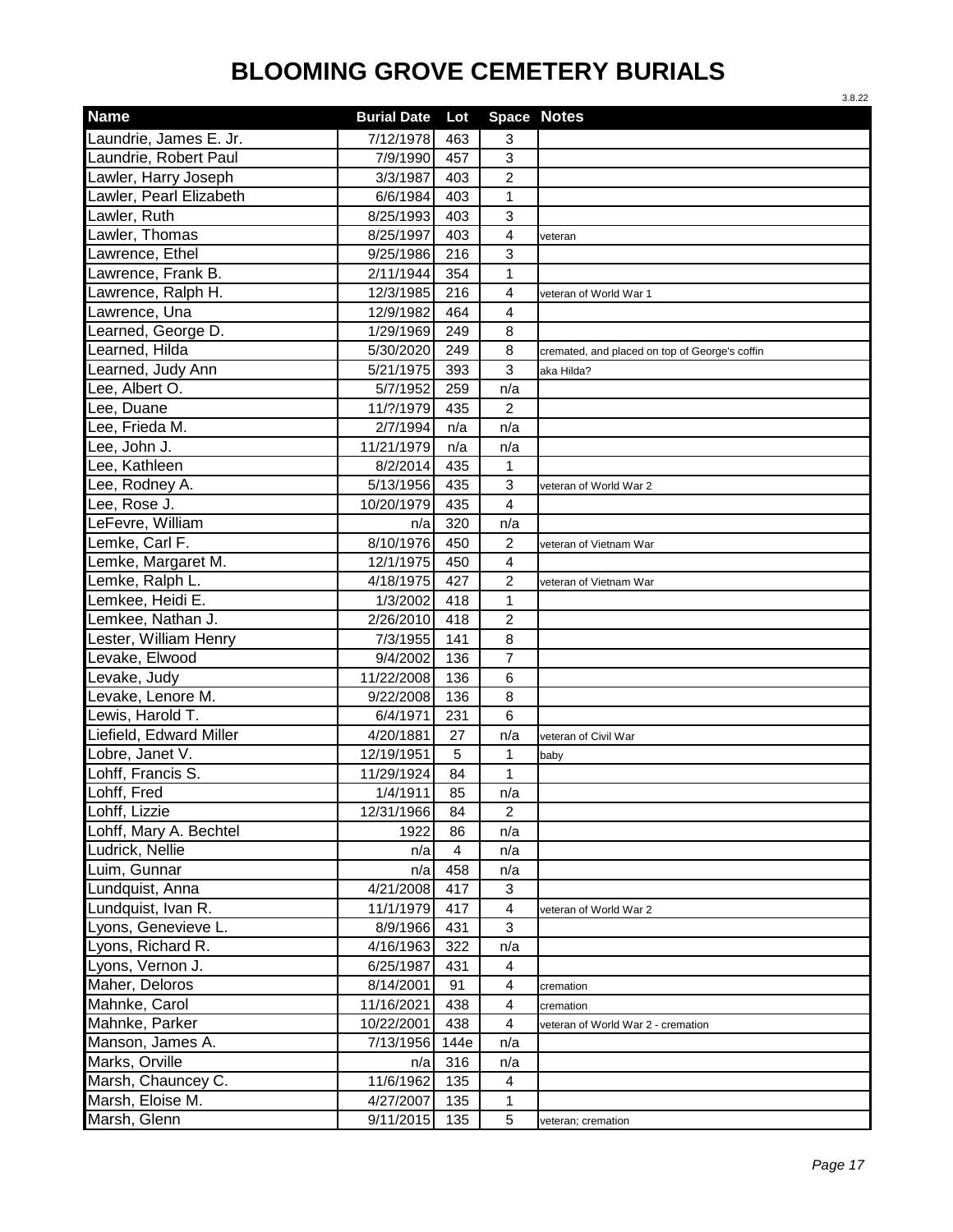|                          |                    |      |                         | 3.8.22                                    |
|--------------------------|--------------------|------|-------------------------|-------------------------------------------|
| <b>Name</b>              | <b>Burial Date</b> | Lot  |                         | <b>Space Notes</b>                        |
| Marsh, Harry C.          | 5/8/1993           | 135  | 2                       |                                           |
| Marsh, Lydia C.          | 1/11/1968          | 135  | 3                       |                                           |
| Martinez, Gabriel        | 5/12/2007          | 414  | $\overline{\mathbf{4}}$ | cremation                                 |
| Mason, Ellis T.          | 3/28/1998          | 366  | $\overline{c}$          | veteran                                   |
| Mason, Everett A.        | 5/30/1981          | 362  | 1                       |                                           |
| Mason, Mary C.           | 6/13/1970          | 366  | 3                       |                                           |
| Mason, Timothy           | 9/3/2020           | 445  | 3                       |                                           |
| Mason, William F.        | 10/21/1966         | 366  | 4                       |                                           |
| Massa, Steven            | 8/5/1983           | 401  | 4                       |                                           |
| Mauer, Chad Lee          | 5/25/1990          | 469  | $\overline{2}$          |                                           |
| Maynard, Esther L.       | 3/28/1968          | 247  | 8                       |                                           |
| McConnell, John          | 1938               | n/a  | n/a                     | may be in lot 301                         |
| McConnell, William       | 9/28/1936          | n/a  | n/a                     |                                           |
| McCord, Bev              | 7/18/1991          | 336  | 2                       |                                           |
| McFarlane, Shana         | 12/28/2006         | 630  | $\mathbf{3}$            | see Nehmer, Shirley Jean (this is an aka) |
| McGovern, Frances        | 3/3/1990           | 236  | $\boldsymbol{2}$        |                                           |
| McGovern, Ruth           | 5/4/2011           | 236  | 1                       |                                           |
| McIntyre, Ruth           | 6/18/2021          | 510  | 4                       | cremation                                 |
| Mecum Betty M.           | 5/9/2013           | 232  | 6                       |                                           |
| Mecum, Carly             | 8/16/2021          | 232  | 8                       | cremation                                 |
| Mecum, Charles C.        | 1/20/1951          | 232  | 7a                      | veteran of World War 1                    |
| Mecum, Robert C.         | 7/31/2018          | 232  | 5                       | cremation                                 |
| Mennes, Ralph Thomas     | 7/3/1955           | 332  | 3                       |                                           |
| Merrick, Charles         | n/a                | 40   | n/a                     | not in Dane Co register of deeds          |
| Merrick, Freddy          | n/a                | 40   | n/a                     | not in Dane Co register of deeds          |
| Merrick, George L.       | 10/30/1980         | 40   | n/a                     | not in Dane Co register of deeds          |
| Merrick, S.A.            | 10/30/1980         | 40   | n/a                     | not in Dane Co register of deeds          |
| Meseberg, Timothy        | 10/9/2006          | 507  | 1                       |                                           |
| Meyer, Audrey            | 8/11/2000          | 421  | 3                       |                                           |
| Meyer, David             | 11/26/2021         | 537  | $\overline{2}$          |                                           |
| Meyer, Leonard (AI)      | 5/15/2020          | 420  | 4                       | veteran                                   |
| Mickelson, Clara B.      | 3/5/1974           | 287  | n/a                     |                                           |
| Mickelson, Ethelyn       | n/a                | 396  | n/a                     |                                           |
| Mickelson, Gunhild       | 7/23/1941          | 312  | n/a                     |                                           |
| Mickelson, Michel        | 2/13/1942          | 311  | n/a                     |                                           |
| Mickelson, Morris G.     | 6/25/1954          | 288  | n/a                     |                                           |
| Miller, Alice            | 10/27/2018         | 430  | $\overline{4}$          | cremation                                 |
| Miller, Betty            | 7/16/2001          | 488  | $\overline{4}$          |                                           |
| Miller, Edward           | 1881               | 27   | n/a                     |                                           |
| Miller, Joseph           | 9/22/1957          | 153  | n/a                     |                                           |
| Miller, Lucy L.          | 5/14/1963          | 69   | 8                       |                                           |
| Miller, Orlen R.         | 2/20/1976          | 452  | $\overline{4}$          | veteran of World War 2                    |
| Miller, R. Mildred       | 4/29/1988          | 452  | 3                       |                                           |
| Miller, Robert D.        | 4/15/1969          | 430  | $\overline{\mathbf{4}}$ | veteran of World War 2                    |
| Mills, Raymond C.        | n/a                | 263  | n/a                     |                                           |
| Mitchell, Bertha R.      | 12/2/1971          | 357  | 1                       |                                           |
| Mitchell, John D.        | 7/13/1946          | 357  | $\overline{c}$          |                                           |
| Moede, Audrey            | 9/21/1996          | 233  | 2b                      | cremation                                 |
| Moen, Martin             | 7/10/1971          | 122  | 5                       |                                           |
| Moore, Charles           | 5/21/1957          | 145e | n/a                     |                                           |
| Mora, Dena               | 5/3/2021           | 586  | 1                       |                                           |
| Moran, Donna J. Crawford | 1/23/1986          | 217  | $\overline{7}$          |                                           |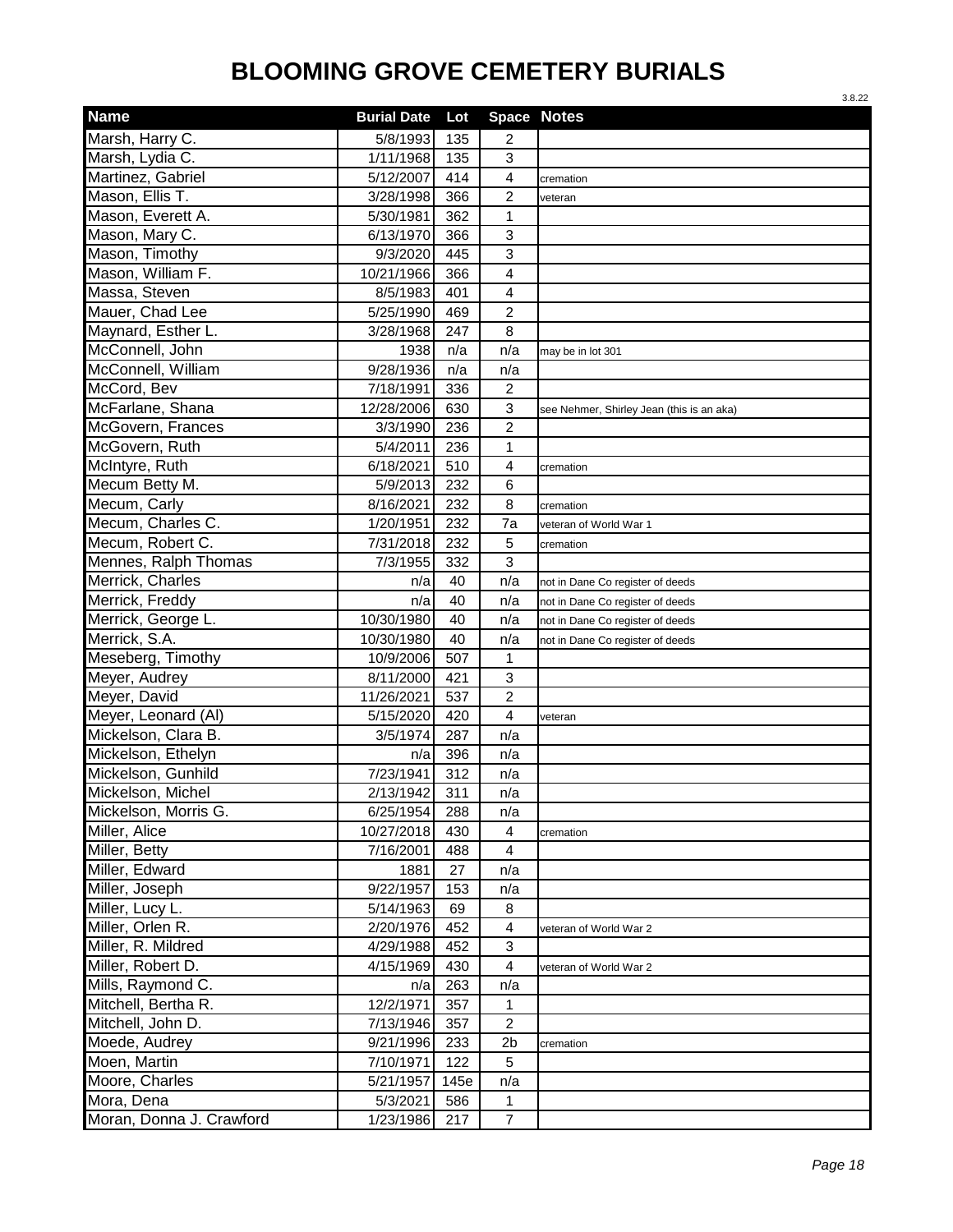| <b>Space Notes</b><br><b>Burial Date</b><br>Lot<br>Moran, Richard<br>9/2/2003<br>217<br>8<br>veteran<br>Moran, Ruth<br>5<br>9/30/1999<br>218<br>Morrissey, Alberta<br>7b<br>4/22/1996<br>232<br>cremation<br>Motner, Dawn<br>1/20/1993<br>149<br>6 <sub>b</sub><br>Mueller, Emma M.<br>11/23/1964<br>3 or 4<br>374<br>Mueller, Nick M.<br>4/11/1967<br>374<br>3 or 4<br>Mundt, Eugene C.<br>7/15/1982<br>461<br>$\overline{4}$<br>veteran of Korean War<br>Mundt, Pam<br>11/17/2017<br>461<br>3<br>Pam was also known as "Pelma"<br>Murray, Charles<br>233<br>4/29/1952<br>$\overline{4}$<br>5<br>Murray, Charles Vernon<br>3/24/1995<br>143<br>veteran<br>Murray, Marcia L.<br>1 <sub>b</sub><br>10/29/1999<br>549<br>cremation<br>Murray, Molly<br>2/26/1960<br>233<br>3<br>Murray, Nancy Belbe<br>2/24/1951<br>233<br>n/a<br>Murray, Nona Evelyn<br>4/14/1930<br>143<br>4<br>baby<br>Murray, Thomas D.<br>2a<br>9/21/1954<br>233<br>Muskat, Donald O.<br>$\boldsymbol{2}$<br>6/2/1986<br>515<br>n/a<br>$\mathbf{3}$<br>12/7/1931<br>205<br>baby<br>n/a<br>4<br>4/12/1939<br>205<br>baby<br>Napstad, Abner Norman<br>11/9/1981<br>230<br>n/a<br>Napstad, Andrew H.<br>$\overline{7}$<br>8/8/1935<br>203<br>Napstad, Christina Emilie<br>12/23/1977<br>n/a<br>n/a<br>Napstad, Cora B.<br>1977<br>n/a<br>n/a<br>Napstad, Daniel A.<br>8/16/1965<br>248<br>1 <sub>b</sub><br>baby<br>Napstad, Elvie P.<br>8<br>2/25/1969<br>231<br>veteran of World War 1<br>Napstad, Frank M.<br>n/a<br>n/a<br>1982<br>Napstad, Gail Jo<br>12/28/1959<br>248<br>1 <sub>c</sub><br>baby<br>Napstad, Gaylord<br>248<br>$\overline{c}$<br>5/13/2010<br>Napstad, Gladys Serena<br>10/30/1943<br>230<br>n/a<br>Napstad, Gusta A.<br>1/18/1982<br>230<br>n/a<br>Napstad, Hannah T.<br>11/28/1934<br>203<br>8<br>Napstad, Ira H.<br>6<br>9/15/1986<br>248<br>veteran<br>Napstad, Jesse B.<br>230<br>n/a<br>8/30/1957<br>Napstad, Jo Deen A.<br>4/12/1982<br>248<br>1 <sub>d</sub><br>Napstad, Leland Jesse<br>5/6/1952<br>230<br>n/a<br>veteran of Korean War<br>Napstad, Olga J.<br>12/6/1997<br>248<br>5<br>Natvig, Andrew<br>5<br>4/30/1936<br>124<br>Natvig, Anna Mae<br>1/11/2004<br>205<br>5<br>Natvig, Anna T.<br>9/23/1931<br>124<br>6<br>Natvig, Arthur A.<br>$\boldsymbol{2}$<br>10/4/1977<br>124<br>Natvig, Aveline J.<br>9/9/1996<br>3<br>124<br>Natvig, Rodney<br>2/14/2002<br>205<br>6<br>veteran<br>Natvig, Russell D.<br>5/26/1931<br>$\mathbf{1}$<br>124<br>Natvig-Olsen, LaVerne<br>$\overline{7}$<br>5/8/1991<br>205<br>Nehmer, Shirley Jean<br>$\mathbf{3}$<br>12/28/2006<br>630<br>also see McFarland, Shana (this is an aka)<br>Neill, Addie<br>1/1/1954<br>190<br>n/a<br>Neill, Dave<br>7/17/1972<br>189<br>n/a<br>Neilson, Ablaug<br>1/24/1878<br>n/a<br>n/a<br>Neilson, Gunild<br>12/4/1866<br>n/a<br>n/a<br>Neilson, Harold<br>12/27/1878<br>n/a<br>n/a<br>Neiman, Marqueti<br>1999<br>384<br>$\mathbf{1}$<br>Nelson, Barbara<br>11/7/1936<br>131<br>n/a<br>6/13/1900 |                  |     |     | 3.8.22 |
|--------------------------------------------------------------------------------------------------------------------------------------------------------------------------------------------------------------------------------------------------------------------------------------------------------------------------------------------------------------------------------------------------------------------------------------------------------------------------------------------------------------------------------------------------------------------------------------------------------------------------------------------------------------------------------------------------------------------------------------------------------------------------------------------------------------------------------------------------------------------------------------------------------------------------------------------------------------------------------------------------------------------------------------------------------------------------------------------------------------------------------------------------------------------------------------------------------------------------------------------------------------------------------------------------------------------------------------------------------------------------------------------------------------------------------------------------------------------------------------------------------------------------------------------------------------------------------------------------------------------------------------------------------------------------------------------------------------------------------------------------------------------------------------------------------------------------------------------------------------------------------------------------------------------------------------------------------------------------------------------------------------------------------------------------------------------------------------------------------------------------------------------------------------------------------------------------------------------------------------------------------------------------------------------------------------------------------------------------------------------------------------------------------------------------------------------------------------------------------------------------------------------------------------------------------------------------------------------------------------------------------------------------------------------------------------------------------------------------------------------------------------------------------------------------------------------------------------------------------------------------------------------------------------------------------------------------------------------------|------------------|-----|-----|--------|
|                                                                                                                                                                                                                                                                                                                                                                                                                                                                                                                                                                                                                                                                                                                                                                                                                                                                                                                                                                                                                                                                                                                                                                                                                                                                                                                                                                                                                                                                                                                                                                                                                                                                                                                                                                                                                                                                                                                                                                                                                                                                                                                                                                                                                                                                                                                                                                                                                                                                                                                                                                                                                                                                                                                                                                                                                                                                                                                                                                          | <b>Name</b>      |     |     |        |
|                                                                                                                                                                                                                                                                                                                                                                                                                                                                                                                                                                                                                                                                                                                                                                                                                                                                                                                                                                                                                                                                                                                                                                                                                                                                                                                                                                                                                                                                                                                                                                                                                                                                                                                                                                                                                                                                                                                                                                                                                                                                                                                                                                                                                                                                                                                                                                                                                                                                                                                                                                                                                                                                                                                                                                                                                                                                                                                                                                          |                  |     |     |        |
|                                                                                                                                                                                                                                                                                                                                                                                                                                                                                                                                                                                                                                                                                                                                                                                                                                                                                                                                                                                                                                                                                                                                                                                                                                                                                                                                                                                                                                                                                                                                                                                                                                                                                                                                                                                                                                                                                                                                                                                                                                                                                                                                                                                                                                                                                                                                                                                                                                                                                                                                                                                                                                                                                                                                                                                                                                                                                                                                                                          |                  |     |     |        |
|                                                                                                                                                                                                                                                                                                                                                                                                                                                                                                                                                                                                                                                                                                                                                                                                                                                                                                                                                                                                                                                                                                                                                                                                                                                                                                                                                                                                                                                                                                                                                                                                                                                                                                                                                                                                                                                                                                                                                                                                                                                                                                                                                                                                                                                                                                                                                                                                                                                                                                                                                                                                                                                                                                                                                                                                                                                                                                                                                                          |                  |     |     |        |
|                                                                                                                                                                                                                                                                                                                                                                                                                                                                                                                                                                                                                                                                                                                                                                                                                                                                                                                                                                                                                                                                                                                                                                                                                                                                                                                                                                                                                                                                                                                                                                                                                                                                                                                                                                                                                                                                                                                                                                                                                                                                                                                                                                                                                                                                                                                                                                                                                                                                                                                                                                                                                                                                                                                                                                                                                                                                                                                                                                          |                  |     |     |        |
|                                                                                                                                                                                                                                                                                                                                                                                                                                                                                                                                                                                                                                                                                                                                                                                                                                                                                                                                                                                                                                                                                                                                                                                                                                                                                                                                                                                                                                                                                                                                                                                                                                                                                                                                                                                                                                                                                                                                                                                                                                                                                                                                                                                                                                                                                                                                                                                                                                                                                                                                                                                                                                                                                                                                                                                                                                                                                                                                                                          |                  |     |     |        |
|                                                                                                                                                                                                                                                                                                                                                                                                                                                                                                                                                                                                                                                                                                                                                                                                                                                                                                                                                                                                                                                                                                                                                                                                                                                                                                                                                                                                                                                                                                                                                                                                                                                                                                                                                                                                                                                                                                                                                                                                                                                                                                                                                                                                                                                                                                                                                                                                                                                                                                                                                                                                                                                                                                                                                                                                                                                                                                                                                                          |                  |     |     |        |
|                                                                                                                                                                                                                                                                                                                                                                                                                                                                                                                                                                                                                                                                                                                                                                                                                                                                                                                                                                                                                                                                                                                                                                                                                                                                                                                                                                                                                                                                                                                                                                                                                                                                                                                                                                                                                                                                                                                                                                                                                                                                                                                                                                                                                                                                                                                                                                                                                                                                                                                                                                                                                                                                                                                                                                                                                                                                                                                                                                          |                  |     |     |        |
|                                                                                                                                                                                                                                                                                                                                                                                                                                                                                                                                                                                                                                                                                                                                                                                                                                                                                                                                                                                                                                                                                                                                                                                                                                                                                                                                                                                                                                                                                                                                                                                                                                                                                                                                                                                                                                                                                                                                                                                                                                                                                                                                                                                                                                                                                                                                                                                                                                                                                                                                                                                                                                                                                                                                                                                                                                                                                                                                                                          |                  |     |     |        |
|                                                                                                                                                                                                                                                                                                                                                                                                                                                                                                                                                                                                                                                                                                                                                                                                                                                                                                                                                                                                                                                                                                                                                                                                                                                                                                                                                                                                                                                                                                                                                                                                                                                                                                                                                                                                                                                                                                                                                                                                                                                                                                                                                                                                                                                                                                                                                                                                                                                                                                                                                                                                                                                                                                                                                                                                                                                                                                                                                                          |                  |     |     |        |
|                                                                                                                                                                                                                                                                                                                                                                                                                                                                                                                                                                                                                                                                                                                                                                                                                                                                                                                                                                                                                                                                                                                                                                                                                                                                                                                                                                                                                                                                                                                                                                                                                                                                                                                                                                                                                                                                                                                                                                                                                                                                                                                                                                                                                                                                                                                                                                                                                                                                                                                                                                                                                                                                                                                                                                                                                                                                                                                                                                          |                  |     |     |        |
|                                                                                                                                                                                                                                                                                                                                                                                                                                                                                                                                                                                                                                                                                                                                                                                                                                                                                                                                                                                                                                                                                                                                                                                                                                                                                                                                                                                                                                                                                                                                                                                                                                                                                                                                                                                                                                                                                                                                                                                                                                                                                                                                                                                                                                                                                                                                                                                                                                                                                                                                                                                                                                                                                                                                                                                                                                                                                                                                                                          |                  |     |     |        |
|                                                                                                                                                                                                                                                                                                                                                                                                                                                                                                                                                                                                                                                                                                                                                                                                                                                                                                                                                                                                                                                                                                                                                                                                                                                                                                                                                                                                                                                                                                                                                                                                                                                                                                                                                                                                                                                                                                                                                                                                                                                                                                                                                                                                                                                                                                                                                                                                                                                                                                                                                                                                                                                                                                                                                                                                                                                                                                                                                                          |                  |     |     |        |
|                                                                                                                                                                                                                                                                                                                                                                                                                                                                                                                                                                                                                                                                                                                                                                                                                                                                                                                                                                                                                                                                                                                                                                                                                                                                                                                                                                                                                                                                                                                                                                                                                                                                                                                                                                                                                                                                                                                                                                                                                                                                                                                                                                                                                                                                                                                                                                                                                                                                                                                                                                                                                                                                                                                                                                                                                                                                                                                                                                          |                  |     |     |        |
|                                                                                                                                                                                                                                                                                                                                                                                                                                                                                                                                                                                                                                                                                                                                                                                                                                                                                                                                                                                                                                                                                                                                                                                                                                                                                                                                                                                                                                                                                                                                                                                                                                                                                                                                                                                                                                                                                                                                                                                                                                                                                                                                                                                                                                                                                                                                                                                                                                                                                                                                                                                                                                                                                                                                                                                                                                                                                                                                                                          |                  |     |     |        |
|                                                                                                                                                                                                                                                                                                                                                                                                                                                                                                                                                                                                                                                                                                                                                                                                                                                                                                                                                                                                                                                                                                                                                                                                                                                                                                                                                                                                                                                                                                                                                                                                                                                                                                                                                                                                                                                                                                                                                                                                                                                                                                                                                                                                                                                                                                                                                                                                                                                                                                                                                                                                                                                                                                                                                                                                                                                                                                                                                                          |                  |     |     |        |
|                                                                                                                                                                                                                                                                                                                                                                                                                                                                                                                                                                                                                                                                                                                                                                                                                                                                                                                                                                                                                                                                                                                                                                                                                                                                                                                                                                                                                                                                                                                                                                                                                                                                                                                                                                                                                                                                                                                                                                                                                                                                                                                                                                                                                                                                                                                                                                                                                                                                                                                                                                                                                                                                                                                                                                                                                                                                                                                                                                          |                  |     |     |        |
|                                                                                                                                                                                                                                                                                                                                                                                                                                                                                                                                                                                                                                                                                                                                                                                                                                                                                                                                                                                                                                                                                                                                                                                                                                                                                                                                                                                                                                                                                                                                                                                                                                                                                                                                                                                                                                                                                                                                                                                                                                                                                                                                                                                                                                                                                                                                                                                                                                                                                                                                                                                                                                                                                                                                                                                                                                                                                                                                                                          |                  |     |     |        |
|                                                                                                                                                                                                                                                                                                                                                                                                                                                                                                                                                                                                                                                                                                                                                                                                                                                                                                                                                                                                                                                                                                                                                                                                                                                                                                                                                                                                                                                                                                                                                                                                                                                                                                                                                                                                                                                                                                                                                                                                                                                                                                                                                                                                                                                                                                                                                                                                                                                                                                                                                                                                                                                                                                                                                                                                                                                                                                                                                                          |                  |     |     |        |
|                                                                                                                                                                                                                                                                                                                                                                                                                                                                                                                                                                                                                                                                                                                                                                                                                                                                                                                                                                                                                                                                                                                                                                                                                                                                                                                                                                                                                                                                                                                                                                                                                                                                                                                                                                                                                                                                                                                                                                                                                                                                                                                                                                                                                                                                                                                                                                                                                                                                                                                                                                                                                                                                                                                                                                                                                                                                                                                                                                          |                  |     |     |        |
|                                                                                                                                                                                                                                                                                                                                                                                                                                                                                                                                                                                                                                                                                                                                                                                                                                                                                                                                                                                                                                                                                                                                                                                                                                                                                                                                                                                                                                                                                                                                                                                                                                                                                                                                                                                                                                                                                                                                                                                                                                                                                                                                                                                                                                                                                                                                                                                                                                                                                                                                                                                                                                                                                                                                                                                                                                                                                                                                                                          |                  |     |     |        |
|                                                                                                                                                                                                                                                                                                                                                                                                                                                                                                                                                                                                                                                                                                                                                                                                                                                                                                                                                                                                                                                                                                                                                                                                                                                                                                                                                                                                                                                                                                                                                                                                                                                                                                                                                                                                                                                                                                                                                                                                                                                                                                                                                                                                                                                                                                                                                                                                                                                                                                                                                                                                                                                                                                                                                                                                                                                                                                                                                                          |                  |     |     |        |
|                                                                                                                                                                                                                                                                                                                                                                                                                                                                                                                                                                                                                                                                                                                                                                                                                                                                                                                                                                                                                                                                                                                                                                                                                                                                                                                                                                                                                                                                                                                                                                                                                                                                                                                                                                                                                                                                                                                                                                                                                                                                                                                                                                                                                                                                                                                                                                                                                                                                                                                                                                                                                                                                                                                                                                                                                                                                                                                                                                          |                  |     |     |        |
|                                                                                                                                                                                                                                                                                                                                                                                                                                                                                                                                                                                                                                                                                                                                                                                                                                                                                                                                                                                                                                                                                                                                                                                                                                                                                                                                                                                                                                                                                                                                                                                                                                                                                                                                                                                                                                                                                                                                                                                                                                                                                                                                                                                                                                                                                                                                                                                                                                                                                                                                                                                                                                                                                                                                                                                                                                                                                                                                                                          |                  |     |     |        |
|                                                                                                                                                                                                                                                                                                                                                                                                                                                                                                                                                                                                                                                                                                                                                                                                                                                                                                                                                                                                                                                                                                                                                                                                                                                                                                                                                                                                                                                                                                                                                                                                                                                                                                                                                                                                                                                                                                                                                                                                                                                                                                                                                                                                                                                                                                                                                                                                                                                                                                                                                                                                                                                                                                                                                                                                                                                                                                                                                                          |                  |     |     |        |
|                                                                                                                                                                                                                                                                                                                                                                                                                                                                                                                                                                                                                                                                                                                                                                                                                                                                                                                                                                                                                                                                                                                                                                                                                                                                                                                                                                                                                                                                                                                                                                                                                                                                                                                                                                                                                                                                                                                                                                                                                                                                                                                                                                                                                                                                                                                                                                                                                                                                                                                                                                                                                                                                                                                                                                                                                                                                                                                                                                          |                  |     |     |        |
|                                                                                                                                                                                                                                                                                                                                                                                                                                                                                                                                                                                                                                                                                                                                                                                                                                                                                                                                                                                                                                                                                                                                                                                                                                                                                                                                                                                                                                                                                                                                                                                                                                                                                                                                                                                                                                                                                                                                                                                                                                                                                                                                                                                                                                                                                                                                                                                                                                                                                                                                                                                                                                                                                                                                                                                                                                                                                                                                                                          |                  |     |     |        |
|                                                                                                                                                                                                                                                                                                                                                                                                                                                                                                                                                                                                                                                                                                                                                                                                                                                                                                                                                                                                                                                                                                                                                                                                                                                                                                                                                                                                                                                                                                                                                                                                                                                                                                                                                                                                                                                                                                                                                                                                                                                                                                                                                                                                                                                                                                                                                                                                                                                                                                                                                                                                                                                                                                                                                                                                                                                                                                                                                                          |                  |     |     |        |
|                                                                                                                                                                                                                                                                                                                                                                                                                                                                                                                                                                                                                                                                                                                                                                                                                                                                                                                                                                                                                                                                                                                                                                                                                                                                                                                                                                                                                                                                                                                                                                                                                                                                                                                                                                                                                                                                                                                                                                                                                                                                                                                                                                                                                                                                                                                                                                                                                                                                                                                                                                                                                                                                                                                                                                                                                                                                                                                                                                          |                  |     |     |        |
|                                                                                                                                                                                                                                                                                                                                                                                                                                                                                                                                                                                                                                                                                                                                                                                                                                                                                                                                                                                                                                                                                                                                                                                                                                                                                                                                                                                                                                                                                                                                                                                                                                                                                                                                                                                                                                                                                                                                                                                                                                                                                                                                                                                                                                                                                                                                                                                                                                                                                                                                                                                                                                                                                                                                                                                                                                                                                                                                                                          |                  |     |     |        |
|                                                                                                                                                                                                                                                                                                                                                                                                                                                                                                                                                                                                                                                                                                                                                                                                                                                                                                                                                                                                                                                                                                                                                                                                                                                                                                                                                                                                                                                                                                                                                                                                                                                                                                                                                                                                                                                                                                                                                                                                                                                                                                                                                                                                                                                                                                                                                                                                                                                                                                                                                                                                                                                                                                                                                                                                                                                                                                                                                                          |                  |     |     |        |
|                                                                                                                                                                                                                                                                                                                                                                                                                                                                                                                                                                                                                                                                                                                                                                                                                                                                                                                                                                                                                                                                                                                                                                                                                                                                                                                                                                                                                                                                                                                                                                                                                                                                                                                                                                                                                                                                                                                                                                                                                                                                                                                                                                                                                                                                                                                                                                                                                                                                                                                                                                                                                                                                                                                                                                                                                                                                                                                                                                          |                  |     |     |        |
|                                                                                                                                                                                                                                                                                                                                                                                                                                                                                                                                                                                                                                                                                                                                                                                                                                                                                                                                                                                                                                                                                                                                                                                                                                                                                                                                                                                                                                                                                                                                                                                                                                                                                                                                                                                                                                                                                                                                                                                                                                                                                                                                                                                                                                                                                                                                                                                                                                                                                                                                                                                                                                                                                                                                                                                                                                                                                                                                                                          |                  |     |     |        |
|                                                                                                                                                                                                                                                                                                                                                                                                                                                                                                                                                                                                                                                                                                                                                                                                                                                                                                                                                                                                                                                                                                                                                                                                                                                                                                                                                                                                                                                                                                                                                                                                                                                                                                                                                                                                                                                                                                                                                                                                                                                                                                                                                                                                                                                                                                                                                                                                                                                                                                                                                                                                                                                                                                                                                                                                                                                                                                                                                                          |                  |     |     |        |
|                                                                                                                                                                                                                                                                                                                                                                                                                                                                                                                                                                                                                                                                                                                                                                                                                                                                                                                                                                                                                                                                                                                                                                                                                                                                                                                                                                                                                                                                                                                                                                                                                                                                                                                                                                                                                                                                                                                                                                                                                                                                                                                                                                                                                                                                                                                                                                                                                                                                                                                                                                                                                                                                                                                                                                                                                                                                                                                                                                          |                  |     |     |        |
|                                                                                                                                                                                                                                                                                                                                                                                                                                                                                                                                                                                                                                                                                                                                                                                                                                                                                                                                                                                                                                                                                                                                                                                                                                                                                                                                                                                                                                                                                                                                                                                                                                                                                                                                                                                                                                                                                                                                                                                                                                                                                                                                                                                                                                                                                                                                                                                                                                                                                                                                                                                                                                                                                                                                                                                                                                                                                                                                                                          |                  |     |     |        |
|                                                                                                                                                                                                                                                                                                                                                                                                                                                                                                                                                                                                                                                                                                                                                                                                                                                                                                                                                                                                                                                                                                                                                                                                                                                                                                                                                                                                                                                                                                                                                                                                                                                                                                                                                                                                                                                                                                                                                                                                                                                                                                                                                                                                                                                                                                                                                                                                                                                                                                                                                                                                                                                                                                                                                                                                                                                                                                                                                                          |                  |     |     |        |
|                                                                                                                                                                                                                                                                                                                                                                                                                                                                                                                                                                                                                                                                                                                                                                                                                                                                                                                                                                                                                                                                                                                                                                                                                                                                                                                                                                                                                                                                                                                                                                                                                                                                                                                                                                                                                                                                                                                                                                                                                                                                                                                                                                                                                                                                                                                                                                                                                                                                                                                                                                                                                                                                                                                                                                                                                                                                                                                                                                          |                  |     |     |        |
|                                                                                                                                                                                                                                                                                                                                                                                                                                                                                                                                                                                                                                                                                                                                                                                                                                                                                                                                                                                                                                                                                                                                                                                                                                                                                                                                                                                                                                                                                                                                                                                                                                                                                                                                                                                                                                                                                                                                                                                                                                                                                                                                                                                                                                                                                                                                                                                                                                                                                                                                                                                                                                                                                                                                                                                                                                                                                                                                                                          |                  |     |     |        |
|                                                                                                                                                                                                                                                                                                                                                                                                                                                                                                                                                                                                                                                                                                                                                                                                                                                                                                                                                                                                                                                                                                                                                                                                                                                                                                                                                                                                                                                                                                                                                                                                                                                                                                                                                                                                                                                                                                                                                                                                                                                                                                                                                                                                                                                                                                                                                                                                                                                                                                                                                                                                                                                                                                                                                                                                                                                                                                                                                                          |                  |     |     |        |
|                                                                                                                                                                                                                                                                                                                                                                                                                                                                                                                                                                                                                                                                                                                                                                                                                                                                                                                                                                                                                                                                                                                                                                                                                                                                                                                                                                                                                                                                                                                                                                                                                                                                                                                                                                                                                                                                                                                                                                                                                                                                                                                                                                                                                                                                                                                                                                                                                                                                                                                                                                                                                                                                                                                                                                                                                                                                                                                                                                          |                  |     |     |        |
|                                                                                                                                                                                                                                                                                                                                                                                                                                                                                                                                                                                                                                                                                                                                                                                                                                                                                                                                                                                                                                                                                                                                                                                                                                                                                                                                                                                                                                                                                                                                                                                                                                                                                                                                                                                                                                                                                                                                                                                                                                                                                                                                                                                                                                                                                                                                                                                                                                                                                                                                                                                                                                                                                                                                                                                                                                                                                                                                                                          |                  |     |     |        |
|                                                                                                                                                                                                                                                                                                                                                                                                                                                                                                                                                                                                                                                                                                                                                                                                                                                                                                                                                                                                                                                                                                                                                                                                                                                                                                                                                                                                                                                                                                                                                                                                                                                                                                                                                                                                                                                                                                                                                                                                                                                                                                                                                                                                                                                                                                                                                                                                                                                                                                                                                                                                                                                                                                                                                                                                                                                                                                                                                                          |                  |     |     |        |
|                                                                                                                                                                                                                                                                                                                                                                                                                                                                                                                                                                                                                                                                                                                                                                                                                                                                                                                                                                                                                                                                                                                                                                                                                                                                                                                                                                                                                                                                                                                                                                                                                                                                                                                                                                                                                                                                                                                                                                                                                                                                                                                                                                                                                                                                                                                                                                                                                                                                                                                                                                                                                                                                                                                                                                                                                                                                                                                                                                          |                  |     |     |        |
|                                                                                                                                                                                                                                                                                                                                                                                                                                                                                                                                                                                                                                                                                                                                                                                                                                                                                                                                                                                                                                                                                                                                                                                                                                                                                                                                                                                                                                                                                                                                                                                                                                                                                                                                                                                                                                                                                                                                                                                                                                                                                                                                                                                                                                                                                                                                                                                                                                                                                                                                                                                                                                                                                                                                                                                                                                                                                                                                                                          |                  |     |     |        |
|                                                                                                                                                                                                                                                                                                                                                                                                                                                                                                                                                                                                                                                                                                                                                                                                                                                                                                                                                                                                                                                                                                                                                                                                                                                                                                                                                                                                                                                                                                                                                                                                                                                                                                                                                                                                                                                                                                                                                                                                                                                                                                                                                                                                                                                                                                                                                                                                                                                                                                                                                                                                                                                                                                                                                                                                                                                                                                                                                                          |                  |     |     |        |
|                                                                                                                                                                                                                                                                                                                                                                                                                                                                                                                                                                                                                                                                                                                                                                                                                                                                                                                                                                                                                                                                                                                                                                                                                                                                                                                                                                                                                                                                                                                                                                                                                                                                                                                                                                                                                                                                                                                                                                                                                                                                                                                                                                                                                                                                                                                                                                                                                                                                                                                                                                                                                                                                                                                                                                                                                                                                                                                                                                          |                  |     |     |        |
|                                                                                                                                                                                                                                                                                                                                                                                                                                                                                                                                                                                                                                                                                                                                                                                                                                                                                                                                                                                                                                                                                                                                                                                                                                                                                                                                                                                                                                                                                                                                                                                                                                                                                                                                                                                                                                                                                                                                                                                                                                                                                                                                                                                                                                                                                                                                                                                                                                                                                                                                                                                                                                                                                                                                                                                                                                                                                                                                                                          |                  |     |     |        |
|                                                                                                                                                                                                                                                                                                                                                                                                                                                                                                                                                                                                                                                                                                                                                                                                                                                                                                                                                                                                                                                                                                                                                                                                                                                                                                                                                                                                                                                                                                                                                                                                                                                                                                                                                                                                                                                                                                                                                                                                                                                                                                                                                                                                                                                                                                                                                                                                                                                                                                                                                                                                                                                                                                                                                                                                                                                                                                                                                                          |                  |     |     |        |
|                                                                                                                                                                                                                                                                                                                                                                                                                                                                                                                                                                                                                                                                                                                                                                                                                                                                                                                                                                                                                                                                                                                                                                                                                                                                                                                                                                                                                                                                                                                                                                                                                                                                                                                                                                                                                                                                                                                                                                                                                                                                                                                                                                                                                                                                                                                                                                                                                                                                                                                                                                                                                                                                                                                                                                                                                                                                                                                                                                          |                  |     |     |        |
|                                                                                                                                                                                                                                                                                                                                                                                                                                                                                                                                                                                                                                                                                                                                                                                                                                                                                                                                                                                                                                                                                                                                                                                                                                                                                                                                                                                                                                                                                                                                                                                                                                                                                                                                                                                                                                                                                                                                                                                                                                                                                                                                                                                                                                                                                                                                                                                                                                                                                                                                                                                                                                                                                                                                                                                                                                                                                                                                                                          |                  |     |     |        |
|                                                                                                                                                                                                                                                                                                                                                                                                                                                                                                                                                                                                                                                                                                                                                                                                                                                                                                                                                                                                                                                                                                                                                                                                                                                                                                                                                                                                                                                                                                                                                                                                                                                                                                                                                                                                                                                                                                                                                                                                                                                                                                                                                                                                                                                                                                                                                                                                                                                                                                                                                                                                                                                                                                                                                                                                                                                                                                                                                                          | Nelson, Clarence | n/a | n/a |        |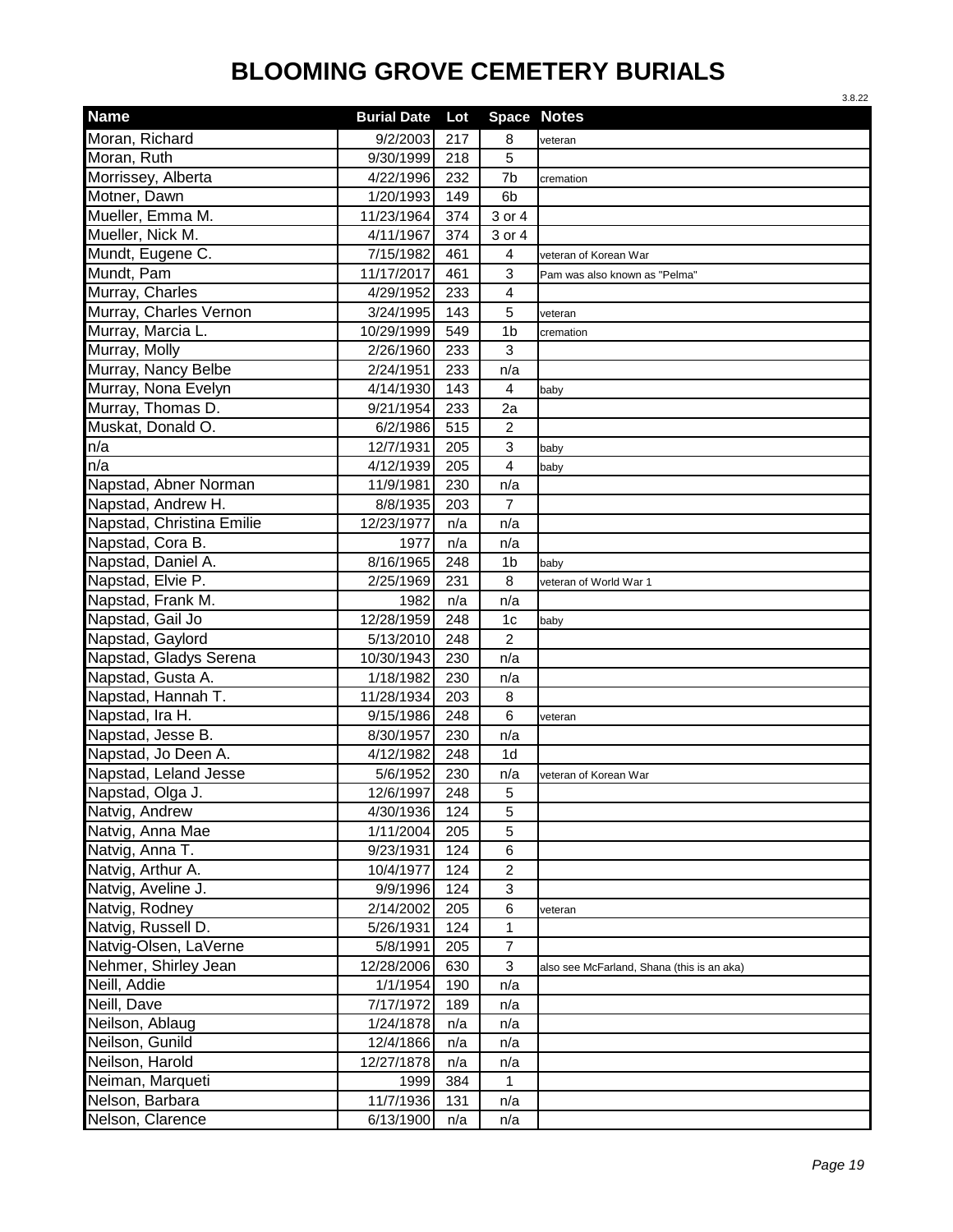|                            |                    |     |                | 3.8.22                                |
|----------------------------|--------------------|-----|----------------|---------------------------------------|
| <b>Name</b>                | <b>Burial Date</b> | Lot |                | <b>Space Notes</b>                    |
| Nelson, Conrad M.          | 3/2/1934           | 208 | n/a            |                                       |
| Nelson, Debra              | 10/17/2020         | 476 | 3              |                                       |
| Nelson, Edward             | 4/11/1968          | 131 | n/a            | veteran of World War 1                |
| Nelson, Frank O.           | 5/11/1953          | 226 | n/a            |                                       |
| Nelson, Harold Thomas      | 9/5/1931           | 138 | 4a             | baby                                  |
| Nelson, Henry M.           | 4/19/1960          | 71  | n/a            | middle initial might be "N"           |
| Nelson, Ingebord J.        | 8/28/1934          | 71  | n/a            |                                       |
| Nelson, Jennie C.          | 3/11/1985          | 138 | $\overline{c}$ |                                       |
| Nelson, Judith Ann         | 7/10/2020          | 558 | 3              | cremation                             |
| Nelson, Larry              | 1/25/2022          | 487 | $\overline{c}$ | cremation                             |
| Nelson, Lawrence Thos.     | 10/7/1936          | 208 | n/a            |                                       |
| Nelson, Mabel S.           | 7/18/1978          | 226 | n/a            |                                       |
| Nelson, Mae C.             | 5/20/1976          | 432 | 3              |                                       |
| Nelson, Martin E.          | 6/12/1971          | 432 | 4              |                                       |
| Nelson, Melvin             | 6/1/1973           | 381 | $\overline{c}$ |                                       |
| Nelson, Milo C.            | 1934               | n/a | n/a            |                                       |
| Nelson, Olaf               | 3/13/1972          | 138 | 3              |                                       |
| Nelson, Ole N.             | 5/31/1939          | 131 | n/a            |                                       |
| Nelson, Oliane             | 1933               | 70  | n/a            |                                       |
| Nelson, Peder C.           | 1934               | 70  | n/a            |                                       |
| Nelson, Russell D.         | 11/14/1982         | 445 | 4              | veteran of World War 2                |
| Nelson, Russell F.         | 4/16/1944          | 226 | n/a            | veteran of World War 2                |
| Nelson, Ruth M.            | 5/12/1982          | 226 | n/a            |                                       |
| Nelson, Selwyn             | 9/9/1933           | 71  | n/a            |                                       |
| Nelson, Sherman            | 12/31/1997         | 476 | $\overline{4}$ |                                       |
| Nelson, Stanley M.         | 1/27/2003          | 432 | $\overline{c}$ | veteran of World War 2                |
| Nelson, Thomas             | 10/4/1926          | 70  | n/a            |                                       |
| Nelson, Verle C.           | 9/16/1998          | 381 | 1              |                                       |
| Nelson, William            | 2/23/1917          | 131 | n/a            |                                       |
| Nesseth, Deborah           | 10/2/2019          | 461 | 2              | cremation                             |
| Newbury, Anna              | 8/29/1944          | 341 | $\mathbf{1}$   |                                       |
| Newbury, James             | 4/6/1968           | 341 | $\overline{c}$ |                                       |
| Newell, Alfred S.          | 11/10/1967         | 223 | 8              | veteran of World War 2 and Korean War |
| Newell, Glenn E.           | 9/2/1963           | 223 | 6              |                                       |
| Newell, Keith E.           | 2/5/1935           | 223 | $\overline{7}$ |                                       |
| Newell, Richard C.         | 1981               | 223 | 5              | cremation?                            |
| Nguyen, Tuong V.           | 8/5/1982           | 464 | $\overline{c}$ |                                       |
| Nichols, George E.         | 1/24/1863          | 29  | n/a            | veteran of Civil War                  |
| Nichols, George M.         | 1/16/1900          | 29  | n/a            | veteran of Civil War                  |
| Nichols, Helen A.          | 1/3/1956           | 318 | n/a            |                                       |
| Nichols, Louis C.          | 7/8/1892           | 29  | n/a            |                                       |
| Nichols, Phianthia Rowley  | 1/5/1901           | 30  | n/a            |                                       |
| Nichols, William H.        | 11/8/1952          | 30  | n/a            |                                       |
| Nicholson, Larry J.        | 6/21/1969          | 119 | 8              | veteran of Vietnam War                |
| Niehus, Adolph             | 5/22/1927          | 109 | $\overline{4}$ |                                       |
| Niehus, Allen T.           | 1/18/1998          | 465 | $\overline{c}$ |                                       |
| Niehus, Charlotte M.       | 5/8/1927           | 109 | $\mathbf{1}$   |                                       |
| Niehus, Marie D.           | 1/24/1984          | 109 | $\sqrt{3}$     |                                       |
| Niehus, Vivian Ingar Marie | 4/12/1983          | 465 | $\mathbf{1}$   |                                       |
| Niemann, Joseph L.         | 11/4/1994          | 384 | $\overline{2}$ |                                       |
| Niemann, Marguerite        | 3/21/1979          | n/a | n/a            |                                       |
| Nobbs, Fred                | 6/13/1932          | 204 | $\mathbf{3}$   |                                       |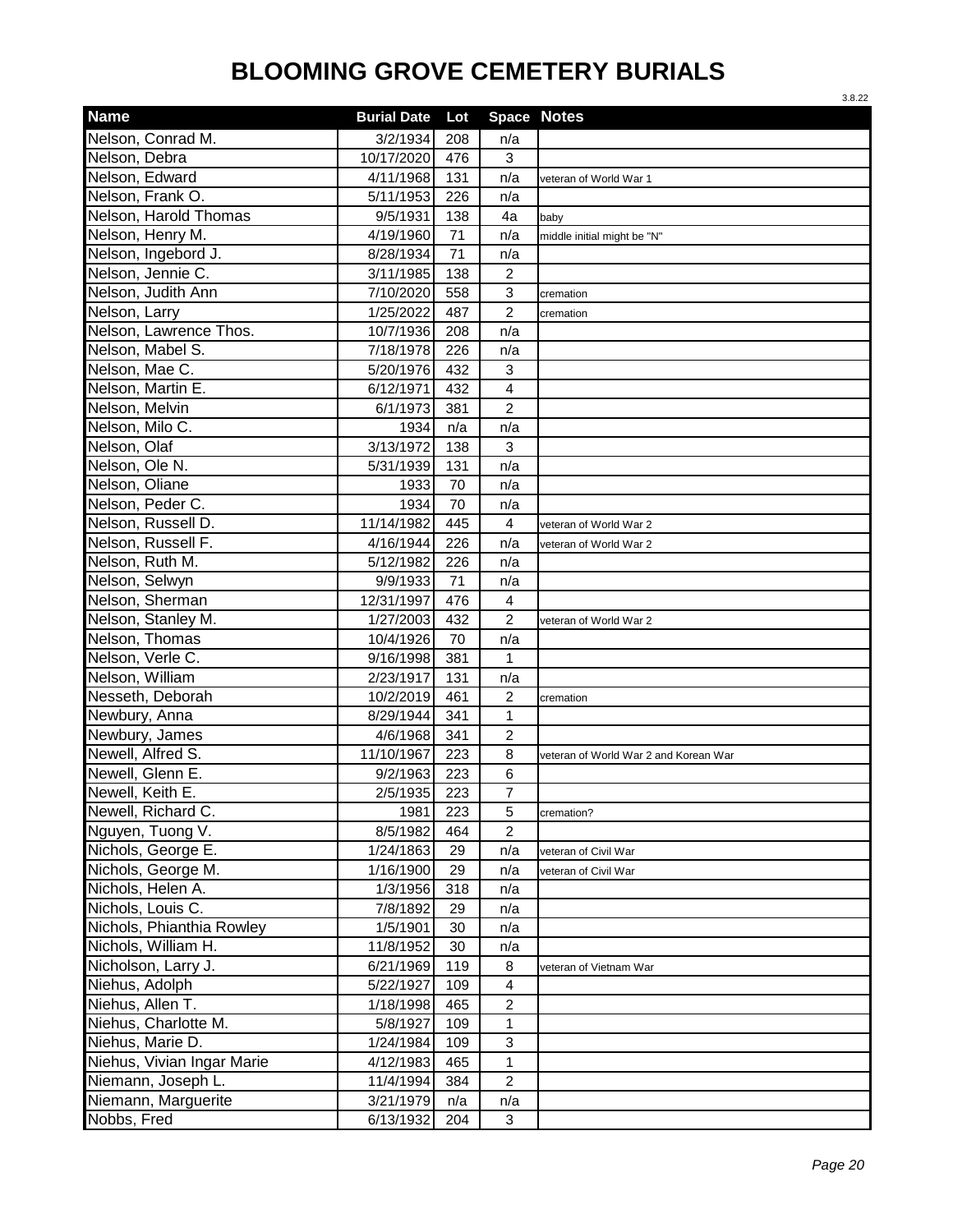|                            |                    |      |                    | 3.8.22                                     |
|----------------------------|--------------------|------|--------------------|--------------------------------------------|
| <b>Name</b>                | <b>Burial Date</b> | Lot  | <b>Space Notes</b> |                                            |
| Nobbs, Mary                | 3/16/1965          | 204  | 4                  |                                            |
| Noble, Lester              | 7/30/1932          | 207  | 3                  |                                            |
| Noffe, Petra Julia         | 10/19/1968         | 96   | $\overline{7}$     | veteran                                    |
| Noll, Ida S.               | 4/30/1969          | 115  | 5                  | Ida buried @ 1 1/2 feet in NE corner alley |
| Noll, Jacob J.             | 1/7/1915           | 115  | 2&3                |                                            |
| Noll, Louis Jacob          | 8/24/1970          | 115  | 1                  |                                            |
| Noll, Louise Tiedt         | 11/3/1931          | 115  | 2&3                |                                            |
| Noll, M. John              | 3/10/1941          | 115  | 8                  |                                            |
| Nordness, Florence K.      | 8/10/1991          | 392  | 3                  |                                            |
| Nordness, Joseph C.        | 8/22/1980          | 392  | 4                  |                                            |
| Norgard, David Bruce       | 3/14/1985          | 451  | $\overline{2}$     |                                            |
| Norgard, David Sr.         | 1/10/2001          | 451  | 1 <sub>b</sub>     | veteran of World War 1                     |
| Norgard, Elizabeth         | 12/18/2000         | 451  | 1a                 |                                            |
| Norton, Charles            | 1977               | n/a  | n/a                |                                            |
| Norton, Lona               | 1961               | n/a  | n/a                |                                            |
| Notstad, Mark              | 11/17/2017         | 461  | 1                  | cremation                                  |
| Novak, Joseph              | 10/16/1952         | 181  | n/a                |                                            |
| Oftebro, Walton D.         | 5/5/1984           | 440  | $\overline{2}$     |                                            |
| Olsen, Everett             | 8/13/1992          | 205  | 8                  |                                            |
| Olson, Alice               | 2/11/1991          | 440  | $\mathbf{3}$       |                                            |
| Olson, Dale Glenn          | 7/5/2014           | 348  | $\mathbf{3}$       | cremation                                  |
| Olson, Marcia Ann          | 7/19/1943          | 348  | 4                  | baby                                       |
| Olson, Paul I. Jr.         | 11/26/1986         | 348  | $\overline{c}$     |                                            |
| Olson, Peder C.            | 6/19/1953          | 70   | n/a                |                                            |
| Olson, William A.          | 10/7/1986          | 440  | 4                  | veteran                                    |
| Opsahl, John B.            | 8/28/1957          | 146e | n/a                |                                            |
| Ordog, Andrew Jr.          | 9/19/1993          | 537  | 3                  | veteran of World War 2                     |
| Ordog, Troy                | 9/17/1993          | 537  | n/a                | same person as Andrew Jr.?                 |
| Ordog, Virginia            | 5/11/2009          | 537  | 4                  |                                            |
| Ormord, Hazel A.           | 8/24/1968          | 249  | 1                  |                                            |
| Ormord, Steven J.          | 9/7/1970           | 249  | $\boldsymbol{2}$   |                                            |
| Ormsby, Stella             | 1932               | 147  | 1                  | (d)                                        |
| Ormson, Sophia             | 6/29/2002          | 112  | 3                  |                                            |
| Orosz, Ivan                | 11/3/2009          | 140  | $\mathbf 1$        |                                            |
| Orr, Charles M.            | 3/6/1915           | n/a  | n/a                |                                            |
| Orr, Lillian C.            | 1/10/1934          | 213  | 4                  |                                            |
| Orvis, Clarence A.         | 12/6/1980          | 389  | $\overline{c}$     | veteran of World War 1                     |
| Orvis, Irene C.            | 7/6/1982           | 389  | 1                  |                                            |
| Osborn, Arthur M.          | 5/30/1974          | 390  | $\overline{c}$     |                                            |
| Osborn, Dorothy M.         | 1/22/1980          | 390  | 1                  |                                            |
| Osborne, Arthur H.         | 5/29/1989          | 468  | 4                  |                                            |
| Osmundsen, Orlin B.        | 8/8/1967           | 322  | $\overline{5}$     |                                            |
| O'Toole, Carrie            | 2/13/1965          | 169  | n/a                |                                            |
| O'Toole, John              | 10/24/1954         | 170  | n/a                |                                            |
| Otten, William H.          | 4/23/1954          | 6    | n/a                | relief case                                |
| Padfield, Henry            | 5/29/1940          | 345  | 1 or 2             | first name may be Harvey or Herby          |
| Padfield, Ida E.           | 3/25/1950          | 345  | 1 or 2             |                                            |
| Pahmeier, Arthur H.        | 7/29/1972          | 222  | 3                  |                                            |
| Pahmeier, Fred H.          | 10/8/1951          | 222  | $\overline{7}$     |                                            |
| Pahmeier, Fredericka Louis | 11/27/1953         | 222  | $\,6$              |                                            |
| Pahmeier, Gordon Laverne   | 7/7/1951           | 222  | $\overline{4}$     | veteran of World War 2                     |
| Pahmeier, Herbert          | 3/7/1935           | 222  | 8                  |                                            |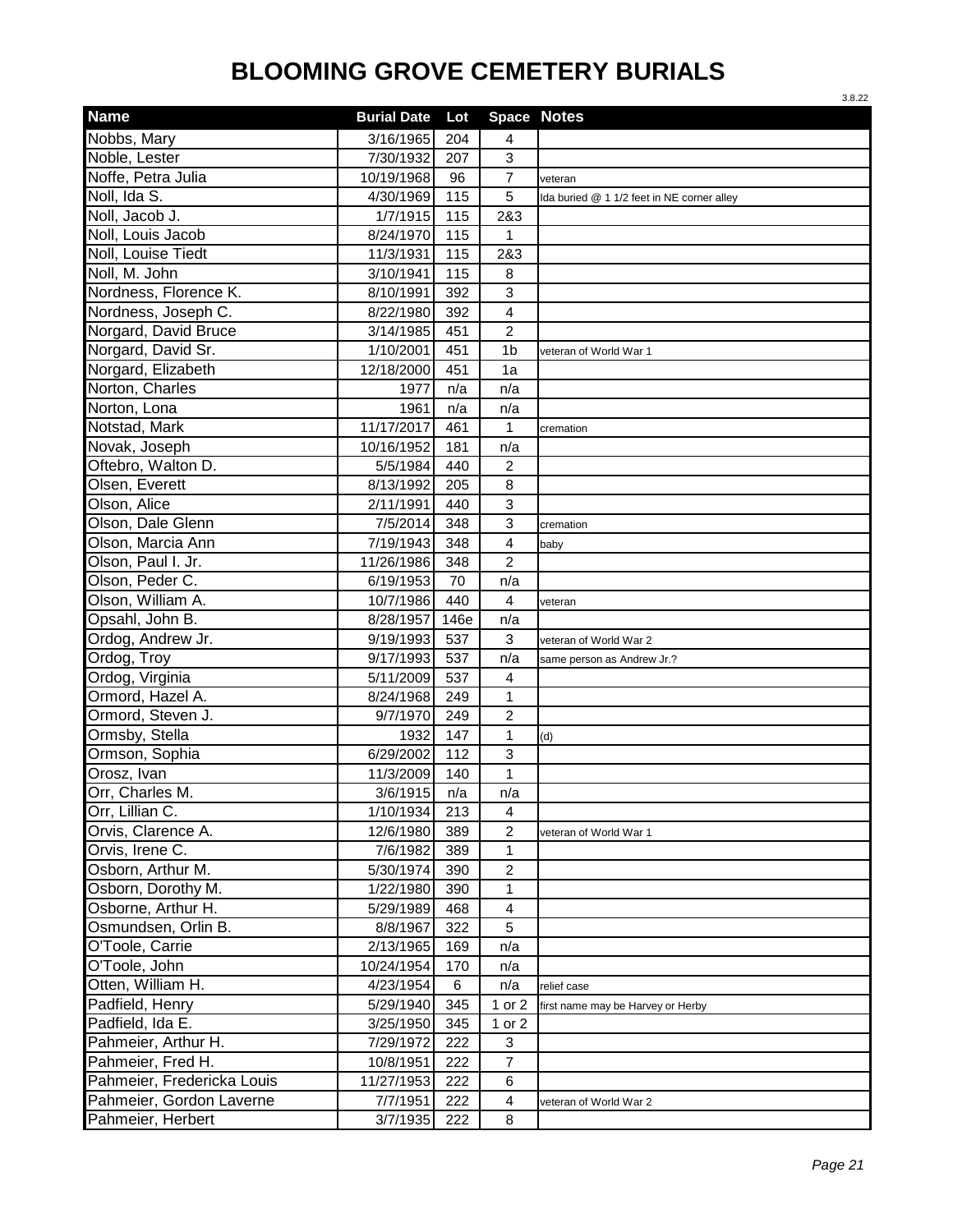|                             |                    |     |                         | 3.8.22                           |
|-----------------------------|--------------------|-----|-------------------------|----------------------------------|
| <b>Name</b>                 | <b>Burial Date</b> | Lot | <b>Space Notes</b>      |                                  |
| Pahmeier, Irma M.           | 12/21/1970         | 222 | 2                       |                                  |
| Pahmeier, Wayne Alan        | 2/25/1994          | 484 | 4                       |                                  |
| Pape, Carl                  | 3/31/1978          | n/a | n/a                     | last name "Pope"?                |
| Pape, Henry W.              | 5/11/1931          | 125 | n/a                     | last name "Pope"?                |
| Pape, Louise                | 1/12/1950          | 125 | n/a                     | last name "Pope"?                |
| Pape, Shirley Ann           | 3/23/1934          | 125 | n/a                     | baby -- last name "Pope"?        |
| Pashley, Irene              | 3/9/1994           | 325 | 3                       |                                  |
| Pashley, Leo                | 3/22/1959          | 325 | 4                       |                                  |
| Paul, Annette               | 1/10/1979          | 414 | 3                       |                                  |
| Paul, George Jr.            | n/a                | 414 | n/a                     |                                  |
| Paul, George Sr.            | 2/13/1962          | 385 | 3 or 4                  |                                  |
| Pearl, James H.             | 10/21/1923         | 103 | n/a                     |                                  |
| Pearson, Mary C. Williamson | 8/19/1895          | 13  | n/a                     |                                  |
| Pease, Leo E.               | 9/18/1954          | 215 | 4                       |                                  |
| Peck, Rodney                | 12/13/1983         | 401 | 3                       |                                  |
| Peel, William               | 8/15/1952          | 180 | n/a                     |                                  |
| Pepper, August              | 11/19/1955         | 350 | 4                       |                                  |
| Pepper, Emma                | 4/12/1958          | 350 | 3                       |                                  |
| Peschel, Helen R. Ward      | 4/29/1993          | 361 | 3                       |                                  |
| Peschel, Robert J.          | 6/19/1982          | 361 | $\overline{\mathbf{4}}$ |                                  |
| Peters, Caroline E.         | 4/12/1990          | 323 | 4                       |                                  |
| Peters, Charlotte Winkler   | 5/21/1903          | 61  | n/a                     |                                  |
| Peters, Dorothea            | 1895               | 61  | n/a                     |                                  |
| Peters, Henry Jr.           | 11/27/1942         | 62  | n/a                     |                                  |
| Peters, Henry Sr.           | 3/8/1907           | 62  | n/a                     |                                  |
| Peters, Hugo                | 1887               | 61  | n/a                     |                                  |
| Peters, John J.             | 1883               | 61  | n/a                     |                                  |
| Peterson, Albert G.         | 3/14/1907          | n/a | n/a                     |                                  |
| Peterson, Elmer             | 9/16/1918          | 96  | n/a                     | veteran of World War 1           |
| Peterson, John              | 3/13/1923          | 96  | n/a                     |                                  |
| Peterson, John Oscar        | 9/25/1942          | 96  | n/a                     | veteran of World War 1           |
| Peterson, Julius A.         | 1/8/1974           | 96  | 8                       |                                  |
| Peterson, Karl Magnus       | n/a                | 260 | n/a                     |                                  |
| Peterson, Nels P.           | 6/21/1957          | 96  | n/a                     | veteran of World War 1           |
| Peterson, Olena             | 1936               | 96  | n/a                     |                                  |
| Peterson, Paulina Meyer     | 5/1/1945           | 96  | n/a                     |                                  |
| Peterson, Peter A.          | 1/7/1920           | n/a | n/a                     |                                  |
| Peterson, Peter R.          | 1/16/1945          | 160 | n/a                     |                                  |
| Pfeil, Hilda Emma           | 1/15/1993          | 119 | 1                       |                                  |
| Pfeil, Lester F.            | 5/20/1970          | 119 | $\overline{\mathbf{c}}$ |                                  |
| Phillips, Eileen            | 12/9/2013          | 495 | $\mathbf{1}$            |                                  |
| Phillips, George            | 9/12/1983          | 233 | 5                       |                                  |
| Phillips, James             | n/a                | 147 | 4                       | not in Dane Co register of deeds |
| Phillips, John H.           | 10/8/2003          | 495 | $\overline{c}$          | veteran of World War 2           |
| Phillips, Mabel             | 4/15/1965          | 233 | 6                       |                                  |
| Philumalee, Gladys M.       | 11/9/1998          | 109 | 6                       |                                  |
| Philumalee, James G.        | 6/23/1988          | 109 | 7                       |                                  |
| Piepenburg, Aleen           | 11/30/1993         | 434 | 3                       |                                  |
| Pierce, Eldon C.            | 10/25/1974         | 392 | $\overline{\mathbf{c}}$ |                                  |
| Pierce, Genevieve           | 9/23/1978          | 392 | 1                       | nickname was Jennie              |
| Pingel, Philip              | 1/4/1958           | 159 | n/a                     |                                  |
| Pirkel, Scott Allen         | 8.18.2011          | 404 | 3                       | veteran                          |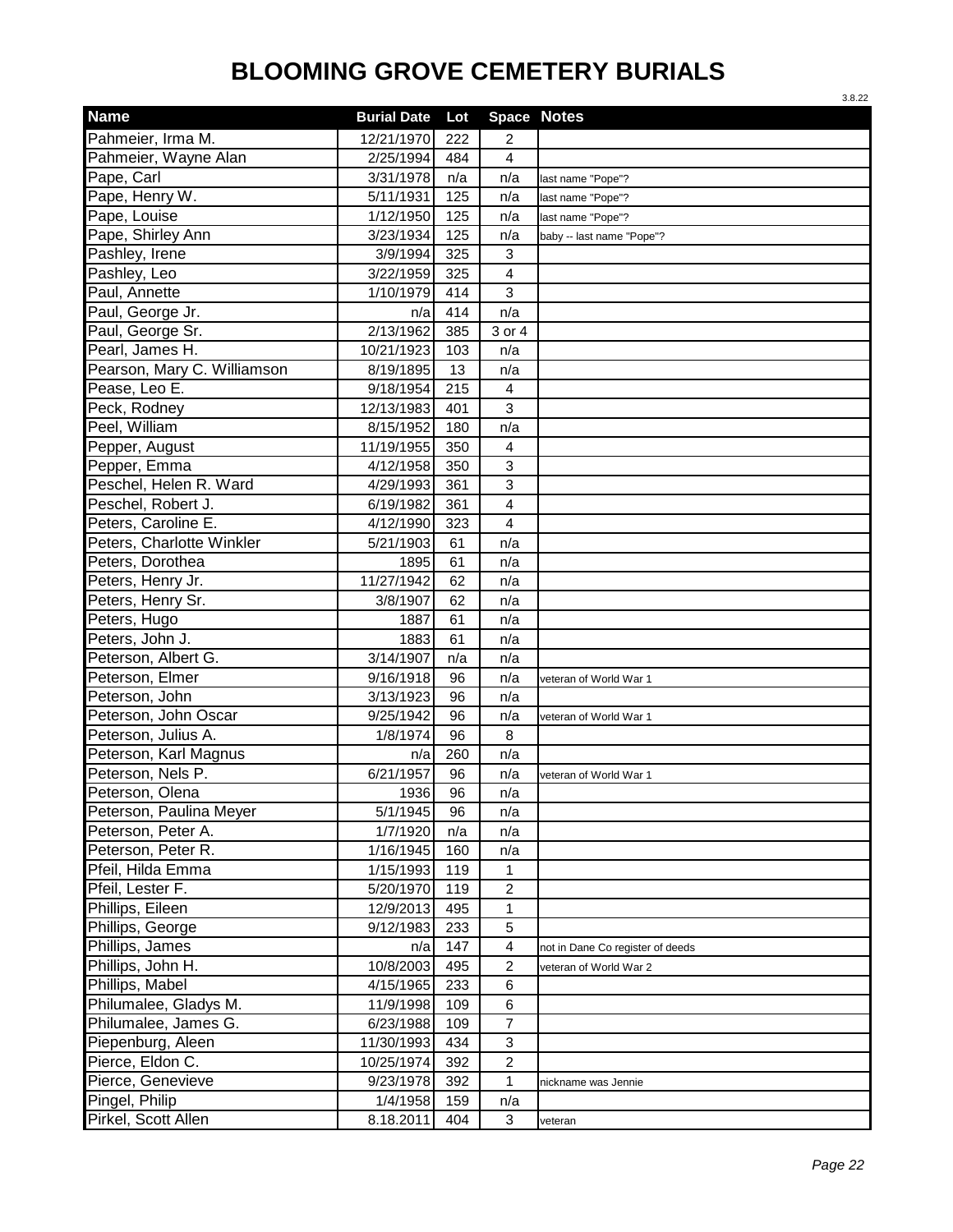|                        |                    |     |                           | 3.8.22                                  |
|------------------------|--------------------|-----|---------------------------|-----------------------------------------|
| <b>Name</b>            | <b>Burial Date</b> | Lot |                           | <b>Space Notes</b>                      |
| Pirtle, Emil           | 3/9/1959           | 387 | 1                         |                                         |
| Plath, Alice K.        | 11/15/1985         | 474 | 4a                        |                                         |
| Plath, Oliver J.       | 1/30/1982          | 474 | $\mathbf{3}$              | veteran                                 |
| Pobjoy, Jesse E.       | 9/25/1957          | 157 | n/a                       | baby                                    |
| Polos, Dorthy          | 3/29/2005          | 488 | 3                         |                                         |
| Pond, Chesney          | 1/2/1976           | 391 | 1                         |                                         |
| Pond, Merrill G.       | 2/10/1976          | 391 | $\overline{c}$            | veteran of World War 2                  |
| Powell, Loubelle       | 4/28/1976          | 434 | $\overline{4}$            |                                         |
| Pratz, John            | 1/11/1954          | 330 | $\overline{2}$            |                                         |
| Pratz, Lillian         | 1/21/1987          | 330 | 1                         |                                         |
| Pribbenow, Lorraine    | 4/14/1958          | 334 | 3                         |                                         |
| Prideaux, Albert L.    | 12/26/1933         | 212 | $\overline{4}$            |                                         |
| Prideaux, George A.    | 11/2/1955          | 210 | n/a                       | south side?                             |
| Prideaux, Stanley E.   | 1/3/2005           | 212 | 2                         | veteran of World War 2                  |
| Prideaux, Thyra        | 11/16/1990         | 210 | 5                         |                                         |
| Prideaux, Vivian G.    | 6/1/1981           | 212 | 1                         | not certain of last name                |
| Procknow, Herman W.    | 2/5/1957           | 399 | $\overline{2}$            |                                         |
| Purvis, infant         | n/a                | 121 | 5                         | baby (not in Dane Co register of deeds) |
| Quinlan, Jeanne Y.     | 8/21/1951          | 5   | $\overline{3}$            | baby                                    |
| Rahn, Alfred E.        | 11/19/1983         | 468 | $\overline{c}$            | veteran of World War 2                  |
| Rahn, Helen            | 5/13/2002          | 468 | 1                         |                                         |
| Randby, Nels           | 7/25/1941          | 164 | n/a                       |                                         |
| Rassmussen, Frank      | 7/15/1976          | 393 | $\overline{c}$            | veteran of World War 2                  |
| Raymond, Carrie        | 2/7/1948           | 356 | $\overline{2}$            |                                         |
| Raymond, Elmer E.      | 1/12/1951          | 356 | 1                         |                                         |
| Redders, Henry W. Jr.  | n/a                | 382 | n/a                       |                                         |
| Rees, Charleen M.      | 7/12/1979          | 463 | 1                         |                                         |
| Regge, Henry Carl      | 9/11/1953          | 331 | n/a                       |                                         |
| Regge, Theresa R.      | 10/19/1971         | 331 | n/a                       |                                         |
| Renolt, Erwin J.       | 8/1/1987           | 408 | 2                         |                                         |
| Renolt, Helen          | 1/31/1998          | 408 | 1                         |                                         |
| Renolt, Joseph M.      | 3/23/1957          | 329 | $\overline{c}$            |                                         |
| Renolt, Mabel Esther   | 12/2/1976          | 329 | 1                         |                                         |
| Reque, Anna            | 12/4/1951          | 237 | $\overline{4}$            |                                         |
| Reque, Sievert         | 4/6/1960           | 237 | 3                         | veteran of Korean War                   |
| Reuter, H.A.           | 3/30/1893          | 99  | n/a                       |                                         |
| Reuter, M. Elizabeth   | 12/2/1868          | 99  | n/a                       |                                         |
| Richards, Carolyn      | 4/14/1954          | 326 | n/a                       |                                         |
| Richards, John W.      | 10/22/1980         | 413 | 3                         | veteran of World War 2                  |
| Richards, Judith       | 5/20/2020          | 544 | $\ensuremath{\mathsf{3}}$ | cremation                               |
| Richards, Thomas       | 5/20/2020          | 544 | $\mathbf{3}$              | cremation                               |
| Richardson, Ellen L.   | 3/5/1985           | 441 | $\mathbf{3}$              |                                         |
| Richardson, Tim        | 8/11/2000          | 441 | $\overline{4}$            |                                         |
| Rickenbauch, Abraham   | 1/13/1878          | 36  | n/a                       |                                         |
| Rickenbauch, Catharine | 10/22/1895         | 36  | n/a                       |                                         |
| Riege, George L.       | 2/17/1989          | 455 | $\overline{c}$            | veteran of World War 2                  |
| Riege, Gladys M.       | 10/18/1999         | 455 | 1                         |                                         |
| Riege, James           | 10/6/2020          | 455 | 4                         |                                         |
| Rist, Mayme M.         | 5/14/1962          | 365 | 4                         |                                         |
| Rist, William M.       | 7/6/1968           | 365 | 3                         |                                         |
| Ritschard, Tricia Mae  | 11/5/2016          | 624 | $\overline{4}$            |                                         |
| Roberts, Edna Reque    | n/a                | 237 | $\overline{2}$            | not dead yet?                           |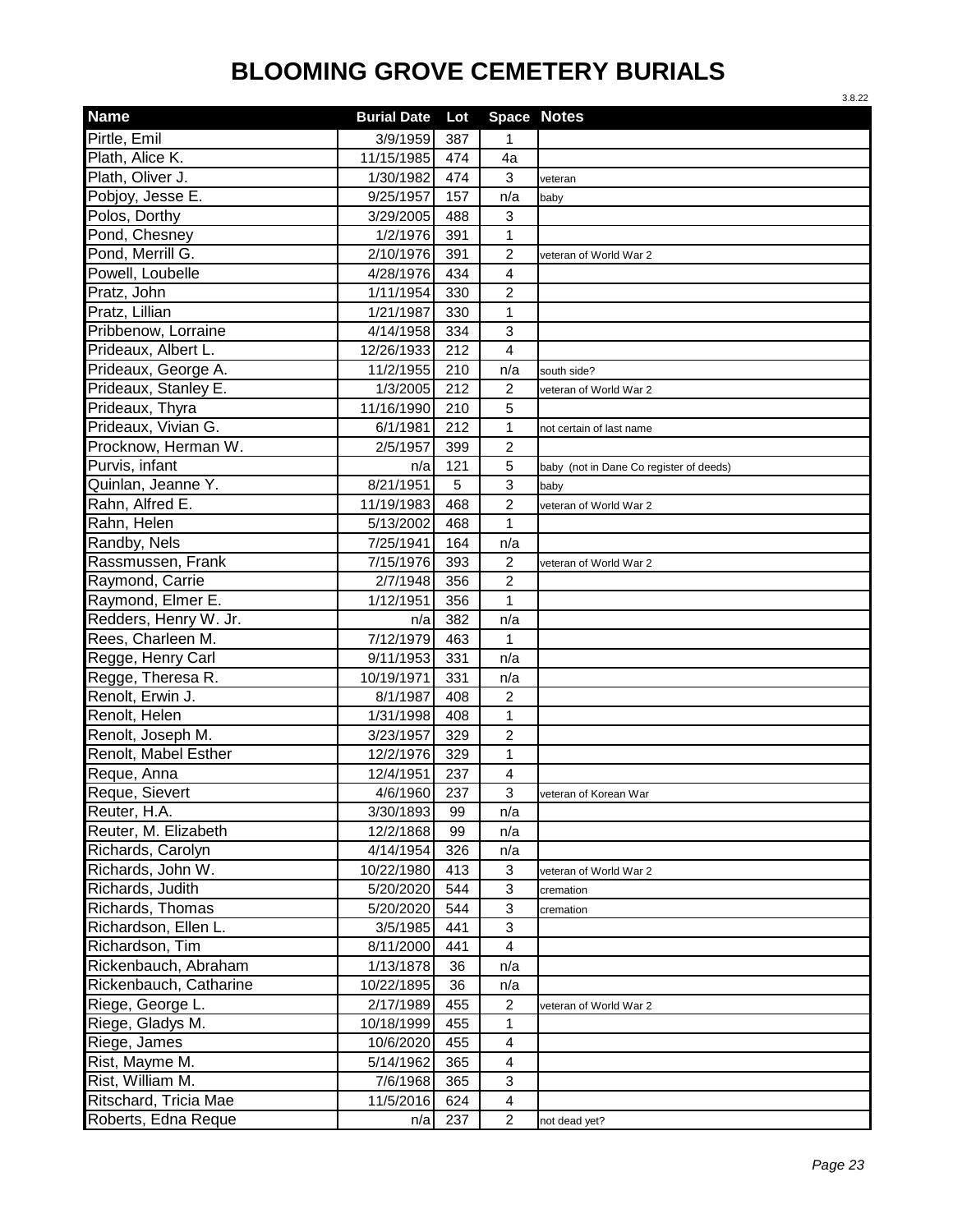|                                    |                    |     |                    | 3.8.22                 |
|------------------------------------|--------------------|-----|--------------------|------------------------|
| <b>Name</b>                        | <b>Burial Date</b> | Lot | <b>Space Notes</b> |                        |
| Roberts, Irene                     | 2/5/2016           |     |                    | cremation              |
| Rockwell, Ann E.                   | 05/31/1904         | 12  | n/a                |                        |
| Rodefeld, Pearl K.                 | 7/5/1991           | 349 | $\mathbf 1$        |                        |
| Rodefeld, Ruben F.                 | 11/30/1954         | 349 | 2                  |                        |
| Rodriquez, Maria Del Carmen Sierra | 2/28/2011          | 137 | 4                  |                        |
| Rohner, Alfred A.                  | 12/14/1982         | 464 | 3                  | veteran of Korean War  |
| Rosenbaum, Dolly                   | 3/23/1999          | 388 | 1 <sub>b</sub>     | cremation              |
| Rosenbaum, Ethel                   | 12/18/1968         | 388 | 1a                 |                        |
| Rosenbaum, Mildred Lou E.          | 1970               | n/a | n/a                |                        |
| Rosenbaum, Noah                    | 3/23/1959          | 388 | 3a                 |                        |
| Roth, Antonia N.                   | 12/5/1994          | 428 | 3                  |                        |
| Roth, Olyn M.                      | 3/8/1969           | 428 | 4                  | veteran of World War 1 |
| Rothmann, Alice                    | 8/10/1994          | 231 | 5                  |                        |
| Rowe, Darlene                      | 12/30/1997         | 486 | n/a                |                        |
| Rowe, Darline                      | 2/4/2017           | 485 | $\overline{2}$     |                        |
| Rowe, Robert                       | 9/14/1992          | 485 | 1                  |                        |
| Rowe, Viola C.                     | 2/3/1940           | 212 | 6                  |                        |
| Ruchdeschel, Mary Lou              | n/a                | 367 | n/a                |                        |
| Ruchdeschel, Roy                   | n/a                | 367 | n/a                |                        |
| Salladay, Betsy Herkeim            | 1/10/1952          | 283 | n/a                |                        |
| Salverson, Albert                  | 2/12/1953          | 166 | n/a                |                        |
| Sandwick, Christie                 | 4/22/1954          | 356 | 3                  |                        |
| Saunders, Lulu                     | 6/30/1993          | 108 | 4                  |                        |
| Sawyer, Cornelia I.                | 9/15/1865          | 20  | n/a                |                        |
| Sawyer, Thomas                     | 5/20/1848          | 20  | n/a                |                        |
| Scallisi, Faye                     | 2/6/1971           | 217 | 5                  |                        |
| Schabacker, William                | 12/11/1944         | 108 | $\overline{2}$     |                        |
| Schave, Robert                     | 10/4/1989          | 438 | 3                  |                        |
| Scheel, August O.                  | 8/30/1977          | 201 | 5                  |                        |
| Scheel, Edna                       | 5/15/2004          | 410 | 3                  |                        |
| Scheel, Elderay Louise             | 10/22/1943         | 201 | $\mathbf{1}$       | baby                   |
| Scheel, Leo J.                     | 4/7/1982           | 410 | 4                  |                        |
| Scheel, Milo                       | n/a                | 201 | 7                  |                        |
| Scheel, Mrs. August S.             | 2/5/1935           | 201 | 8                  |                        |
| Scheel, Nora                       | 5/14/1979          | 201 | 6                  |                        |
| Scheer, John H.                    | 12/15/1950         | 220 | n/a                |                        |
| Scheer, Mabel G.                   | 2/8/1942           | 220 | n/a                |                        |
| Scheer, Marjorie Lea               | 6/14/1944          | 220 | n/a                |                        |
| Scheid, George A.                  | 2/14/1949          | 308 | n/a                |                        |
| Scheidt, Alex                      | 9/26/1952          | 293 | 1                  | veteran of World War 1 |
| Scheidt, Alex Haley                | 5/17/1953          | 293 | n/a                |                        |
| Scheidt, Estelle M.                | 1952               | 292 | n/a                |                        |
| Schimming, Richard Rudolph         | 1955               | 399 | 1                  |                        |
| Schlecht, Frederick                | 1/26/1952          | 279 | n/a                |                        |
| Schlecht, Mary                     | 3/8/1972           | 278 | n/a                |                        |
| Schleifer, Virginia Mae            | 5/8/1980           | 148 | 1                  |                        |
| Schluter, Alfred Harlan            | 2/5/1911           | 104 | n/a                | baby                   |
| Schluter, Alma                     | 12/30/1963         | 104 | n/a                |                        |
| Schluter, August Wm.               | 1/26/1905          | 88  | 2                  |                        |
| Schluter, Augusta                  | 6/9/1928           | 89  | 1                  |                        |
| Schluter, Carl H.                  | 1/30/1962          | 104 | n/a                |                        |
| Schluter, Dagmar L.                | 2/25/1974          | 123 | $\overline{4}$     |                        |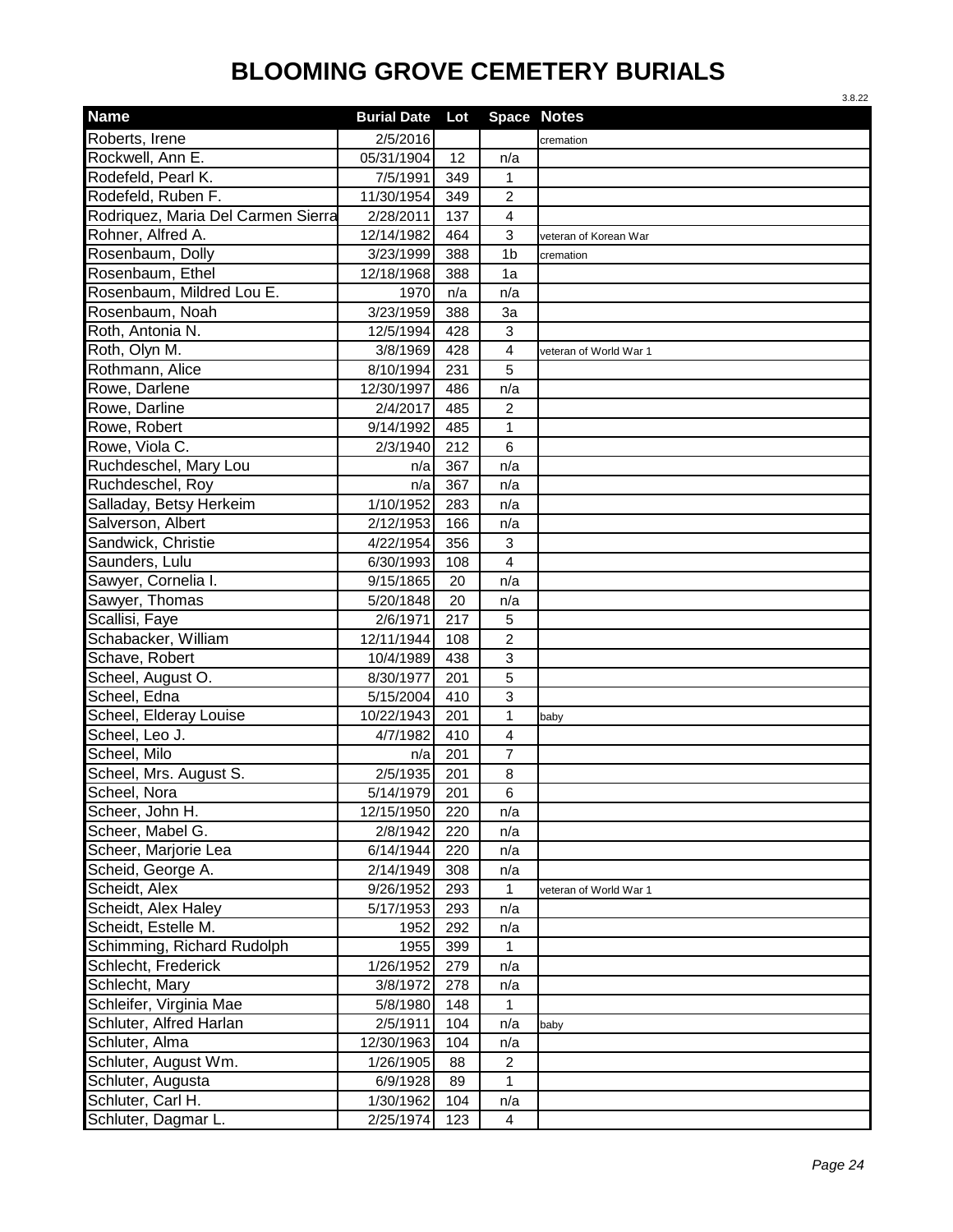|                          |                    |     |                    | 3.8.22                 |
|--------------------------|--------------------|-----|--------------------|------------------------|
| <b>Name</b>              | <b>Burial Date</b> | Lot | <b>Space Notes</b> |                        |
| Schluter, Elizabeth      | 2/23/1938          | 88  | 3                  |                        |
| Schluter, Ella Arletta   | 1/5/1910           | 104 | n/a                | baby                   |
| Schluter, Elva L.        | 3/3/1984           | 89  | $\overline{4}$     |                        |
| Schluter, Fred Sr.       | 1/7/1940           | 89  | $\overline{c}$     |                        |
| Schluter, Fred W. Jr.    | 12/31/1974         | 89  | 3                  |                        |
| Schluter, Henry          | 9/18/1961          | 88  | 4                  |                        |
| Schluter, Henry Wm.      | 4/30/1909          | 88  | 6                  |                        |
| Schluter, Lester D.      | 7/3/1953           | 88  | $\overline{7}$     | veteran of World War 2 |
| Schluter, Louis F.       | 1/19/1939          | 123 | n/a                |                        |
| Schluter, Milo G.        | 3/28/1918          | 123 | n/a                |                        |
| Schmid, Grace            | 4/17/2007          | 528 | 4                  |                        |
| Schmid, Robert           | 2/10/2021          | 528 | 3                  |                        |
| Schmudlach, Harold       | 12/05/1998         | 381 | 3                  |                        |
| Schmudlach, Kenneth      | 6/28/1991          | 381 | 4                  | veteran of Vietnam War |
| Schmudlach, Robert J.    | 2/3/1983           | 473 | 4                  | veteran of Korean War  |
| Schneider, Lillian       | 1/10/1964          | 183 | n/a                |                        |
| Schneider, Sophia        | 12/23/1952         | 182 | n/a                |                        |
| Schroeder, Anna          | 6/20/1942          | 319 | n/a                |                        |
| Schroeder, Gustav        | 3/13/1953          | 295 | n/a                |                        |
| Schuch, boy              | 9/19/1957          | 11  | 6                  | baby                   |
| Schultz, Anthony         | 2/11/2006          | 409 | 4                  |                        |
| Schultz, John            | 7/12/1955          | 175 | n/a                |                        |
| Schulz, Anthony B.       | n/a                | 409 | n/a                |                        |
| Schulz, Vera             | 8/1/2012           | 409 | $\overline{4}$     |                        |
| Schwenn, Albert F.       | n/a                | 359 | n/a                |                        |
| Schwenn, Anna            | 3/8/1951           | 359 | n/a                |                        |
| Schweppe, Pat            | 9/25/2000          | 15  | 6                  | cremation              |
| Schweppe, Ralph          | 4/27/2015          | 15  | 6                  | cremation              |
| Scott, Kristin (Norgard) | 9/6/1974           | 427 | 1                  |                        |
| Seeliger, Bernard        | unknown            | 216 | 6                  | veteran                |
| Seeliger, Donald         | unknown            | 216 | 6                  | veteran                |
| Seeliger, Edgar E.       | 1/26/1936          | 216 | 6                  | or in Lot 213?         |
| Seeliger, Patrick        | 11/18/2020         | 216 | 8                  | cremation              |
| Segura, Clementina De    | 8/28/2018          | 503 | $\overline{2}$     |                        |
| Seifert, Gina P.         | 9/7/1983           | 200 | $\overline{c}$     |                        |
| Seifert, Harry C.        | 11/20/1974         | 200 | 1                  |                        |
| Seldal, Arne             | 5/4/1971           | 429 | 3 or 4             |                        |
| Seldal, Arnold           | 2/2/2012           | 429 | $\overline{2}$     |                        |
| Seldal, Frieda E.        | 12/9/1971          | 429 | 3 or 4             |                        |
| Severson, Emma F.        | 10/27/1998         | 128 | 6                  |                        |
| Severson, Henry N.       | 6/13/2000          | 128 | $\overline{7}$     |                        |
| Shepard, Alverdo         | 11/25/1975         | 224 | 8                  |                        |
| Shepard, Mabel           | 11/8/1973          | 224 | $\overline{7}$     |                        |
| Sherman, Burdette        | 7/2/1939           | 218 | $\overline{7}$     |                        |
| Sherman, Etta R.         | 1939               | 218 | 8                  |                        |
| Sherman, Lee E.          | 1955               | 218 | 6                  |                        |
| Shields, Bonnie          | 7/6/2018           | 458 | 1                  | cremation              |
| Shields, Earl A.         | 6/21/1982          | 458 | $\overline{c}$     | veteran of World War 2 |
| Shold, Gordon I.         | 2/12/1983          | 238 | 4                  | veteran of World War 2 |
| Shold, Gunwald M.        | 11/21/1980         | 238 | $\overline{2}$     |                        |
| Shold, Helen             | 4/24/2017          | 238 | 3                  |                        |
| Shold, Julia J.          | 3/24/1978          | 238 | $\mathbf 1$        |                        |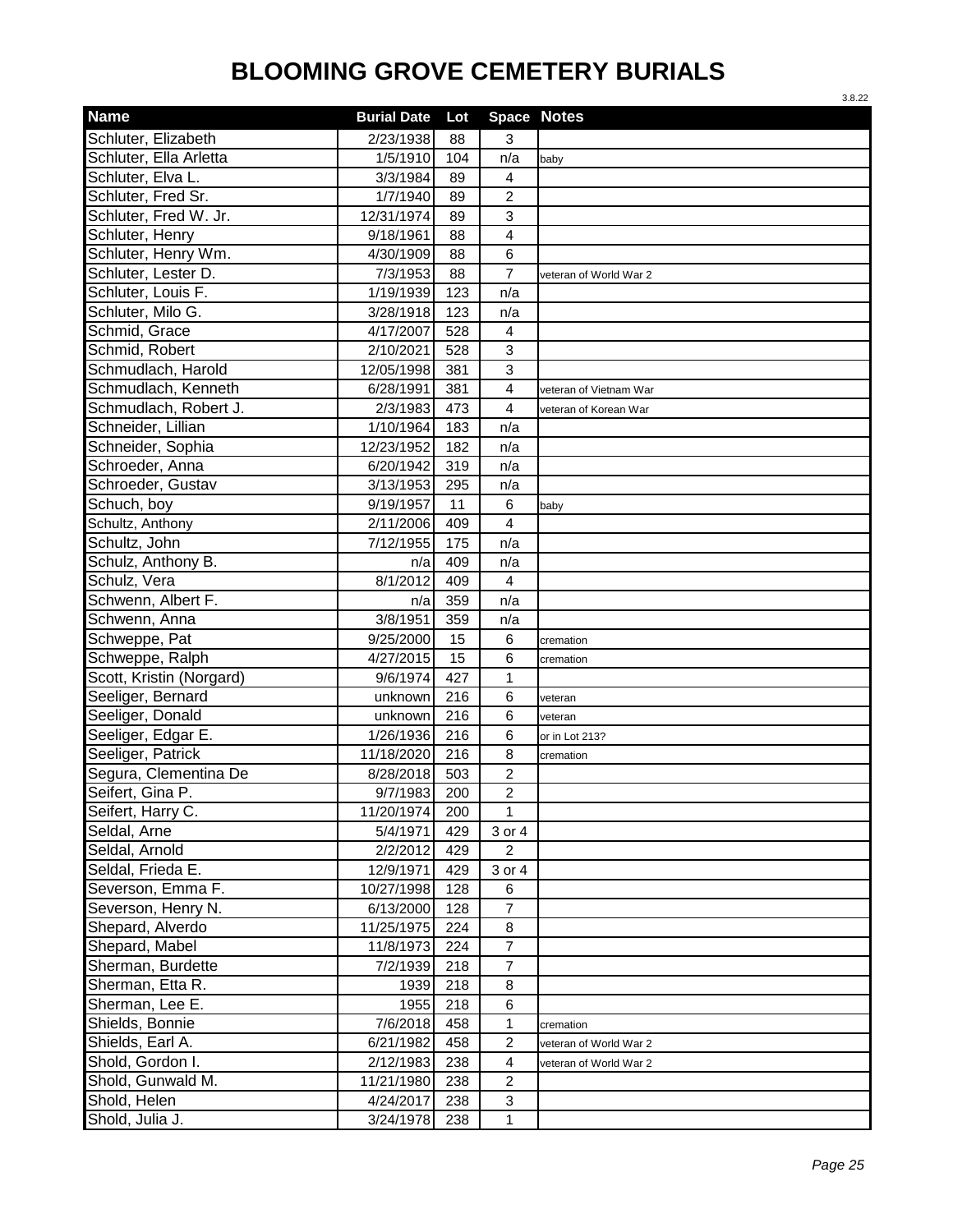|                           |                    |      |                         | 3.8.22                                       |
|---------------------------|--------------------|------|-------------------------|----------------------------------------------|
| <b>Name</b>               | <b>Burial Date</b> | Lot  | Space Notes             |                                              |
| Siggelkow, Carl           | 2/19/1889          | 76   | n/a                     |                                              |
| Siggelkow, Charlotte      | 7/4/1870           | 117  | n/a                     |                                              |
| Siggelkow, Edgar H.       | 5/28/1885          | 93   | n/a                     |                                              |
| Siggelkow, Florence L.    | 5/17/1909          | 93   | n/a                     | baby                                         |
| Siggelkow, Frederick W.   | 3/26/1896          | n/a  | n/a                     |                                              |
| Siggelkow, Fredrick W.    | 10/21/1910         | 93   | n/a                     | baby                                         |
| Siggelkow, Henry          | 5/14/1890          | 45   | n/a                     |                                              |
| Siggelkow, Howard C.      | 1915               | 132  | n/a                     |                                              |
| Siggelkow, Laura S.       | 1885               | 132  | n/a                     |                                              |
| Siggelkow, Rodney         | 3/4/1954           | 93   | n/a                     |                                              |
| Siggelkow, Sophia         | 6/12/1895          | 76   | n/a                     |                                              |
| Siggelkow, William        | 1/25/1869          | 117  | n/a                     |                                              |
| Siggelkow, Wm. F.         | 1910               | 133  | n/a                     |                                              |
| Sime, Bertha S.           | 6/12/1987          | 240  | 7                       |                                              |
| Sime, Elmer O.            | 7/1/1965           | 240  | 8                       | veteran of World War 1                       |
| Skaggs, Robert            | 9/9/2017           | 502  | 1                       | actually buried in space 4, but owns space 1 |
| Slinde, Bernadine         | 11/26/2003         | 506  | $\mathbf{1}$            |                                              |
| Slinde, Robert            | 4/18/1995          | 506  | $\overline{c}$          | veteran of World War 2                       |
| Smith, Duane K.           | 4/23/1987          | 354  | 4                       | veteran of World War 2                       |
| Smythe, Harold J.         | 8/10/1968          | 334  | $\overline{\mathbf{4}}$ |                                              |
| Smythe, Harvey K.         | 1/16/1949          | 334  | $\mathbf{1}$            |                                              |
| Smythe, Ralph D.          | 12/10/1957         | 315  | n/a                     |                                              |
| Sneen, Genevieve          | n/a                | 197  | n/a                     |                                              |
| Spoerl, Edward L.         | 8/19/2004          | 525  | 4                       | veteran of World War 2                       |
| Spoerl, Mary              | 12/22/2015         | 525  | 3                       |                                              |
| Stanton, Anna B.          | 8/1/1983           | 224  | $\overline{2}$          |                                              |
| Steffens, Steven          | 11/18/1993         | 489  | 3                       | moved here from Neenah, Wisconsin            |
| Steffens, Todd            | 10/27/1993         | 489  | $\overline{4}$          |                                              |
| Steinhoffer, La Verne     | 1/20/1958          | 149e | n/a                     |                                              |
| Stethem, Gail             | 10/9/2009          | 445  | 1                       |                                              |
| Stevens, Charles L.       | 6/30/1984          | 324  | n/a                     |                                              |
| Stevens, Hazel May        | 11/17/1955         | 324  | n/a                     |                                              |
| Stevens, Josephine        | 12/25/1948         | n/a  | n/a                     |                                              |
| Storzbach, Adelia         | 6/12/1972          | 376  | 1                       |                                              |
| Storzbach, Charles Edward | 5/10/1962          | 376  | $\overline{c}$          |                                              |
| Storzbach, Clarence       | 10/9/2010          | 376  | $\overline{\mathbf{4}}$ |                                              |
| Storzbach, Dorothy        | 7/10/2010          | 376  | 3                       |                                              |
| Strand, Gertrude          | 4/2/1950           | 246  | 2                       | aka "Gertie"                                 |
| Strand, Jacob A.          | 3/11/1976          | 246  | 3                       |                                              |
| Strand, John P.           | 11/7/1938          | 246  | $\mathbf{1}$            |                                              |
| Strood, Elizabeth M.      | 8/14/1972          | 119  | 5                       |                                              |
| Strood, Frank P.          | 2/4/1971           | 119  | 6                       | veteran                                      |
| Sturlaugson, Eleanor E.   | 11/6/1973          | 249  | 5                       |                                              |
| Sutherland, Carl          | 11/15/2001         | 328  | $\overline{\mathbf{4}}$ | cremation                                    |
| Sutton, Mary              | n/a                | 198  | n/a                     |                                              |
| Swenson, Emma             | 6/4/1957           | 156  | n/a                     |                                              |
| Swiggum, Walter J.        | 7/8/1952           | 104  | n/a                     | baby                                         |
| Swinkowski, Betty Jane    | 1/9/1959           | 243  | 1                       |                                              |
| Terzich, Valentine        | 8/27/1959          | 387  | 4                       |                                              |
| Thao, Lee                 | 9/3/2018           | 506  | 3, 4                    | veteran; buried straddling both spaces       |
| Tharp, James              | 1/17/1981          | 413  | $\overline{2}$          | veteran of World War 2                       |
| Thayer, George E.         | 6/3/1940           | 244  | $\overline{\mathbf{4}}$ |                                              |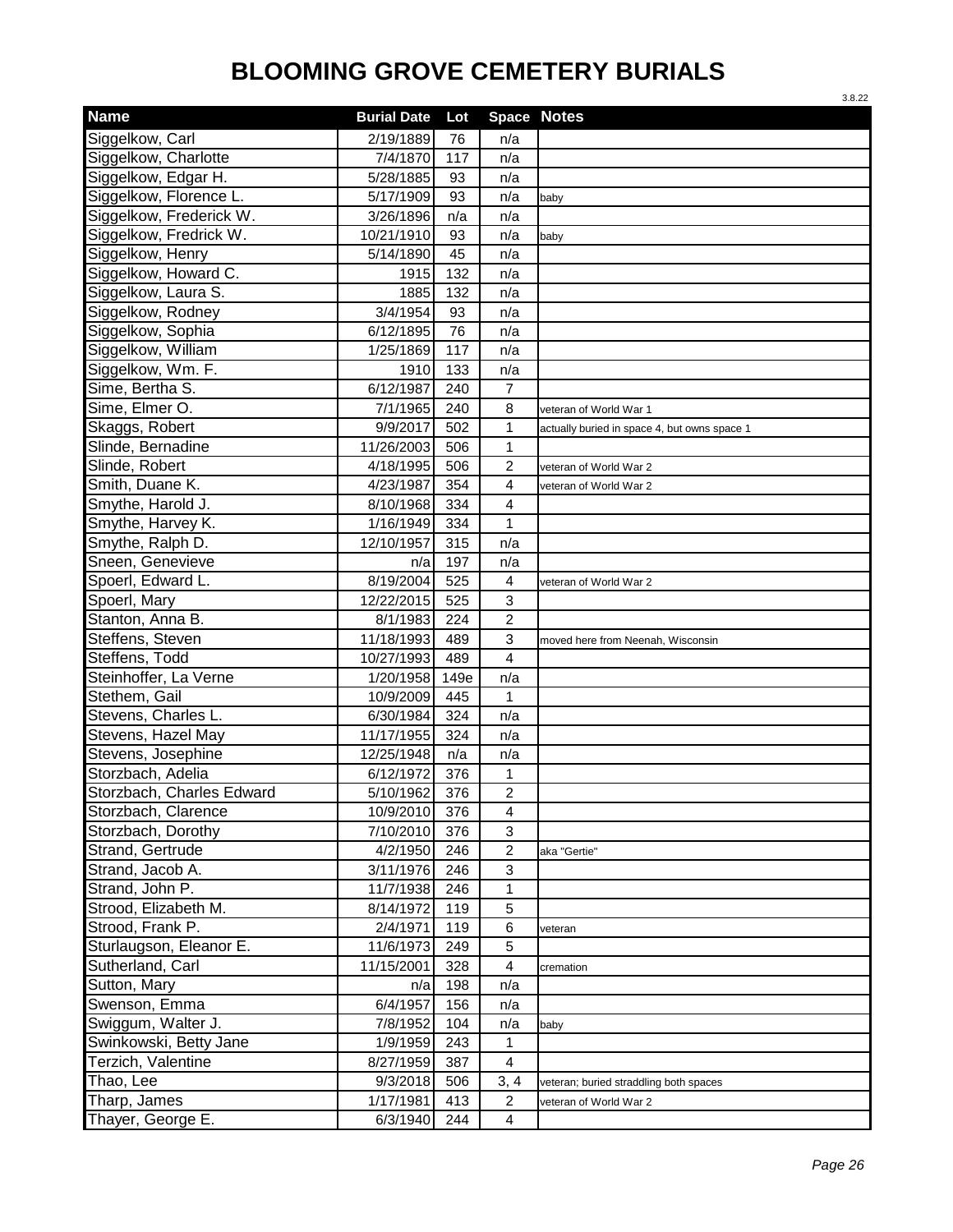|                              |                    |              |                  | 3.8.22             |
|------------------------------|--------------------|--------------|------------------|--------------------|
| <b>Name</b>                  | <b>Burial Date</b> | Lot          |                  | <b>Space Notes</b> |
| Thayer, Ruth H.              | 9/9/1986           | 244          | 3                |                    |
| Thew, E. Grace               | 10/20/1973         | 78           | 3                |                    |
| Thompson, June Hanson        | 5/18/1976          | 42           | $\overline{4}$   |                    |
| Thompson, Kenneth M.         | 1986               | 42           | 3                |                    |
| Thompson, Louise             | 4/30/1984          | 42           | $\overline{2}$   |                    |
| Thorson, George              | 4/16/1991          | 105          | 6                | veteran            |
| Thorson, Inga                | 10/23/2002         | 105          | $\overline{7}$   |                    |
| Thorson, Murel A.            | 12/7/1960          | 105          | 8                |                    |
| Tiedt, Charlotte             | 3/7/1898           | 115          | $\overline{7}$   |                    |
| Tiedt, William F.            | 7/25/1891          | 115          | 6                |                    |
| Timmons (aka Roberts), Irene | 2/5/2016           | 219          | 6                | cremation          |
| Timmons, Cora                | 7/11/1935          | 219          | $\overline{7}$   |                    |
| Timmons, Marvin D.           | 9/16/1982          | 219          | 8                |                    |
| Tofte, Anna Marie            | 3/11/1945          | 229          | $\overline{7}$   |                    |
| Tompkins, Ann F.             | 9/27/1931          | 82           | n/a              |                    |
| Tompkins, Cornelia I.        | 3/8/1912           | 113          | n/a              | aka "Della"        |
| Tompkins, Daniel W.          | 1/11/1901          | 81           | n/a              |                    |
| Tompkins, Emily B.           | 4/26/1943          | 81           | n/a              |                    |
| Tompkins, Frank              | n/a                | 82           | n/a              |                    |
| Tompkins, Joseph             | 6/29/1926          | 103          | n/a              |                    |
| Tompkins, Joseph Edwin       | 9/16/1948          | $\mathbf{1}$ | n/a              |                    |
| <b>Tompkins, Julius</b>      | 1/7/1952           | 113          | n/a              |                    |
| <b>Tompkins, Pauline</b>     | n/a                | 81           | n/a              |                    |
| Tompkins, Robert F.          | 11/17/1943         | 81           | n/a              |                    |
| Townsend, Charles            | n/a                | 39           | n/a              |                    |
| Townsend, Eliza              | 5/29/1879          | 39           | n/a              |                    |
| Townsend, William            | 9/7/1881           | 39           | n/a              |                    |
| Townsend, William W.         | 9/10/1883          | 39           | n/a              |                    |
| Tracy, Carl                  | 7/14/1994          | 559          | 4                |                    |
| Trappe, Bernice Catherine    | 10/13/2004         | 379          | 1                |                    |
| Trappe, Janice E.            | 9/28/1954          | 379          | $\mathbf{3}$     |                    |
| Trappe, Richard A.           | 11/29/1961         | 379          | $\overline{4}$   |                    |
| Trappe, Vilas                | 8/3/1989           | 379          | $\boldsymbol{2}$ |                    |
| Tuggle, Fayne                | 7/23/1993          | 488          | 1                |                    |
| Tuggle, Julie B.             | 7/24/1976          | 389          | 4                |                    |
| Tuggle, Littleton C. Sr.     | 4/12/1990          | 389          | $\mathfrak{S}$   |                    |
| Tuggle, Littleton Jr.        | 10/12/1991         | 488          | $\overline{c}$   |                    |
| Ullrich, Edward R.           | 7/18/1974          | 394          | $\mathbf{3}$     |                    |
| Umland, Walter Wayne         | 9/10/1986          | 142          | 1                |                    |
| unknown                      | n/a                | 167          | n/a              |                    |
| unknown, baby                | 1948               | 336          | 1                | baby               |
| Unsel, John                  | 1/21/1875          | n/a          | n/a              |                    |
| Unsel, Regina                | 8/7/1891           | n/a          | n/a              |                    |
| Urdahl, Diane Elaine         | 10/7/1947          | 238          | 8                | baby               |
| Utecht, Mary Lemke           | 10/30/2016         | 505          | $\overline{4}$   |                    |
| Vallis, Edward C.            | 1/5/1973           | 333          | n/a              |                    |
| Vallis, Rosalie Marie        | 10/23/1952         | 333          | n/a              |                    |
| Van Ander, Clarissa          | 12/28/1867         | 9            | n/a              |                    |
| Van Oss, Josephine           | 3/1/1959           | 185          | n/a              |                    |
| Vander Weele, Randall K.     | 8/1/1981           | 457          | 4                |                    |
| Vaughan, Lillie Voelker      | 11/21/1941         | 346          | $\overline{2}$   |                    |
| Vaughan, Scott A.            | 8/9/1968           | 346          | $\mathbf{1}$     |                    |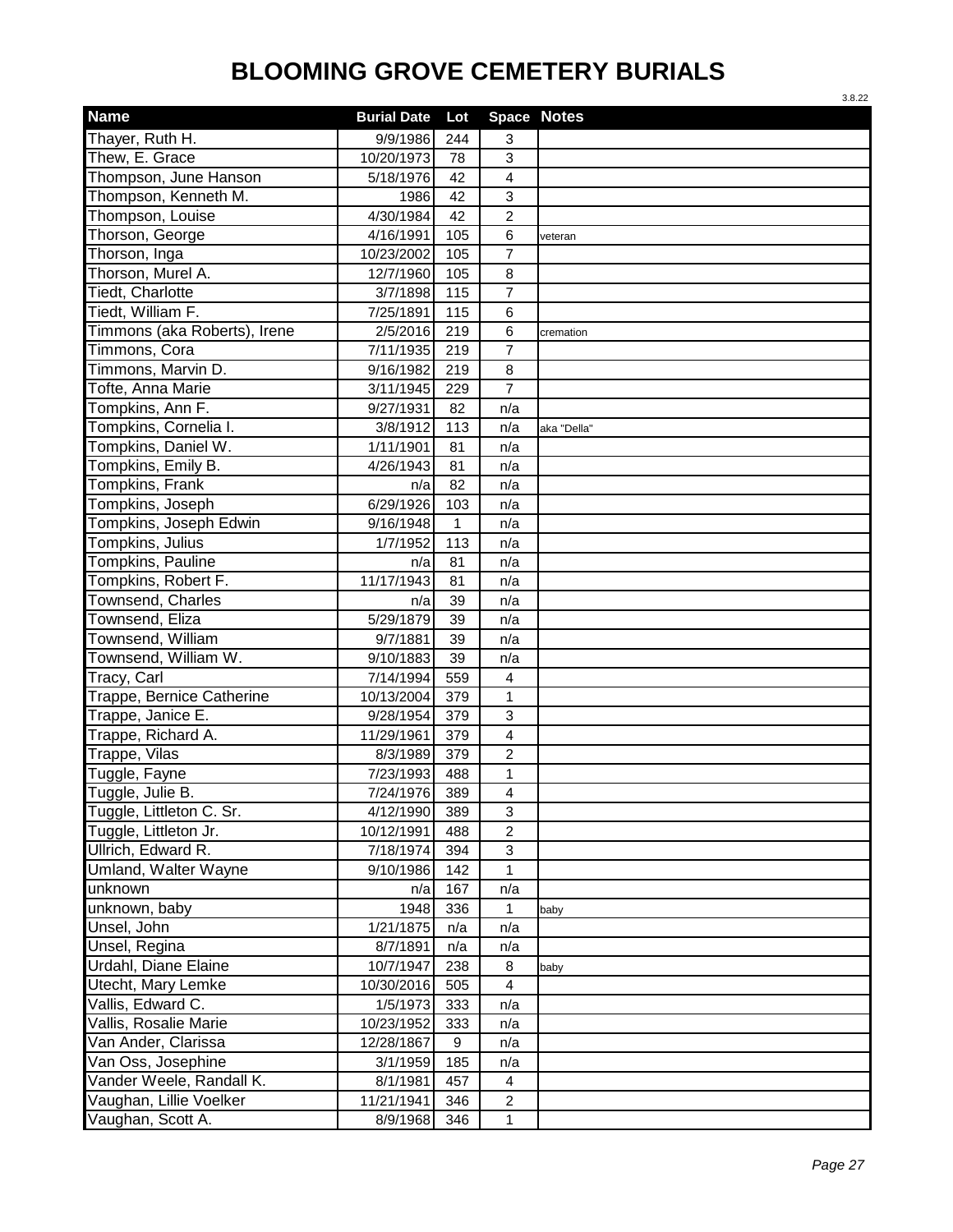|                            |                    |      |                           | 3.8.22                     |
|----------------------------|--------------------|------|---------------------------|----------------------------|
| <b>Name</b>                | <b>Burial Date</b> | Lot  | <b>Space Notes</b>        |                            |
| Venard, Charles T.         | 6/22/1978          | n/a  | n/a                       | possible buried in Lot 205 |
| Vieth, June                | 5/25/1994          | 533  | $\overline{2}$            | cremation                  |
| Vieth, Leland              | 6/5/2004           | 533  | $\overline{2}$            | cremation                  |
| Virchow, Edith Paul        | 9/11/1985          | 385  | 3 or 4                    |                            |
| Vitense, Marshall H.       | 7/23/1983          | 406  | 2                         | veteran of Vietnam War     |
| Voges, Susan               | 11/8/2015          | 368  | $\overline{4}$            | cremation                  |
| Voges, Wanda M. Pagel      | 8/1/1997           | 368  | $\mathbf{1}$              |                            |
| Voges, William C. Jr.      | 7/31/1962          | 368  | 3                         |                            |
| Voges, William H. Sr.      | 5/21/1988          | 368  | $\overline{2}$            |                            |
| Volenberg, Donna M.        | 12/11/1979         | 448  | 1                         |                            |
| Von Allmen, Carl           | 3/13/2019          | 471  | $\overline{\mathbf{4}}$   |                            |
| Von Allmen, John W.        | 10/18/1965         | 335  | 2                         |                            |
| Von Allmen, Louise         | 11/7/2003          | 335  | 1                         |                            |
| Von Allmen, Mary           | 10/7/1998          | 471  | $\ensuremath{\mathsf{3}}$ | cremation                  |
| Vondran, Adam              | 6/2/1890           | 79   | n/a                       |                            |
| Vondran, John              | 3/30/1901          | 79   | n/a                       |                            |
| Wade, Fred                 | 3/31/1955          | 360  | $\mathbf{3}$              |                            |
| Waelti, Donna              | 5/23/1992          | 447  | 1                         |                            |
| Wagner, Andrea             | 4/14/2012          | 412  | $\overline{\mathbf{4}}$   |                            |
| Wagner, John L.            | 6/8/1983           | 412  | $\overline{2}$            | veteran of World War 2     |
| <b>Walker, Charles</b>     | n/a                | 285  | n/a                       |                            |
| Walterscheit, Bobby        | $\sqrt{6}/5/1905$  | 471  | $\mathbf{1}$              |                            |
| Walterscheit, Dorothy      | n/a                | 471  | $\mathbf{1}$              | not dead yet?              |
| Walterscheit, Howard       | 1941               | 111  | n/a                       |                            |
| Walterscheit, Irving       | n/a                | 471  | $\overline{c}$            |                            |
| Walterscheit, John         | 7/26/1937          | n/a  | n/a                       |                            |
| Walterscheit, Mathew       | 8/28/1927          | 15   | 5                         |                            |
| Walterscheit, Robert I.    | 3/18/1983          | 472  | $\overline{2}$            | marker is on lot 471       |
| Walterscheit, Theresa C.   | 3/20/1987          | 472  | 4                         |                            |
| Walterscheit, Wilhelmine   | 1/28/1917          | 111  | n/a                       |                            |
| Wangen, August             | 8/27/1955          | 174  | n/a                       |                            |
| Ward, Abraham H.           | 11/11/1894         | 92   | 3&7                       |                            |
| Ward, Aurilla S. Couillard | 5/17/1923          | 92   | n/a                       |                            |
| Ward, Byron S.             | 5/18/1960          | 360  | $\overline{c}$            |                            |
| Ward, Glenn                | n/a                | 213  | $\overline{c}$            |                            |
| Ward, Lucy C.              | 11/21/1968         | 360  | 1                         |                            |
| Ward, Sarah E. Utter       | 4/11/1908          | 91   | 2&6                       |                            |
| Waterman, Justin           | 3/25/1948          | 142  | 5                         |                            |
| Waterworth, Cecil C.       | 7/3/1953           | 168  | n/a                       |                            |
| Weber, Edward W.           | 11/11/1875         | 60   | $\overline{2}$            |                            |
| Weber, Elsa Emma           | 7/25/1986          | 59   | $\overline{4}$            |                            |
| Weber, Fredrica            | 3/23/1932          | 59   | $\mathbf{3}$              |                            |
| Weber, Gottlieb            | 6/17/1957          | 141e | n/a                       |                            |
| Weber, Herman              | 2/17/1904          | 60   | 1                         |                            |
| Weber, William             | 8/9/1940           | 59   | $\overline{c}$            |                            |
| Wegner, Gene               | 7/24/2021          | 612  | 4                         |                            |
| Weissinger, Anna E.        | 3/17/1977          | 437  | $\mathbf{1}$              |                            |
| Weissinger, Christ G.      | 8/5/1971           | 437  | $\overline{c}$            |                            |
| Weissinger, Henry E.       | 10/29/1969         | 437  | 4                         |                            |
| Welch, Lillian E.          | 11/9/1972          | 323  | 3                         |                            |
| Welke, Stella              | 5/20/1983          | 149  | 5                         | not certain                |
| Wells, Helen Julia         | 8/29/1959          | 388  | $\mathfrak{S}$            |                            |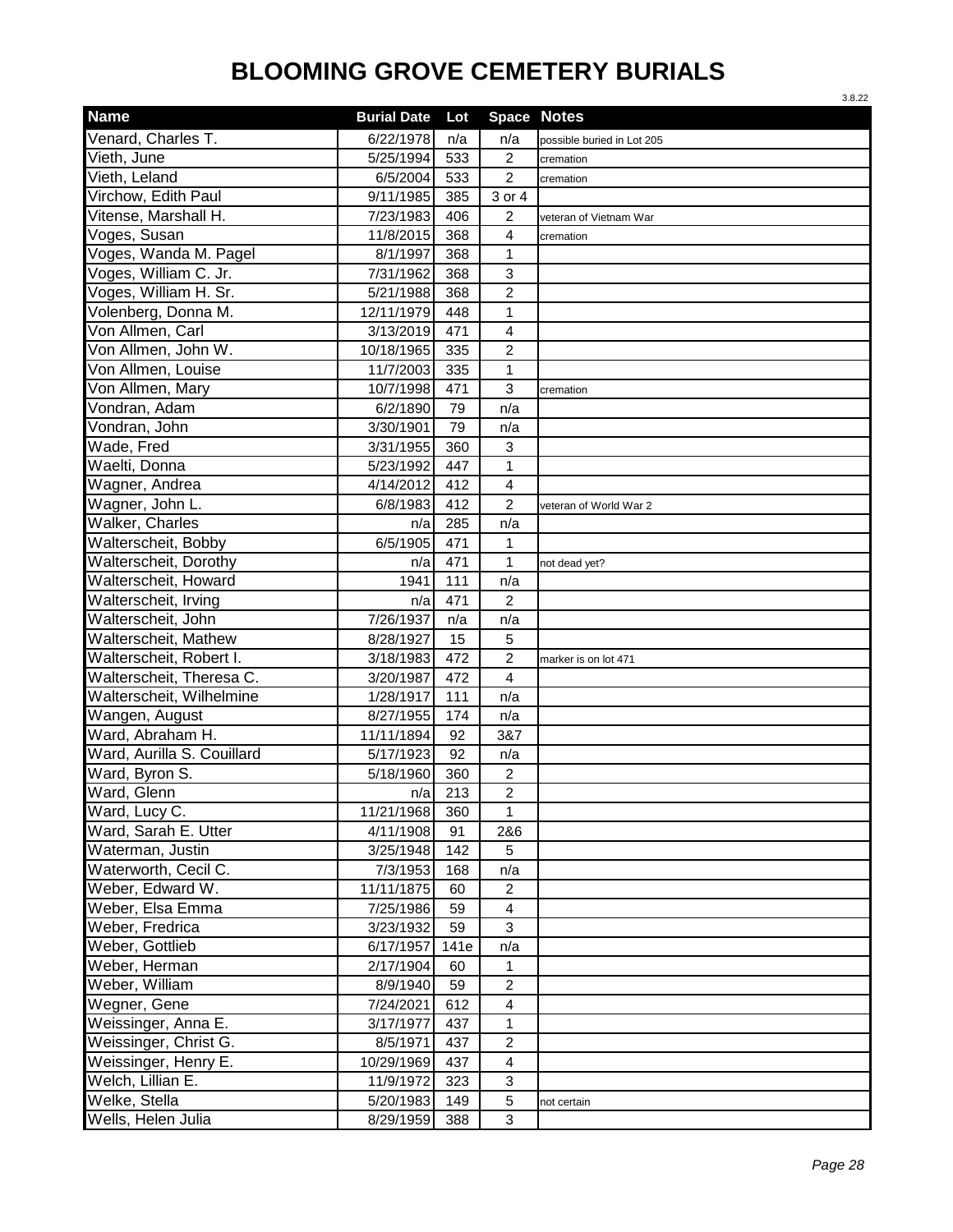|                                |                        |     |                    | 3.8.22                        |
|--------------------------------|------------------------|-----|--------------------|-------------------------------|
| <b>Name</b>                    | <b>Burial Date</b>     | Lot | <b>Space Notes</b> |                               |
| <b>Wendlandt, Jack Daniels</b> | 1/3/1996               | 242 | 2b                 | baby                          |
| Westedt, Tanya (Nehmer)        | 1/1/2014               | 630 | 3                  | cremation                     |
| Western, Albert                | $\frac{1}{6}$ /16/1971 | 98  | 3                  |                               |
| Western, Bessie M.             | 10/30/1967             | 98  | $\overline{c}$     |                               |
| Western, Lyman F.              | 1926                   | 98  | 4                  | baby                          |
| Whitcher, Cory Justin          | 5/24/1999              | 91  | 3                  | cremation                     |
| Whitcher, Judith A.            | 8/17/2000              | 91  | 3                  | cremation                     |
| White, Dorothy M.              | 1/2/1965               | 327 | $\mathbf{1}$       |                               |
| White, Earl W.                 | 6/9/1972               | 327 | n/a                |                               |
| White, Edward                  | 11/20/1926             | 24  | 6                  |                               |
| White, Harold                  | 1989                   | 24  | $\mathbf 1$        |                               |
| White, Lorraine                | 3/3/1992               | 23  | 4                  |                               |
| White, Richard                 | 5/31/1945              | 24  | 8                  | veteran                       |
| White, Sarah C.                | 9/16/1963              | 24  | 5                  |                               |
| Wick, John                     | n/a                    | 269 | n/a                |                               |
| Wick, Oscar                    | n/a                    | 265 | n/a                |                               |
| Wilcox, Wendy M.               | 7/20/1956              | 333 | 3 & 4              | baby                          |
| Wilcoxson, Gerald G.           | 7/21/1983              | 420 | 2                  | veteran                       |
| Wilcoxson, Walter J.           | 4/28/1992              | 420 | 1                  |                               |
| Wildhagen, August C.F.         | 8/11/1888              | 32  | n/a                |                               |
| Wildhagen, Caroline            | 1922                   | 32  | n/a                |                               |
| Wildhagen, Caroline            | 7/12/1940              | 32  | n/a                |                               |
| Wildhagen, Elisa               | 8/28/1931              | 31  | n/a                |                               |
| Wildhagen, Henry               | 1922                   | 32  | n/a                | veteran of Civil War          |
| Wildhagen, John G.             | 1/22/1879              | 31  | n/a                |                               |
| Wildhagen, Louise              | 3/31/1907              | 31  | n/a                |                               |
| Wildhagen, Rudolph C.          | 1/20/1933              | 31  | n/a                |                               |
| Wilke, Debra Ann               | 12/26/1951             | 5   | $\overline{2}$     | baby                          |
| Wilke, Stella                  | 7/20/1998              | 149 | n/a                |                               |
| Wilke, Wilhelmina              | 4/4/1879               | 72  | n/a                | aka "Minnie"                  |
| Wilke, William                 | 9/23/1880              | 72  | n/a                |                               |
| Williams, Arthur John          | 5/29/2004              | 239 | 3                  |                               |
| Williams, Beulah R.            | 4/17/2001              | 239 | $\overline{c}$     |                               |
| Williams, Dwayne               | 5/11/2010              | 545 | $\overline{c}$     |                               |
| Williams, Gerald E.            | 3/6/1984               | 470 | $\overline{4}$     |                               |
| Williams, John A.              | 1/27/2018              | 239 | $\mathbf{3}$       | cremation (may be in space 4) |
| Williams, Nancy Lee            | 8/23/1952              | 239 | 1                  |                               |
| Williams, Shirley M.           | 3/6/1984               | 470 | $\mathbf{3}$       |                               |
| Williamson, Alvah W.           | 7/22/1869              | 14  | n/a                |                               |
| Williamson, Annie              | n/a                    | 14  | n/a                |                               |
| Williamson, Annie M.           | 5/11/1882              | 14  | n/a                |                               |
| Williamson, Benjamin F.        | 2/20/1923              | 14  | n/a                |                               |
| Williamson, Benjamin H.        | 1904                   | 14  | n/a                |                               |
| Williamson, Caroline           | 4/23/1910              | 14  | n/a                |                               |
| Williamson, Franklin J.        | 2/8/1906               | 14  | n/a                |                               |
| Williamson, Louisa             | 03/26/1888             | 12  | n/a                |                               |
| Williamson, Mary G.            | n/a                    | 14  | n/a                |                               |
| Williamson, Robert H.          | 1872                   | 14  | n/a                |                               |
| Williamson, Samuel             | 8/26/1865              | 12  | n/a                |                               |
| Williamson, Sarah              | n/a                    | 15  | n/a                |                               |
| Winrich, Arlene                | 5/19/2015              | 377 | $\overline{2}$     |                               |
| Winrich, Bessie A.             | 9/3/1974               | 422 | $\sqrt{3}$         |                               |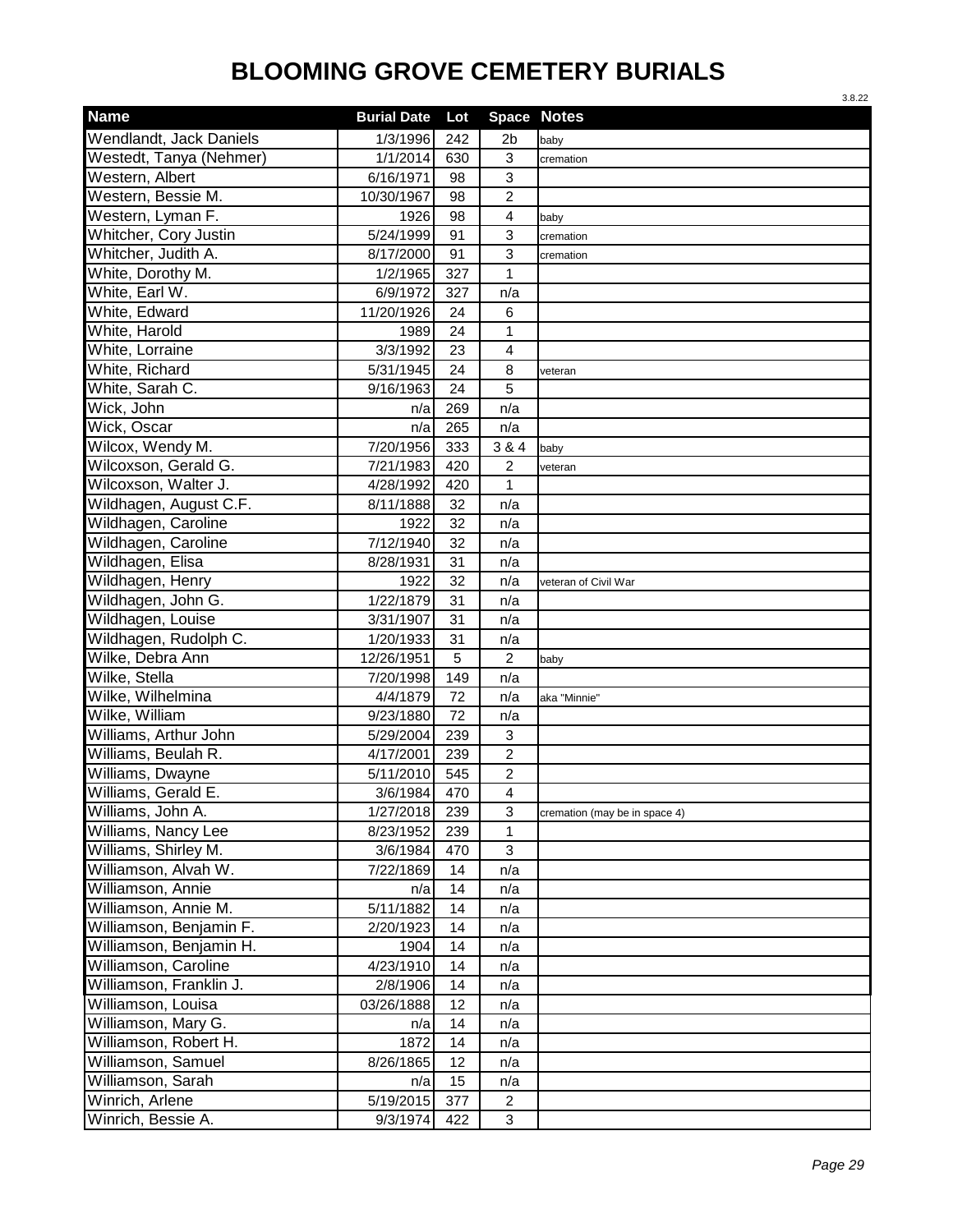|                              |                          |                |                | 3.8.22                              |
|------------------------------|--------------------------|----------------|----------------|-------------------------------------|
| <b>Name</b>                  | <b>Burial Date</b>       | Lot            |                | <b>Space Notes</b>                  |
| Winrich, Donald              | 12/5/2009                | 377            | 1              |                                     |
| Winrich, Robert H.           | 1978                     | 422            | n/a            |                                     |
| Winrich, Stephen Paul        | 10/15/1955               | 377            | 3              |                                     |
| Wipperfurth, Matthew         | 8/14/1969                | 243            | 6              |                                     |
| Wipperfurth, Olive E.        | 1950                     | 243            | 5              |                                     |
| Wipperfurth, Richard         | 3/18/1993                | 243            | $\overline{c}$ |                                     |
| Wise, Violet K.              | 6/25/1987                | 405            | $\mathfrak{S}$ |                                     |
| Witt, Ida Belle              | 5/27/1952                | 261            | n/a            |                                     |
| Witte, Edward T.             | 8/25/1986                | 227            | $\overline{4}$ | veteran of World War 2              |
| Witte, Emil P.               | 2/25/1955                | 227            | 8              |                                     |
| Witte, Harvey Sr.            | 4/12/1980                | 227            | 6              | veteran of World War 1              |
| Witte, Tillie                | 3/9/1936                 | 227            | $\overline{7}$ |                                     |
| Wold, baby                   | 2/20/1920                | 69             | $\overline{4}$ | baby boy                            |
| Wold, Carl H.                | 7/8/1971                 | 69             | $\overline{c}$ | veteran of World War 2 & Korean War |
| Wold, Emil H.                | 8/13/1959                | 243            | $\overline{4}$ |                                     |
| Wold, Genevieve              | 5/24/1960                | 69             | 3              |                                     |
| Wold, Oscar                  | 1/21/1963                | 69             | $\mathbf{1}$   |                                     |
| Wold, Sadie M.               | 2/19/1978                | 243            | 3              |                                     |
| Wolf, Dorothea               | 8/23/1878                | 21             | n/a            |                                     |
| Wolf, Frank                  | 10/8/1939                | 22             | n/a            |                                     |
| Wolf, James                  | 6/27/1871                | 22             | n/a            |                                     |
| Wolf, John G.                | 1/16/1888                | 21             | n/a            |                                     |
| Wolf, John J.                | 2/9/1888                 | 22             | n/a            |                                     |
| Wolf, Lydia                  | 6/28/1886                | n/a            | n/a            |                                     |
| Wolf, Mathilda               | 8/18/1896                | 22             | n/a            |                                     |
| Wolf, Prudence               | 2/14/1892                | n/a            | n/a            |                                     |
| Wolf, Sophia                 | 10/7/1865                | 21             | n/a            |                                     |
| Wood, Esther Stafford        | 08/26/1863               | $\overline{4}$ | n/a            |                                     |
| Yang, Va Tou                 | 2/5/2022                 | 524            | $\overline{c}$ |                                     |
| Yluisaker, Gail M.           | 11/29/1975               | 344            | 3              |                                     |
| Young, Emery Allen           | 9/17/1956                | 142e           | n/a            |                                     |
| Young, Jennie L.             | 11/17/1984               | 442            | 4              |                                     |
| Youngbluth, Mrs. Bert        | n/a                      | 391            | n/a            |                                     |
| Zautke, Romell               | 10/1/1953                | 184            | n/a            |                                     |
| Zdobnikov, George            | 6/30/1952                | 271            | n/a            |                                     |
| Zdobnikov, Tatiana           | 2/28/1960                | 272            | n/a            |                                     |
| Zellmer, Max B.              | 10/11/1948               | 358            | $\overline{c}$ |                                     |
| Zellmer, Renee Yankoll       | 12/21/1951               | 358            | 1              |                                     |
| Zimmerman, Kasper            | 10/11/1956 147e          |                | n/a            |                                     |
| Zink, Elizabeth              | 7/9/1928                 | 100            | n/a            |                                     |
| Zink, Erving C.              | 12/2/1963 25/26          |                | n/a            |                                     |
| Zink, Francis                | 1922<br>02/26/1871 25/26 | 25/26          | n/a            |                                     |
| Zink, George<br>Zink, Hannah | 4/5/1958 25/26           |                | n/a            |                                     |
| Zink, Hazel Lenore           | 12/30/1914 25/26         |                | n/a<br>n/a     |                                     |
| Zink, Jesse                  | 4/7/1898 25/26           |                |                |                                     |
| Zink, John G.                | 12/27/1934               |                | n/a            |                                     |
| Zink, Lester W.              | 1/6/1899 25/26           | 100            | n/a<br>n/a     |                                     |
| Zink, Lydia                  | 11/25/1888 25/26         |                | n/a            |                                     |
| Zink, Margaret               | 3/10/1914 25/26          |                | n/a            |                                     |
| Zink, Minnie                 | 10/2/1880 25/26          |                | n/a            |                                     |
| Zink, Samuel                 | 6/1/1876 25/26           |                | n/a            |                                     |
|                              |                          |                |                |                                     |